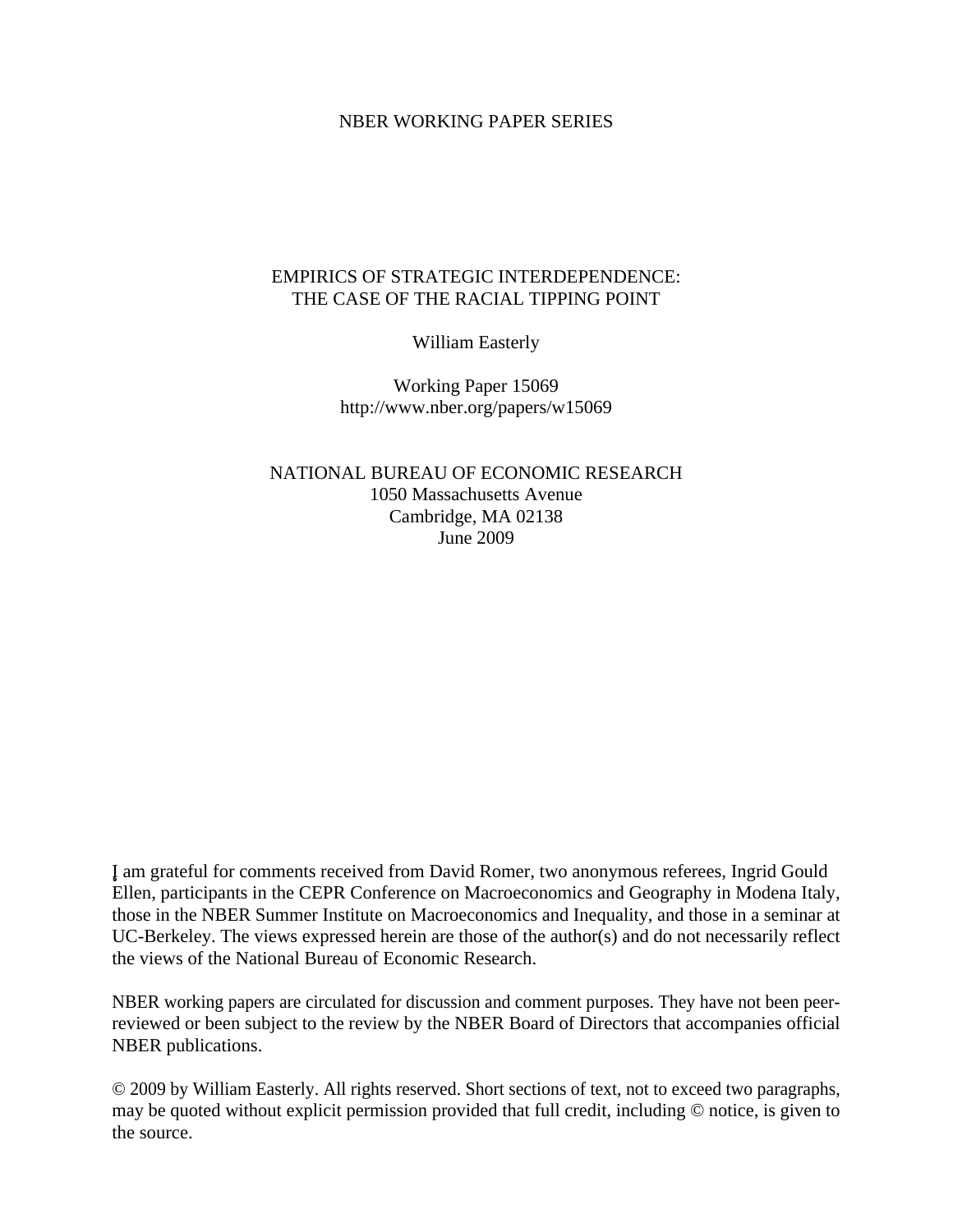Empirics of Strategic Interdependence: The Case of the Racial Tipping Point William Easterly NBER Working Paper No. 15069 June 2009 JEL No. D85,O10,R0,Z13

# **ABSTRACT**

The Schelling model of a "tipping point" in racial segregation, in which whites flee a neighborhood once a threshold of nonwhites is reached, is a canonical model of strategic interdependence. The idea of "tipping" explaining segregation is widely accepted in the academic literature and popular media. I use census tract data for metropolitan areas of the US from 1970 to 2000 to test the predictions of the Schelling model and find that this particular model of strategic interaction largely fails the tests. There is more "white flight" out of neighborhoods with a high initial share of whites than out of more racially mixed neighborhoods

William Easterly New York University Department of Economics 19 W. 4th Street, 6th floor New York NY 10012 and NBER william.easterly@nyu.edu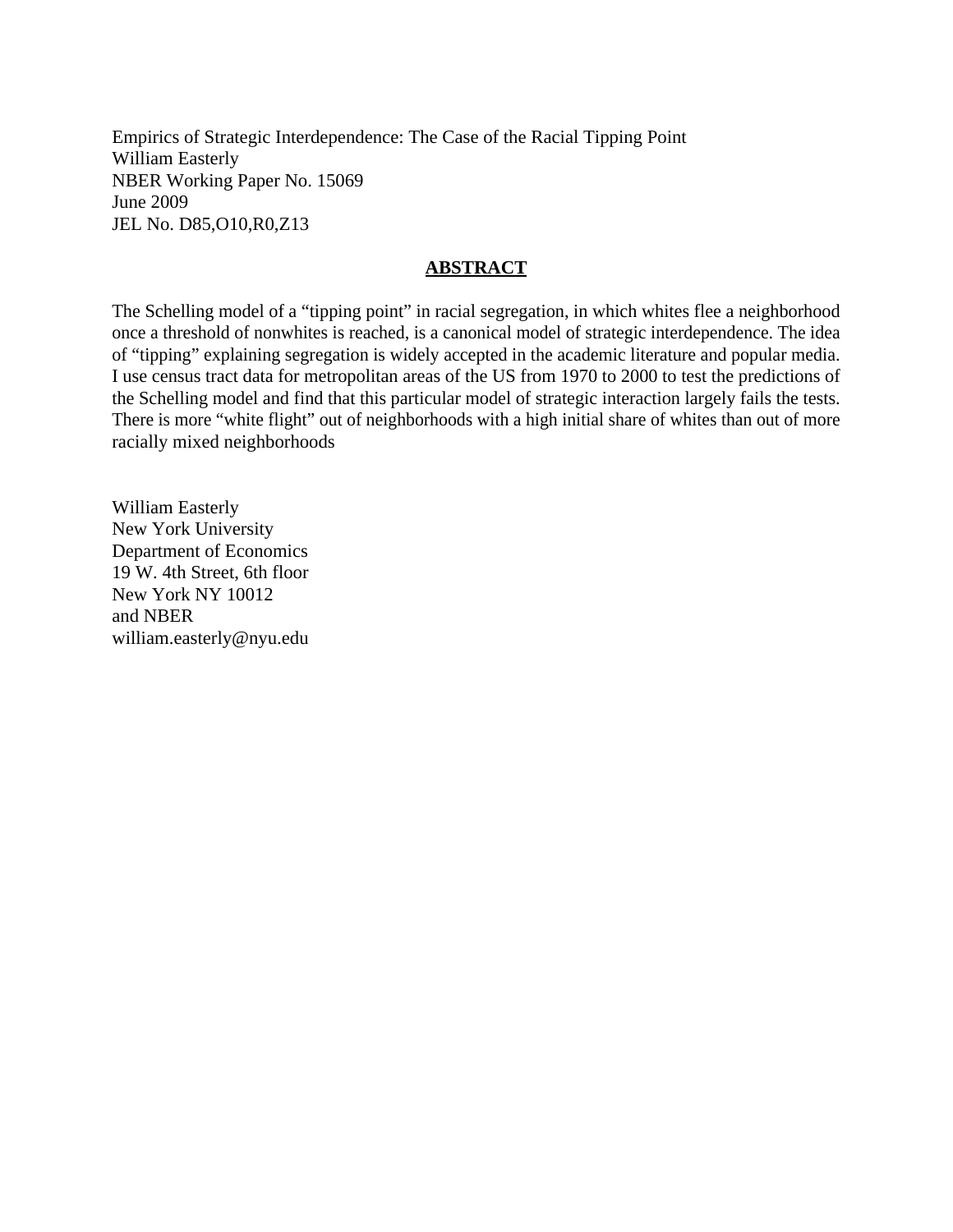# *1. Introduction*

 $\overline{a}$ 

Models of strategic interaction are common in the economic growth literature, as well as in many other fields. For example, in human capital spillover models of economic growth, your incentive to acquire human capital depends on the human capital of others. If spillovers take place within neighborhoods, then strategic interactions affect neighborhood formation, human capital of different ethnic groups, and overall inequality (Borjas 1993, 1996, Benabou 1993, 1996, Durlauf 2002, 1999, 1996). These models often feature multiple equilibria and sensitivity to initial conditions. Although the theory is well developed, there has been only limited empirical testing of strategic interactions and sensitivity to initial conditions.<sup>2</sup>

One of the most famous models of strategic interaction in economics is Thomas Schelling's (1971) elegant model of racial segregation (see its coverage in Dixit and Nalebuff 1991, for example). He shows how only a modest preference of whites to live next to other whites could result in nearly complete residential segregation, because of the instability of intermediate points where one agent's residential location depends on the actions of other agents in the neighborhood. In this model, even a relatively small fraction of nonwhites could cause the neighborhood to "tip" from completely white to completely nonwhite. The fraction at which this happens is called the "tipping point."

Segregation outcomes might seem to reflect segregationist preferences by whites, but in the Schelling model the degree of segregation exceeds what all but a small minority of the white population desires. If there are differences in average human capital

 $2^{2}$  Borjas 1993, 1996 shows empirically that outcomes for individuals are affected by "neighborhood capital" and "ethnic capital", but does not test for sensitivity to initial conditions in neighborhood formation.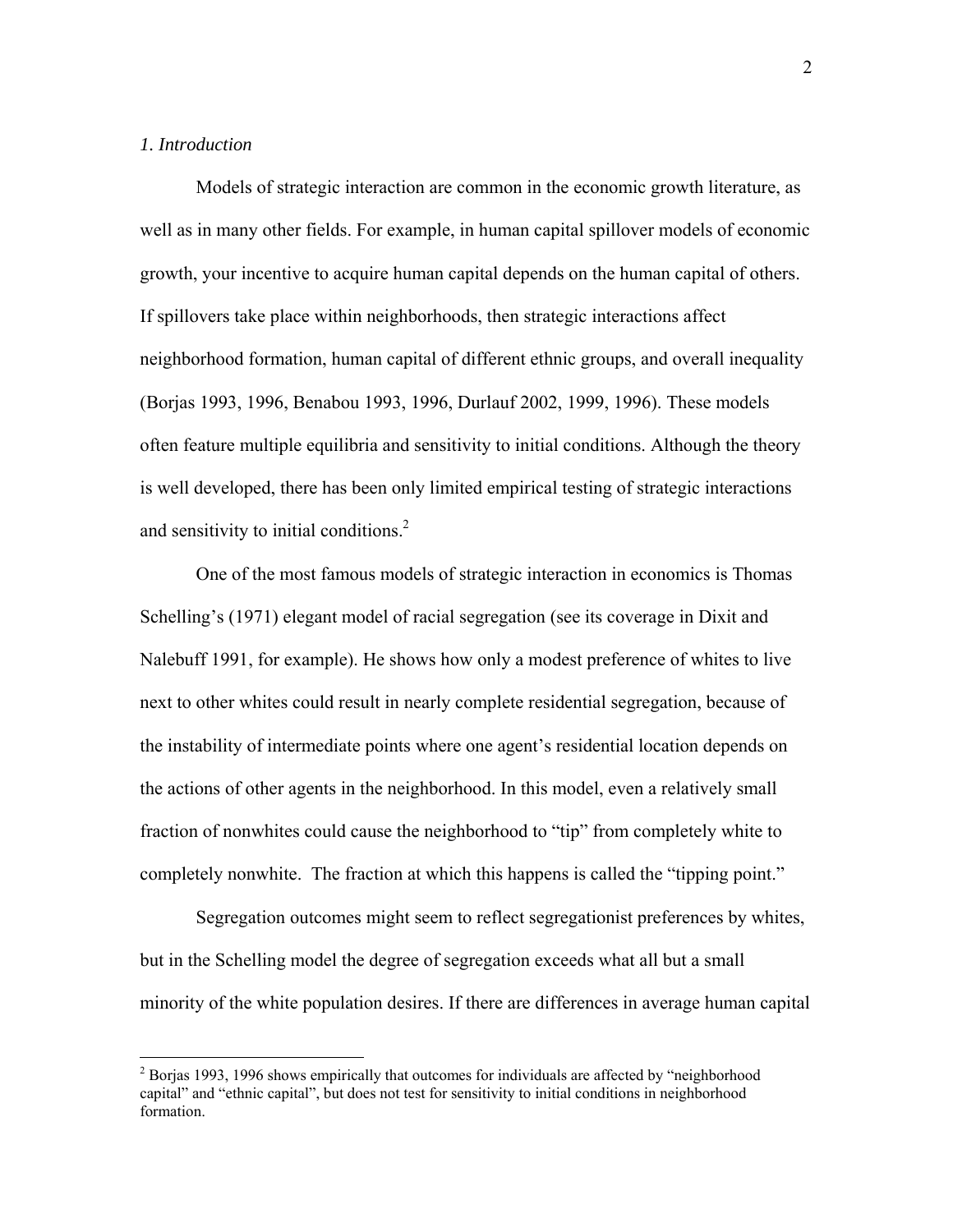between whites and blacks, and there are spillovers within neighborhoods, then residential segregation has important implications for black-white income differences. Card and Rothstein (2007) find that the black-white test score gap is higher in more segregated cities. Hence, Schelling's model is potentially one of the important building blocks in understanding inequality (Durlauf 2002 cites it in this context).

The tipping view of neighborhood change had been around long before Schelling's piece. Schelling (1971) says he was inspired by articles from the 1950s, where the tipping process was described as universal, as was the instability of mixed neighborhoods. Once a neighborhood had begun to change from white to black, there was rarely a reversal. The process was very nonlinear. An article in 1960 defined it thus:

# *Although the movement of whites out of the area may proceed at varying rates of speed, a "tipping point" is soon reached which sets off a wholesale flight of whites. It is not too long before the community becomes predominantly Negro.*<sup>3</sup>

The idea of the "tipping point" is very much alive today both in academic literature and in popular folklore. Sociologists Douglas Massey and Nancy Denton (1993) describe how a white "majority still feel uncomfortable in any neighborhood that contains more than a few black residents; and as the percentage of blacks rises, the number of whites who say they would refuse to enter or would try to move out increases sharply." Ellen (2000) sums up the current conventional wisdom similarly: "racially integrated neighborhoods cannot stay that way for long…because as soon as the black population in a neighborhood has reached some "tipping" point, whites move away in droves."<sup>4</sup> A recent paper by Card, Mas, and Rothstein (2008) (discussed further below) reaffirms the

<sup>&</sup>lt;sup>3</sup> Oscar Cohen quoted in Wolf (1963).

<sup>&</sup>lt;sup>4</sup> Ellen (2000) does not share this conventional wisdom, arguing for a more nuanced view of "white avoidance" of integrated neighborhoods for reasons unrelated to race. She argues that racially mixed neighborhoods in 1990 were more common and more stable than the conventional wisdom would have it.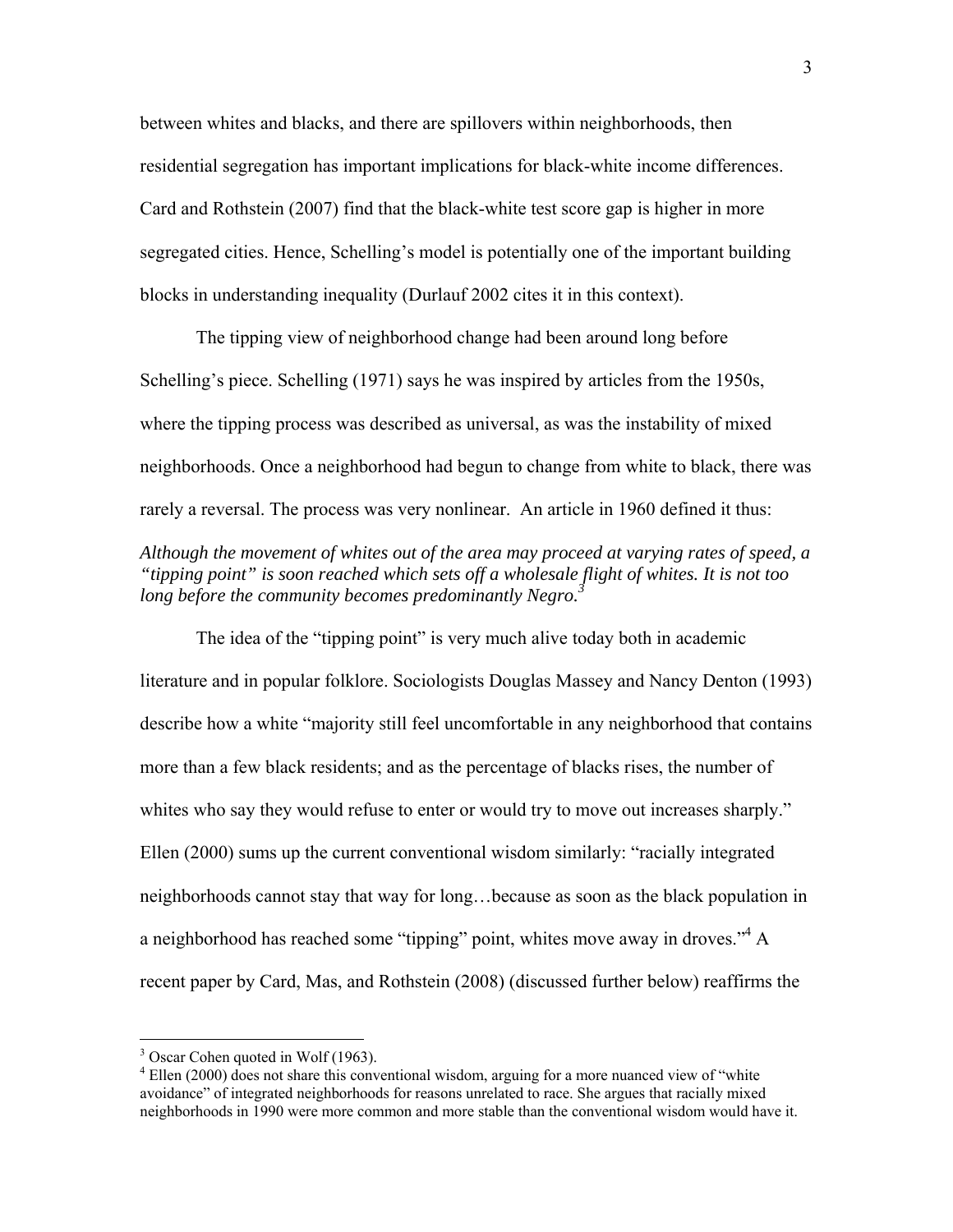story that, in their words, "once the minority share exceeds the tipping point, the neighborhood transitions rapidly to a very high minority share."

A large social science literature studies racial segregation. However, the Schelling model has undergone surprisingly little large-scale empirical testing on residential neighborhoods. There has been extensive empirical testing of the determinants of segregation using survey methods to ascertain people's preferences for segregation, or testing small samples of neighborhoods or school districts, or testing cross-city determinants of segregation, some of which address the Schelling hypothesis (with mixed results).<sup>5</sup> In a Galllup survey in 1997, 25 percent of whites said they would move if blacks came in "great numbers" into their neighborhood (which was a large decrease from 73 percent in a similar survey in 1966). This seems to indicate an increased tolerance for racial integration among whites over time. However, the researchers who report this survey result (Schuman et al.1997) still believe in the tipping point model: "the upward trend does not seem to match reality if compared with the exodus of white families that often occurs when large numbers of black families move into a previously white neighborhood" (pp. 152-153).

The Multi-City Study of Urban Inequality (O'Connor, Tilly and Bobo 2001) conducted a more nuanced survey in Atlanta, Boston, Detroit, and Los Angeles. They showed whites five different cards indicating neighborhood composition ranging from

 $\overline{a}$ 

<sup>&</sup>lt;sup>5</sup> See Clark (1991), Galster (1988), Clark (1988), Massey and Gross (1991), Wilson (1985), Farley et al. (1994), Giles (1978), Farley and Frey (1994), Hwang and Murdock (1998), Giles et al. (1975), Wolf (1963), and Schwab and Marsh (1980). Denton and Massey (1991) analyze transition matrices for a large sample of metropolitan census tracts from 1970 to 1980, but do not test the nonlinear dynamic equation implied by the Schelling model. Massey and Denton (1993) extensively discuss neighborhood transitions with census tract data, but do not test the tipping point hypothesis. Crowder (2000) does do a regression of individual level mobility on neighborhood nonwhite share that shows a highly nonlinear relationship as predicted by the tipping point model, but his setup does not lend itself to explicitly testing for a tipping point. Clotfelder (2001) finds the growth of white enrollment in schools declines almost linearly over most of the range of exposure to nonwhites in school districts.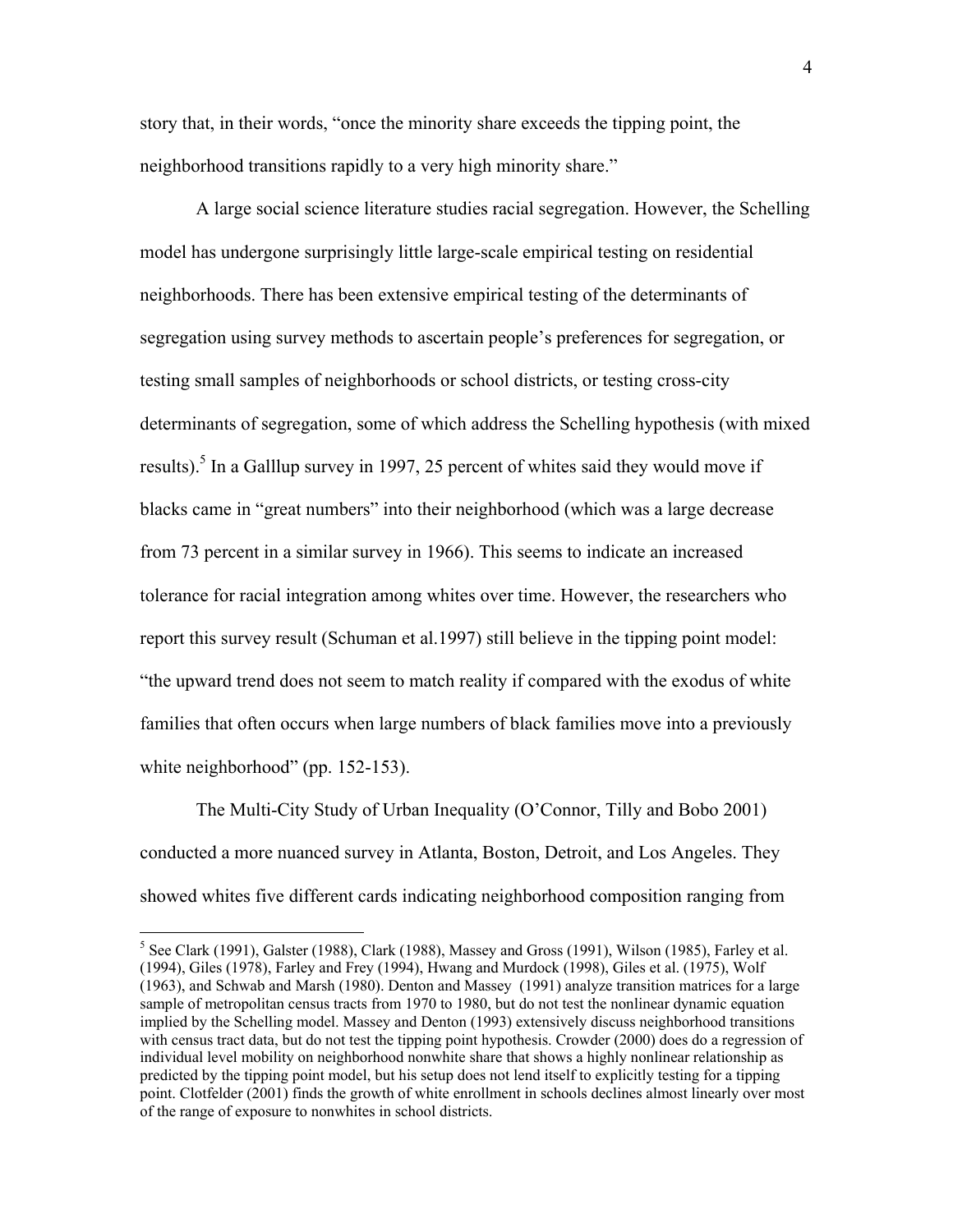all-white to majority black and asked them if they would "feel comfortable" in such neighborhoods or would be "willing to move in" to such a neighborhood. The affirmative response by whites falls fairly sharply as the black share rises, which would be more consistent with the tipping point hypothesis (for example, only 30 percent of whites would be willing to move into a neighborhood with an 53 percent black majority, with slightly more "feeling comfortable.") $<sup>6</sup>$ </sup>

Despite the popularity of the tipping model, there has been little in the way of full-scale test of the tipping point hypothesis with nationwide data on American metropolitan neighborhoods.<sup>7</sup> The major exception is Card, Mas, and Rothstein 2008, who use the same data as this paper (the data will be described next) and a regression discontinuity design to test for racial tipping points based on the local stability of intermediate points of minority share. They did find evidence of tipping at relatively low levels of minority share. Their methodology has the important advantage that they can derive from the data a different tipping point for each metropolitan area, allowing for different sensitivity to minority share across metropolitan areas. This paper (whose first version preceded Card et al.) differs from Card et al by estimating the global dynamics of tipping based on initial racial composition. To accommodate the highly non-linear prediction of the Schelling model, I estimate the change in white share as a function of a fourth-order polynomial of initial white share. I first assume that the tipping point is the same in all neighborhoods, and then will allow tipping points to vary parametrically with other neighborhood characteristics. These two different methodologies allow for testing

1

<sup>6</sup> Charles 2001, pp. 233-237

 $^7$  Aaronson (2001) and Ellen (2000) also run regressions for neighborhood dynamics using census tract data from 1970 to 1990, but they do not explicitly test the tipping point hypothesis. Both have indirect results that tend to indicate stability of neighborhood racial composition, which would be in line with this paper's conclusions.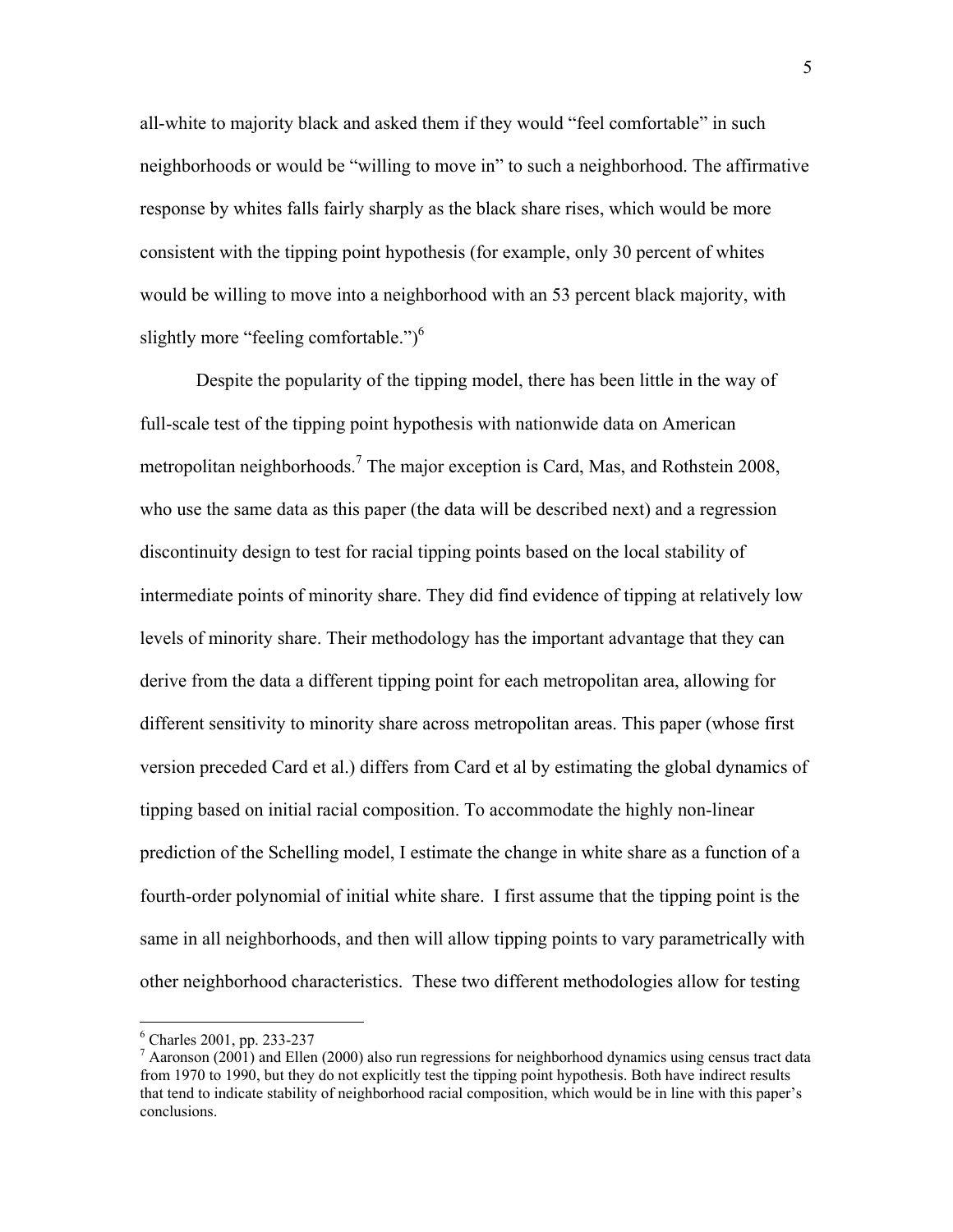of different predictions of the tipping model – the model has predictions both for local instability and for global dynamics. The Card et al. approach economizes on assumptions about parametric forms, however it does so at the cost of being only a test of local instability. Local instability is necessary but not sufficient for confirmation of the tipping model. The advantage of this paper's approach is that it tests also the global dynamics predictions that are also required to confirm the tipping story.

These tests have become feasible thanks to the availability of a new database from the Urban Institute and a firm called Geolytics.com, which matches census tract information from the U.S. censuses for 1970, 1980, 1990, and 2000. This is called the Neighborhood Change Data Base (NCDB). The database covers metropolitan areas; it does not include rural areas.

This database confirms that American neighborhoods continue to be highly segregated in the year 2000, despite some decrease in segregation and despite years of rhetoric and legal action in favor of integration. Nonwhites made up 28 percent of the sample population in the NCDB in 2000. Blacks make up 14 percent of the sample population. If each neighborhood were a random draw of whites and nonwhites, with the probability of drawing a nonwhite  $= .28$ , the odds against a neighborhood nonwhite share of less than 10 percent would be astronomical. Yet 35 percent of all census tracts had nonwhite shares less than 10 percent. Similarly, the probability that a nonwhite would live in a neighborhood where the nonwhite share exceeds 50 percent would be extremely low if the population were distributed randomly. Yet the median black lived in a neighborhood that was 52 percent black. The Tauber dissimilarity index, a widely used indicator of segregation, was .53 in the year 2000 for America as a whole (the index

6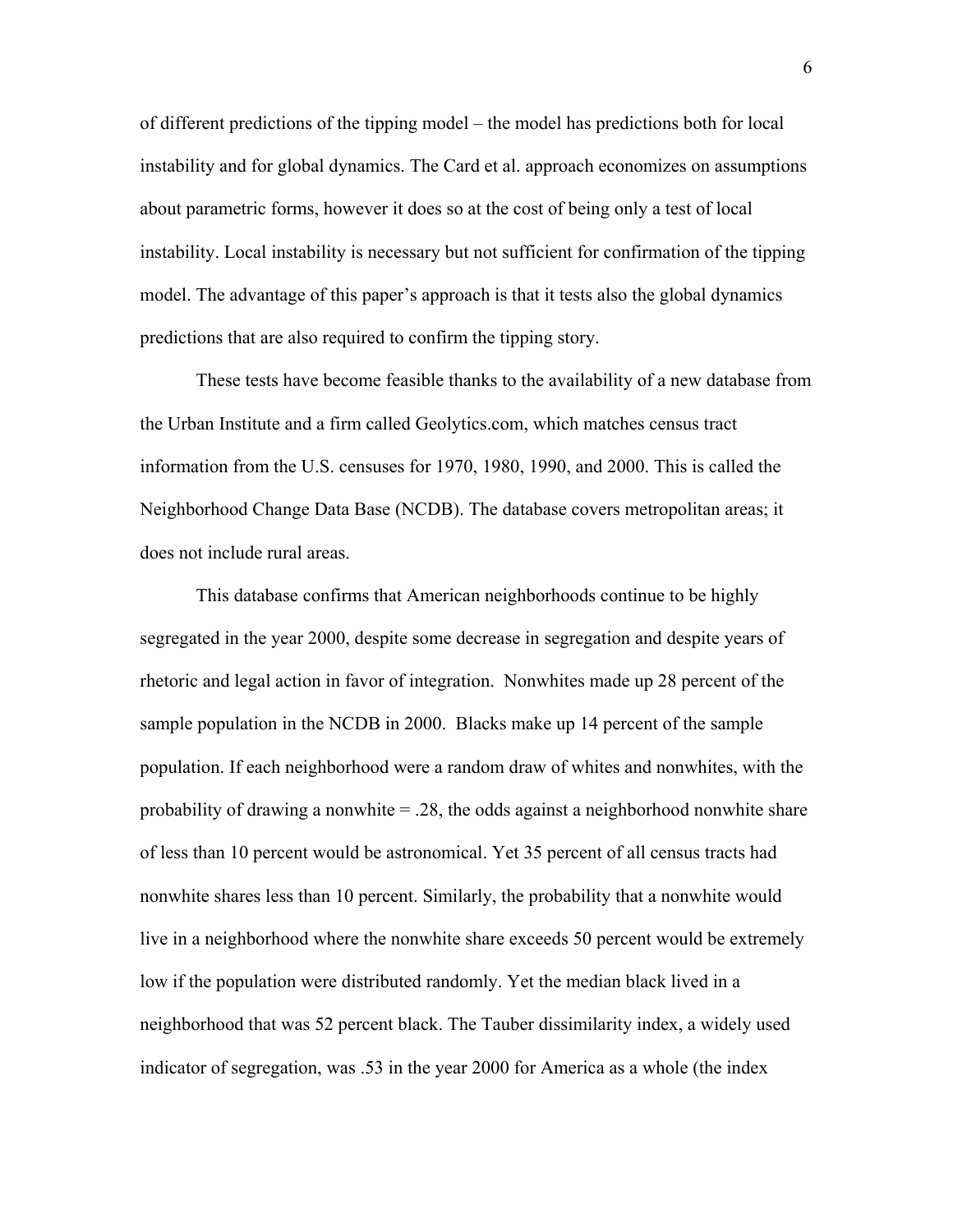ranges from 0 if nonwhites are evenly distributed across neighborhoods to 1 if whites and nonwhites are completely segregated). The index can be interpreted as the fraction of either whites or nonwhites that would have to move to achieve even distributions of racial groups across neighborhoods.<sup>8</sup> I do not attempt in this paper to cover the rich literature on the historical and modern mechanisms determining racial segregation; I am just doing a test of one particular model of segregation. $9$ 

Of great relevance for the tipping point hypothesis, changes in neighborhoods from majority white to majority nonwhite are common in the dataset. Of the 41,321 urban census tracts in the NCDB that have data for both 1970 and 2000, 3965 neighborhoods had a drop in white share of .5 or greater from 1970 to 2000. Thus nearly 10 percent of the neighborhoods in the sample changed drastically from majority white to majority nonwhite over these 30 years. A weaker definition of tipping, the change from any white majority in 1970 to a nonwhite majority in 2000, reveals 14 percent of the neighborhoods tipped during this 30 year period.

This paper uses this database to conduct tests of some of the predictions of the Schelling "tipping point" model. It will ask the fundamental question of whether the high degree of segregation observed in American neighborhoods is a consequence of the dynamic instability of intermediate points due to strategic interdependence, with only weak preferences for living next to your own racial group.

 $\overline{a}$ 

<sup>&</sup>lt;sup>8</sup> See the discussion by Cutler, Glaeser, and Vigdor 1999 of different measures of racial segregation. They also present evidence that segregation declined from 1970 to 1990.

 $9$  See Massey and Denton (1993), Ellen (2000), and Meyer (2000) for a richer treatment of the complexities of residential segregation.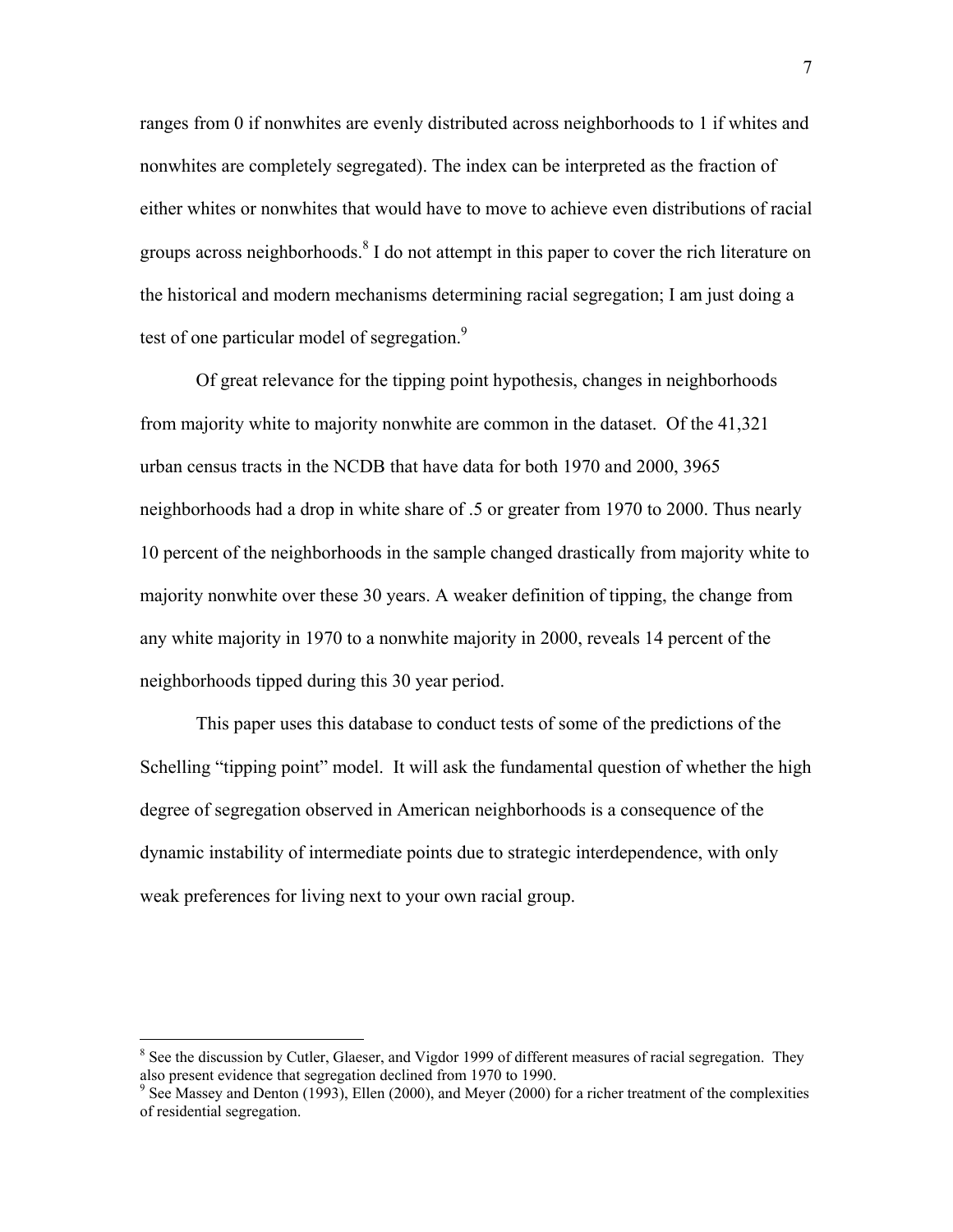#### *2. Schelling's model*

 Schelling's model is simple and elegant. Suppose that whites' preferences for neighborhood segregation between whites and blacks can be summarized as follows: each white individual j has an individual-specific preference to live in a neighborhood that has at least  $w_i$  percent of whites. If white individual j finds himself in a neighborhood containing less than  $w_i$  percent of whites, then he will exit the neighborhood. As long as the neighborhood contains more than  $w_i$  percent of whites, then individual j will stay in the neighborhood. Whites have diverse preferences for racial segregation ranging from integrationist to segregationist, which can be summarized by a cumulative density function increasing from zero to one over  $w_i$  from zero to one. Thus, the cumulative density function gives us the percent of whites that have an  $w_i$  less than or equal to w. The CDF therefore shows the percent of whites that will live in a neighborhood that is w percent white – it is all those who have an  $w_i$  less than or equal to w.

To relate the CDF to the whites who desire to live in the neighborhood as a fraction of the neighborhood population, one set of assumptions consistent with his model is that whites have a right of first refusal on the homes in any neighborhood – so all the homes are offered to a representative sample of whites,  $F(w)$  of whom accept. The remainder of homes are then occupied by non-whites. Hence F(w) also gives the ratio of whites desiring to live in the neighborhood to the total neighborhood population.

Note that Schelling's basic model assumes the outcome is entirely driven by whites' preferences. This assumption is debatable (and perhaps even offensive), but it reflects the traditional view of neighborhood segregation as mainly driven by whites' behavior. It could be justified by saying that whites have stronger preferences about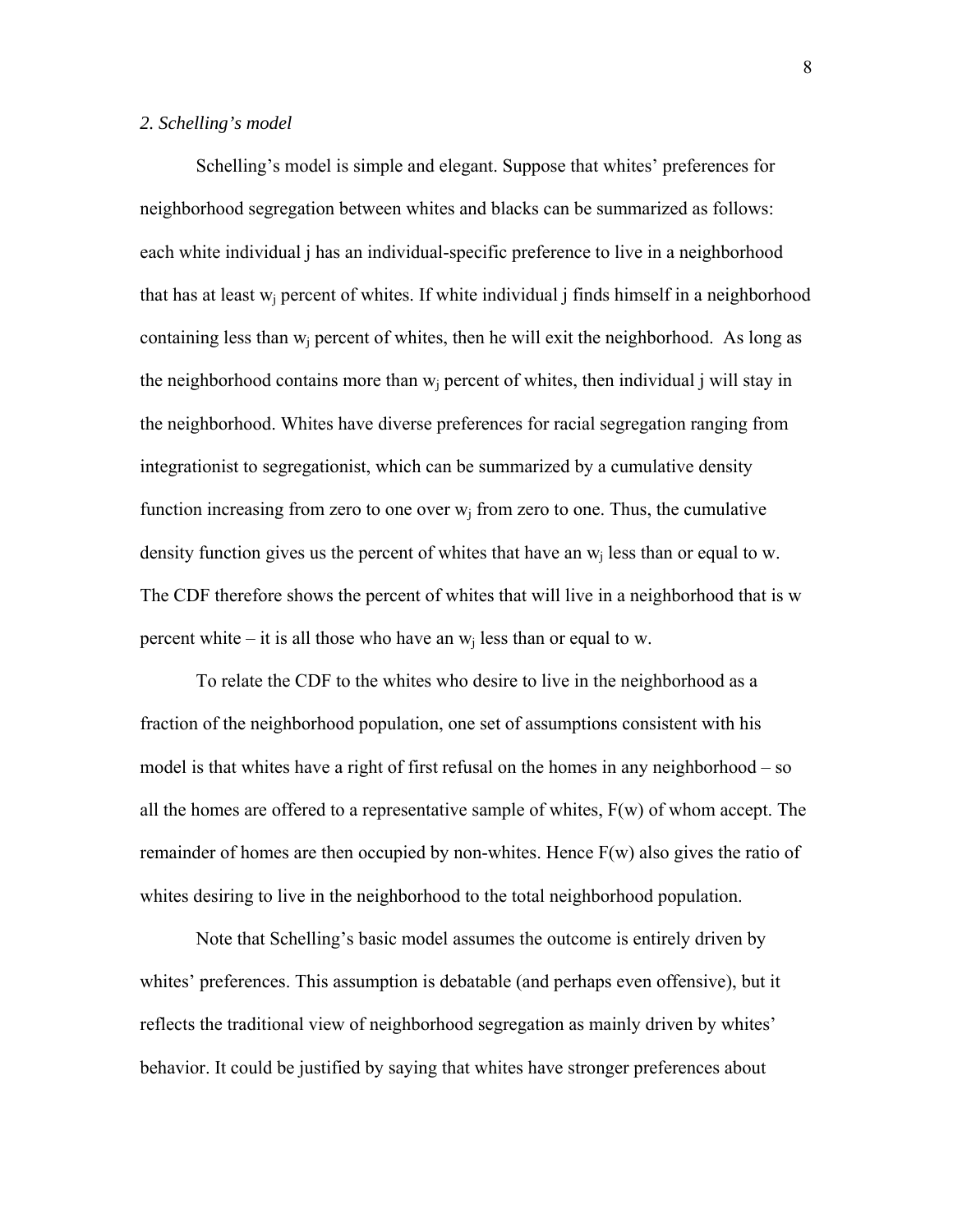getting their preferred racial composition than nonwhites, and hence will pay more to live in their preferred neighborhood (note that the basic Schelling model does not have any role for housing prices). Schelling actually did a version of the model that also incorporated nonwhites' preferences for neighborhood composition, but it has not caught on like the original model and it did not dramatically change the predictions of the model.

 The point where the cumulative density function crosses the 45 degree line is where the fraction of whites willing to live in a neighborhood that is w percent white is in fact equal to w:

(1) 
$$
w = F(w)
$$

This is an equilibrium outcome for racial composition of the neighborhood; there will be more than one such point since CDFs satisfy  $F(0)=0$  and  $F(1)=1$ . The tipping point story only makes sense if (1) also holds for an intermediate point between 0 and 1.

The dynamics of the white share can be specified by giving the change in white share as the distance between the CDF and the 45 degree line.

$$
(2) \Delta w = F(w) - w
$$

This is the equation that will actually be estimated in the empirical section, using a very flexible fourth order polynomial.

Now suppose also that (3) holds.

(3)  $F'(w) > 1$  evaluated at a point strictly less than 1 and strictly greater than 0 where (1) holds.

If (3) holds, then one of the points where (1) holds is an unstable equilibrium. In other words, (1) and (3) define a tipping point. Any w above this point will spiral upwards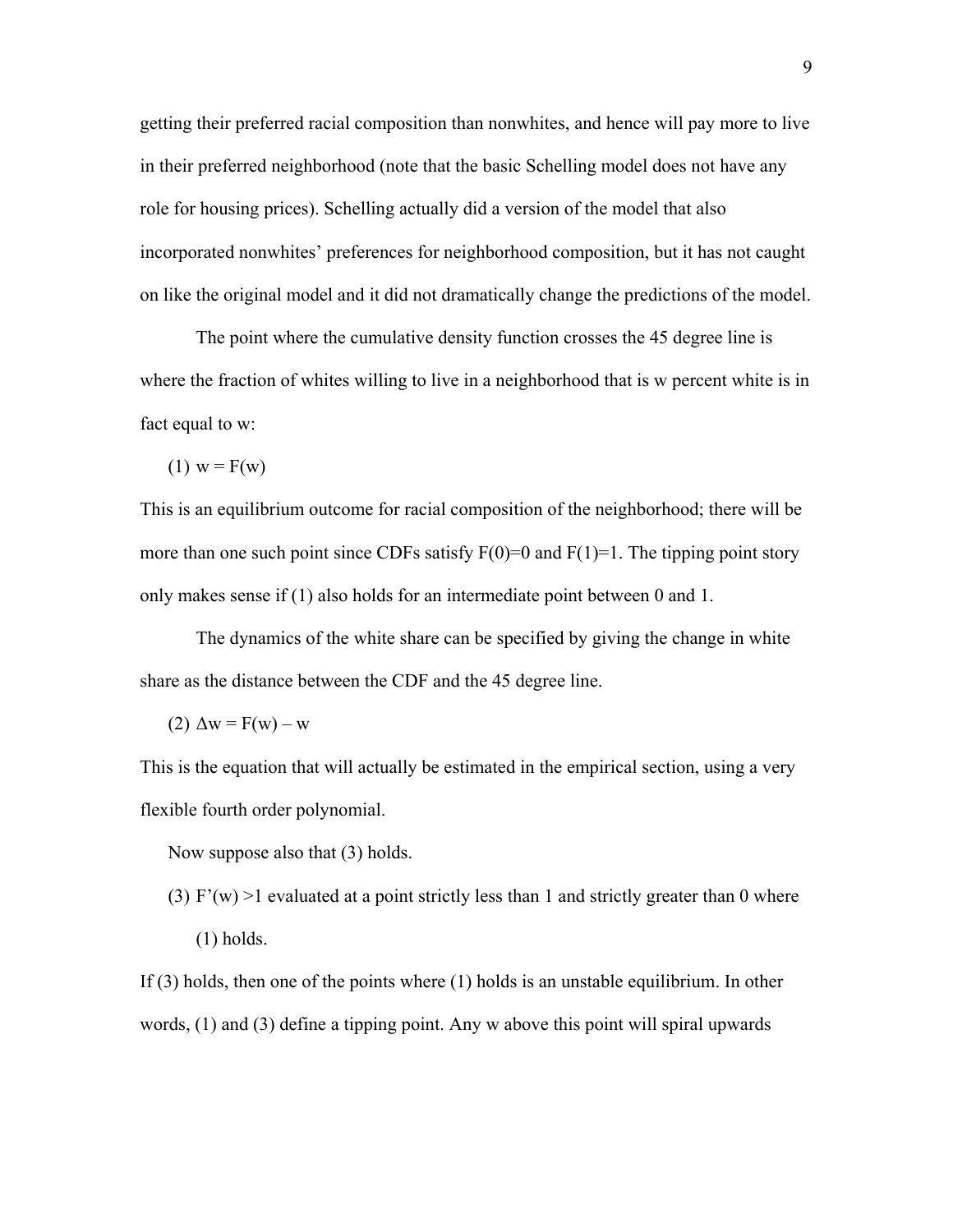towards greater segregation of mostly white neighborhoods, and any w below it will show white flight and more segregated black neighborhoods.<sup>10</sup>

Suppose for illustration that the CDF is of the normal distribution with mean μ and variance  $\sigma^2$ , F(w; $\mu$ , $\sigma^2$ ), For example, assuming just for illustration that  $\mu$ =.75 and σ=.1, Figure 1 shows the corresponding cumulative density function.

 $\overline{a}$ 

 $10$  (3) could hold at w=1, in which case w=1 is a tipping point. However, this is not what Schelling had in mind, since he discusses a shift from a stable neighborhood above the tipping point.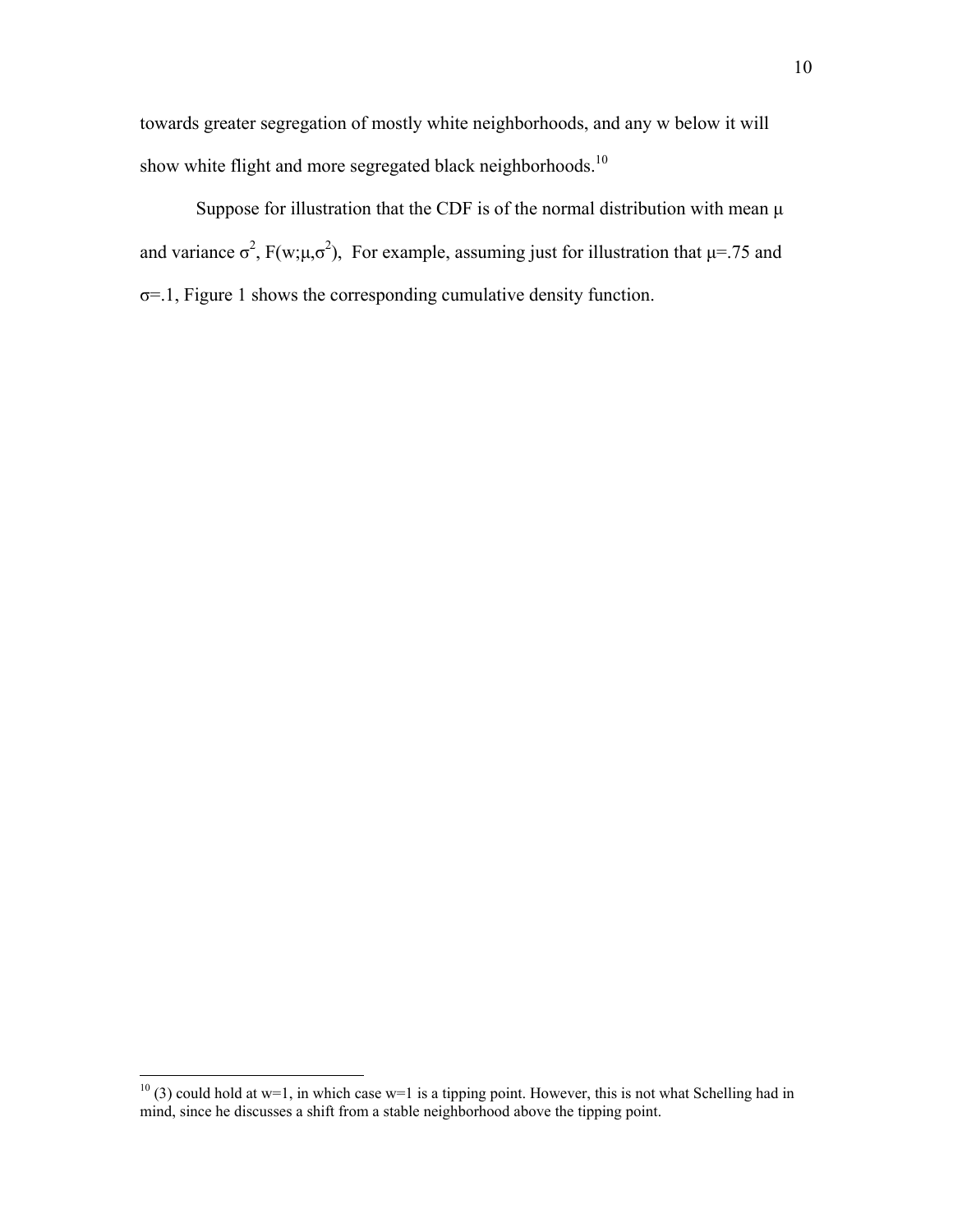

Figure 1: The cumulative normal distribution for racial preferences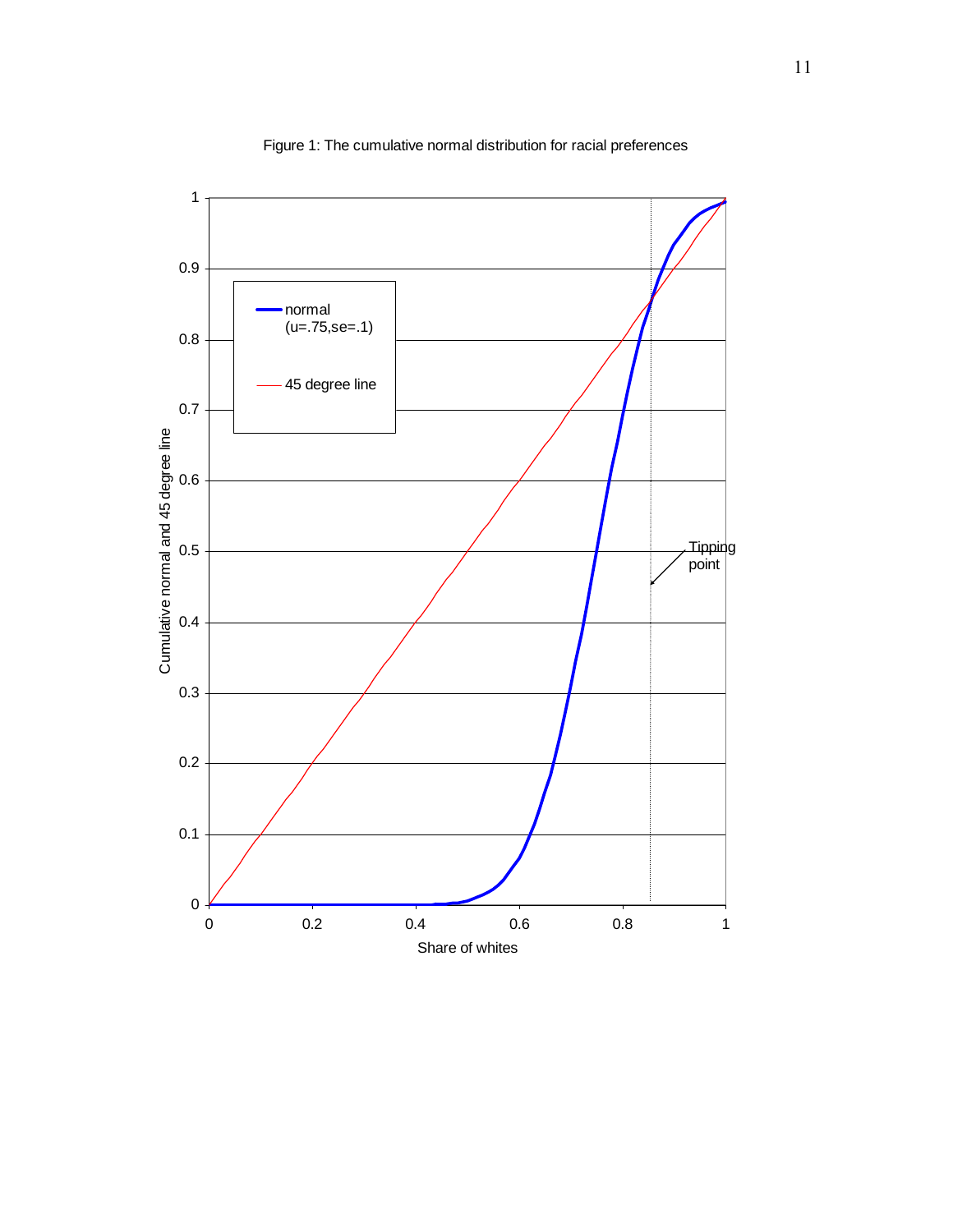The CDF is highly nonlinear, with flat segments at either end but climbing steeply in the middle. This reflects the characteristics of the normal distribution, with flat tails but steep increases in the number of individuals contained in the middle. The actual fraction of whites who live in the neighborhood is given by the 45 degree line.

Note that the tipping point is a higher fraction of whites w than the mean of the normal distribution of white preferences. For example, in the figure the equilibrium point is .86, while the mean of the normal distribution was .75. Any mean of the normal distribution greater than .5 cannot be an equilibrium or a tipping point, because only .5 of whites are willing to live in the neighborhood with the mean of the normal distribution for fraction of whites. The tipping point always lies above the mean in this case.

If there is a disturbance to a neighborhood in the vicinity of the tipping point such that a few whites leave the neighborhood or a few nonwhites enter and the white share drops below equilibrium, then the fraction of whites willing to live in the neighborhood falls below the actual share. There is a further decrease in white share, and yet a further white exodus. This process does not stop until the neighborhood becomes completely nonwhite – a white share of 0 is a stable equilibrium. The neighborhood has "tipped" from being majority white to completely nonwhite.

Conversely, any deviation of the white share above the equilibrium will lead to a fraction of whites willing to live in the neighborhood that is greater than the actual share. This will cause the white share to increase. A new equilibrium is not reached until the cumulative density function intersects the 45 degree line from above. In the diagram, this happens at a white share of about .992. Hence, the remarkable outcome of Schelling's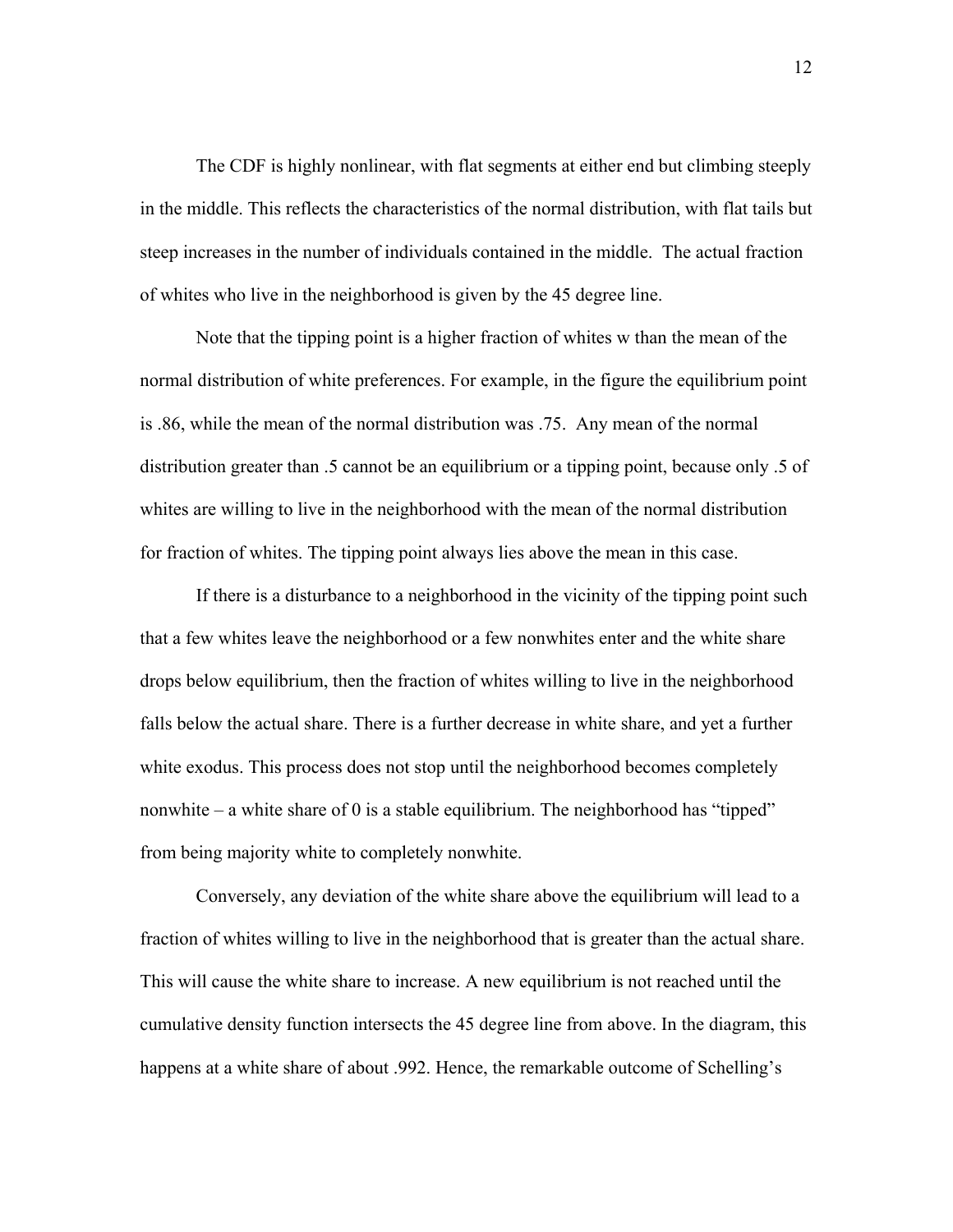model is that the long run equilibrium is for neighborhoods to be either entirely nonwhite or 99.2 percent white, despite the preferences of the median white for a mixed neighborhood that is 75 percent white and 25 percent nonwhite.

Although the tipping point idea is linked historically to racial scare-mongering about the "threat" of nonwhites moving into the neighborhood, Schelling's contribution actually gives quite a different perspective on racial segregation. The point of Schelling's model was that the strategic interdependence of weak preferences for living next to people of the same race could lead to an outcome of almost total segregation. Suppose a small increase in nonwhites around the tipping point of a neighborhood with high white share directly causes only the most racist white to exit the neighborhood. However, the departure of the most racist white causes a further decrease in white share, which now leaves the second-most racist white uncomfortable with fewer white neighbors, and he also leaves. (I do not mean to imply that people have to move sequentially and gradually, this is just for illustration.) This in turn leaves the third most racist white discomfited, and he leaves. So things keep unraveling until even relatively integrationist whites wind up exiting, until the whole neighborhood tips over, all because of an initial small increase in nonwhites that only directly bothered the most racist white. This contrasts with the view that segregation reflects whites having a very strong preference for having white neighbors. Hence a test of Schelling's model is a test of whether residential segregation simply reflects the interaction of what could be weak average preferences for same-race neighbors. The alternative is that segregation is something more fundamental driven by other factors.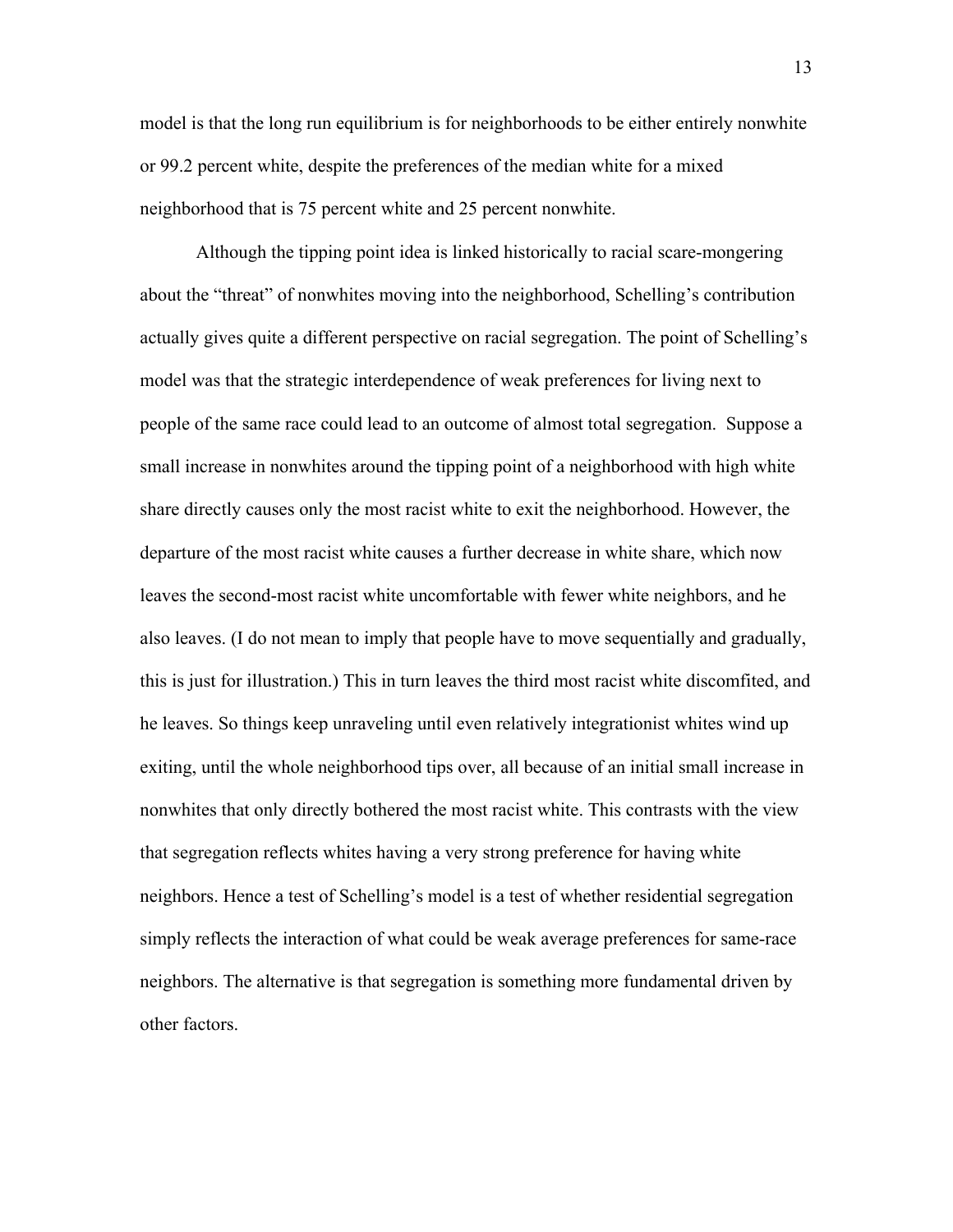In figure 1, the fall in white share is dramatic below the tipping point, reflecting the rapid movement through the fat part of the normal distribution of the  $w_i$ . This accords well with the classic story of tipping as a rapid exodus of whites out of the neighborhood once tipping begins. However, we have no evidence that the distribution is normal or any other distribution, and the prediction of very rapid exodus comes out of some distributions and not others. A CDF could be much closer to the 45 degree line below the tipping point and still satisfy conditions (1) through (3).

In general, some CDFs do not fit the classic "tipping point" narrative, even though they have tipping points. For example, think of a simple distribution where there are only three discrete groups of whites, each containing one-third of the white population. The first has a  $w_i$  of 0.3, the second of 0.6, and the last of 0.9. This would generate the CDF shown in Figure 2. This CDF features no less than 4 stable equilibria (zero white, minority white, majority white, and all white) and 3 tipping points. Tipping is a relatively more modest affair between these stable equilibria, and each group has a neighborhood close to their preferences, in contrast to the massive reversal and difference between preferences and outcomes in the normal distribution tipping story. The classic tipping story relies on a distribution of whites who are fairly similar to one another and thus vulnerable to chain reactions; more heterogeneity of preferences leads to more stable outcomes closer to preferences. The advantage of this paper's methodology in estimating the entire distribution (2) is that it allows for the "classic" tipping point story to be compared to two alternatives: (a) there are no tipping points, and (b) there are tipping points but the CDF does not fit the "classic" global tipping story. The Card et al. 2008 approach, in contrast, can only rule out (a), not (b).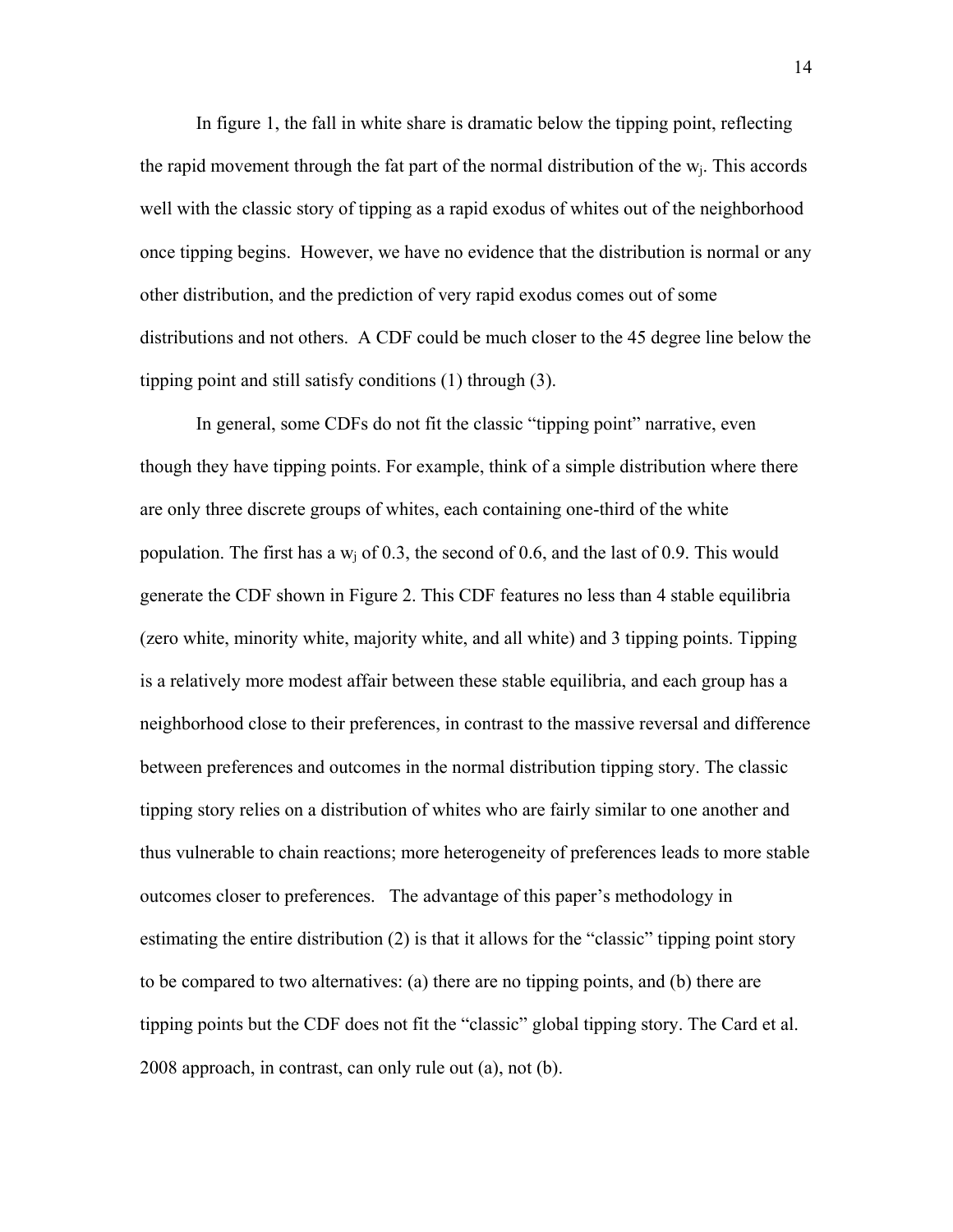

**Figure 2: Tipping Points with 3 heterogeneous groups of whites**

One last set of considerations when taking the model to the data is considering the overall outcome. When whites exit a neighborhood that is tipping nonwhite, where do they go? Obviously, they would go to a neighborhood with a higher white share, and so they become part of those neighborhoods that are tipping towards greater white share.

However, note that the Schelling model is not a general equilibrium model. There is no adding up constraint to enforce that the population-weighted average of neighborhoods' white share be equal to the system-wide share of whites in the population. Because all neighborhoods are subject to random shocks of varying intensity, the Schelling model does not place any restrictions on how many of the neighborhoods will be in the segregated nonwhite equilibrium or in the higher segregated white equilibrium. Hence, one cannot reject a particular estimated tipping point on the grounds that it is inconsistent with overall white share.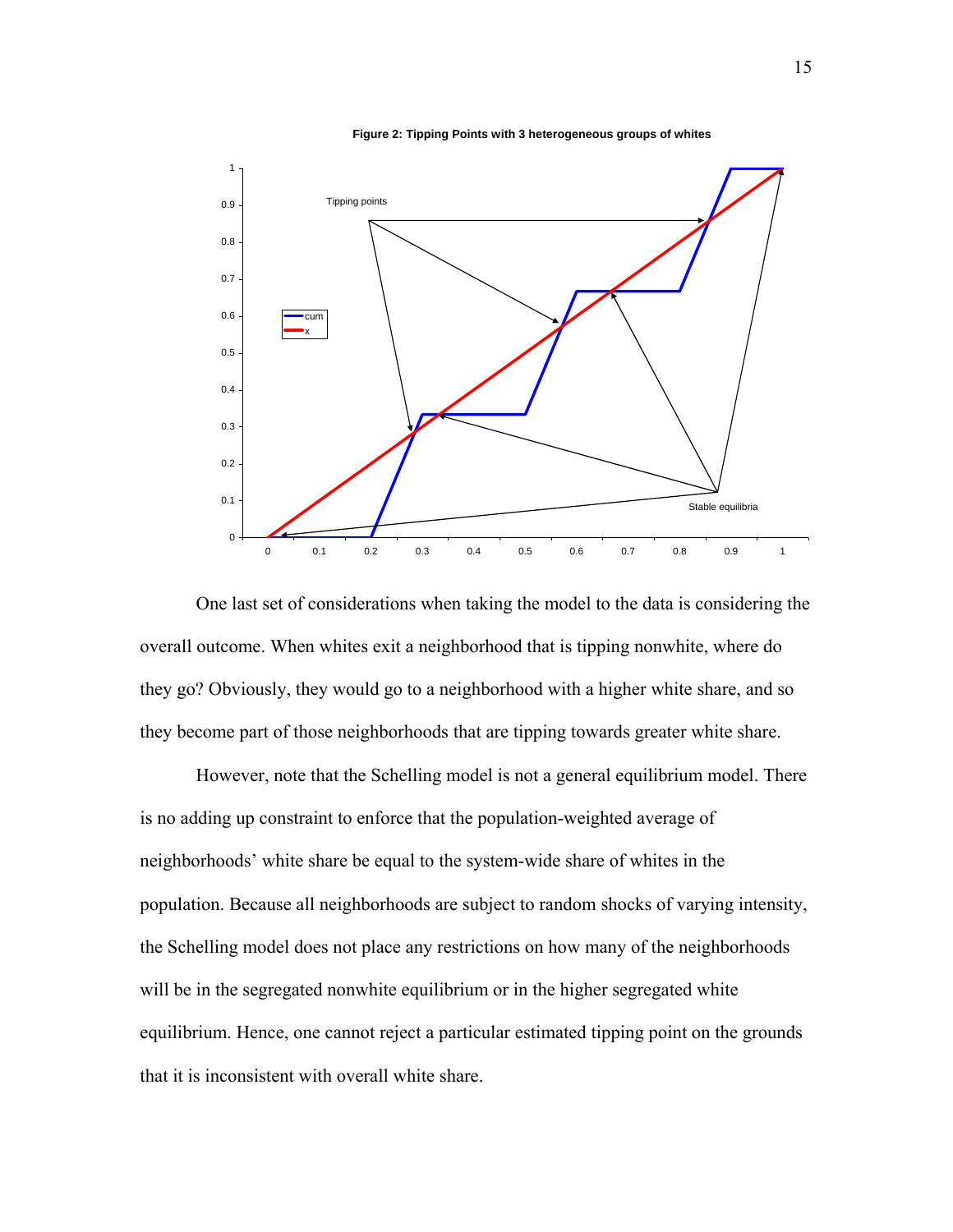However, other possible estimated outcomes of equation (2) could be inconsistent with overall population structure. If (2) shows a globally stable intermediate equilibrium which is different than the overall white share, then that does violate adding up constraints. Similarly, if the estimated equation (2) implies a dynamic structure in which all neighborhoods converge to all-white (or all-nonwhite), then that would also obviously violate the adding up constraint. Such violations would call into question that what has been estimated is in fact a global dynamic structure, as opposed to a relationship between initial white share and predicted changes in white share (which could be one time changes) that are explained by other stories besides the Schelling model.

# *3. The data*

 $\overline{a}$ 

The database used in this analysis was originally called the Underclass Database (UDB). It was put together for 1970, 1980, and 1990 by the Urban Institute, a nonpartisan think tank in Washington DC. Given the interests of the Institute, the data covered metropolitan neighborhoods (where "metropolitan" is defined as in the census to include central city, inner suburbs, and outer suburbs). The database has been updated to include the 2000 census by a commercial firm called Geolytics  $Inc$ .<sup>11</sup> The unit of analysis in the database is the census tract, a division meant to approximate a "neighborhood", usually containing between 2500 and 8000 people. The tract boundaries are chosen to capture neighbors with similar social characteristics (which means that measures of segregation based on tract data will tend to exaggerate segregation). Tract boundaries do not cross county, metropolitan area, or state boundaries.<sup>12</sup>

 $11$  The new database is available on CD-ROM from geolytics.com. The description of the data contained here is based on the NCDB Data User's Guide, including Appendix J on tract matching.

<sup>&</sup>lt;sup>12</sup> Except in New England, some tracts cross metropolitan area boundaries.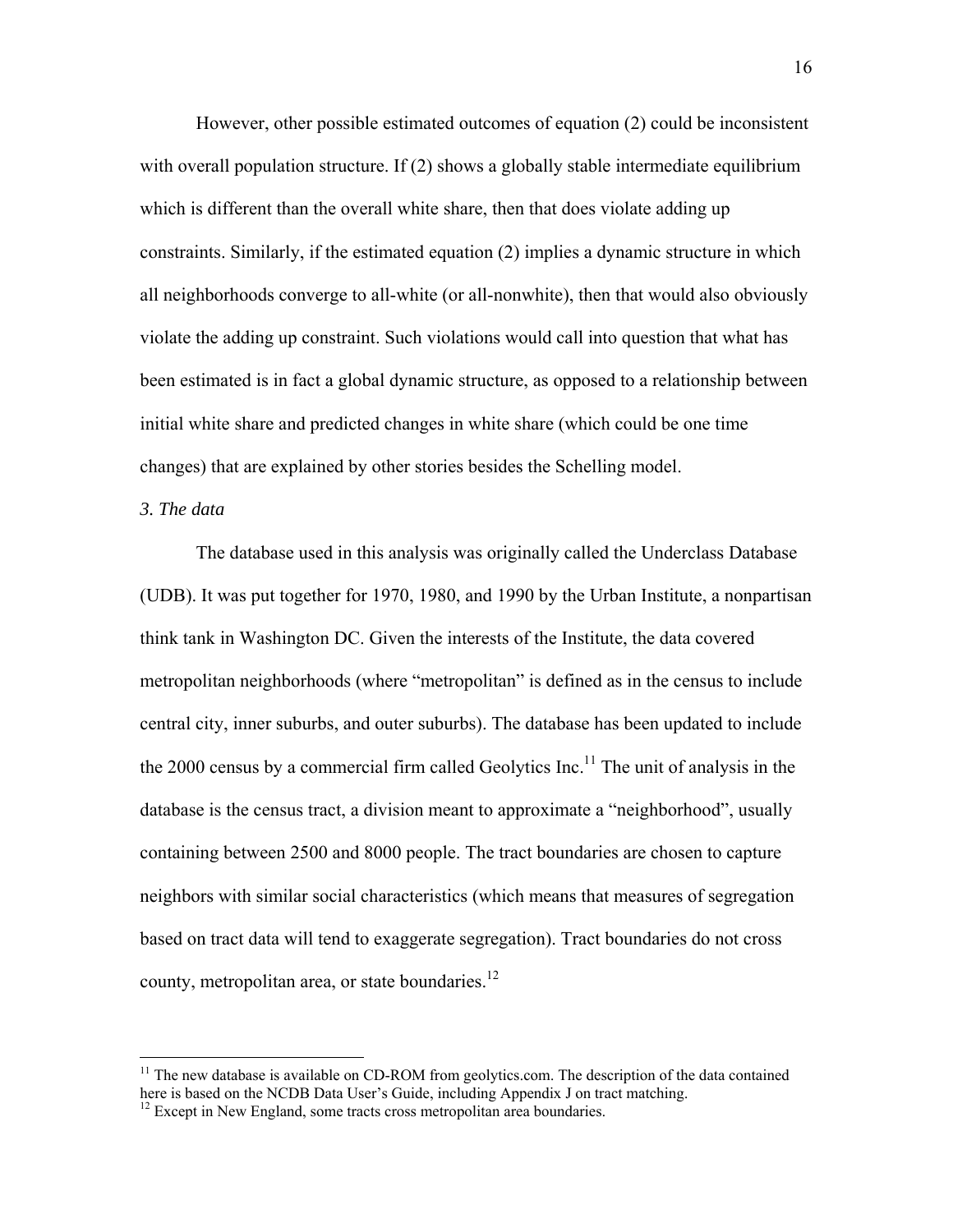There are several difficult issues surrounding the data construction. Of those tracts that have data for both 1970 and 2000, two-thirds changed boundaries. Some tracts were merged into a single tract, and some single tracts were divided into multiple tracts. Unfortunately, in the majority of tract changes, there are boundary changes that are not simple mergers or divisions of existing tracts. The constructors of the database addressed this problem in several different ways, depending on what data was available for different census years. They used geographic information software (GIS) to overlay 2000 tract boundaries on earlier tract boundaries. They then used 1990 block data to estimate the proportion of the old tracts in various racial categories that went into the new tract, and then recalculated the 1990 tract data using the 2000 tract boundaries.

Block data located spatially were not available for 1970 and 1980. The 1980 tracts were matched to the 1990 tracts and 1970 tracts matched to 1980 tracts using Census Bureau information on tract correspondence based only on spatial changes in tract boundaries. Hence, the 1970 and 1980 tract matching to 1990 and 2000 is less accurate than the tract matching between 1990 and 2000.

The database includes an indicator of which tracts changed boundaries. The use of the full sample could be justified if we think any errors introduced by boundary changes are random, i.e. uncorrelated with the right hand side variables in my regressions below. However, I will run a robustness check of my results by running them on the sub-sample which did not change boundaries between 1970 and 2000.

 Some 2000 tract boundaries include areas that were not covered at all by 1970 data. As long as the covered area is a random sample of the whole tract, with the error term uncorrelated with the 1970 white share, the use of the full sample could still be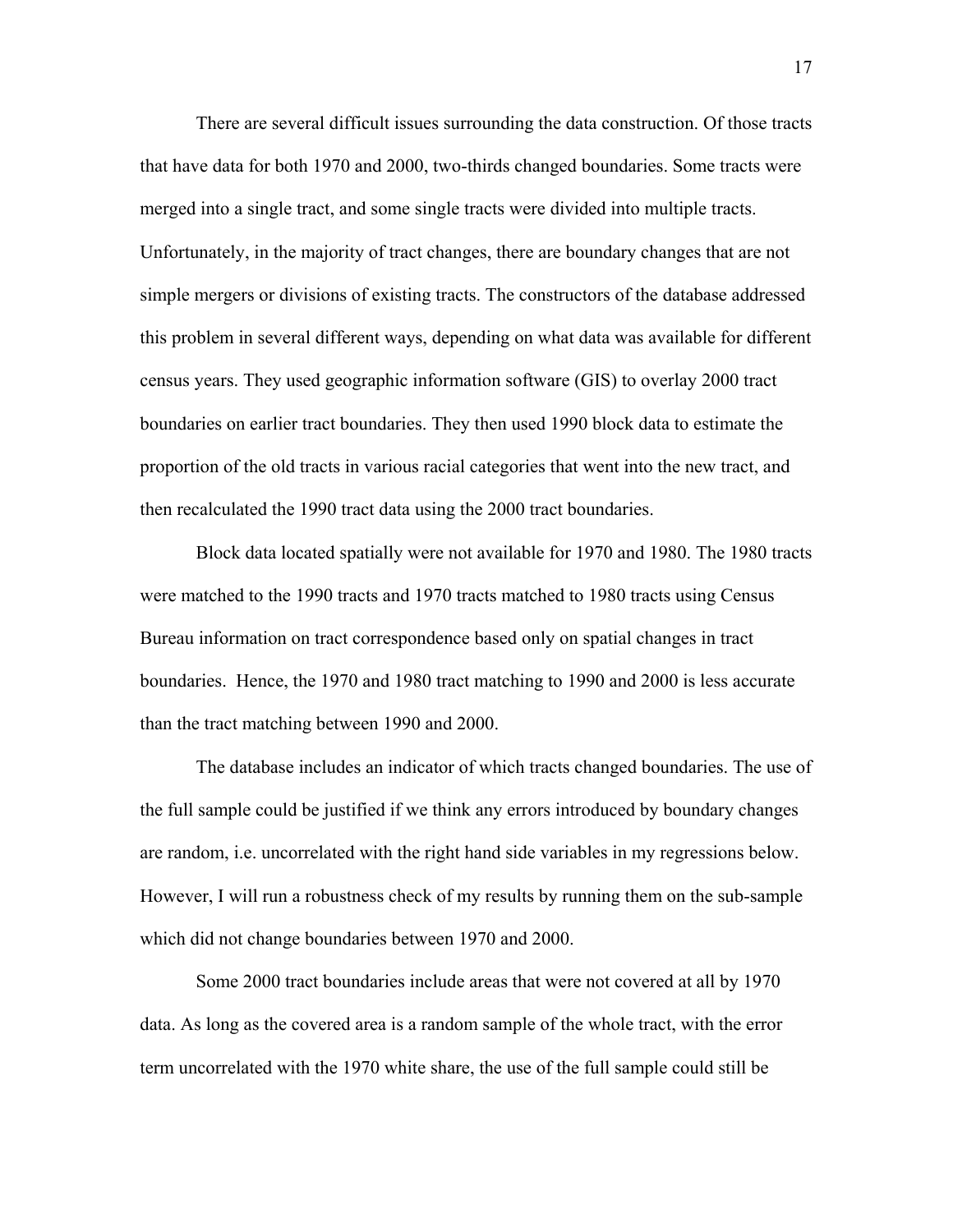justified. Nevertheless, I will run another robustness check by omitting these observations from the sample.

 Census data has the commonly known problem that it undercounts the population because some people are harder to reach for enumeration. Of concern for our exercise, the undercount is thought to be proportionally greater for nonwhite populations. The undercount percentage has been falling over time. I do not have any solution to this problem, but hope that it is of small enough magnitude not to distort the results. In 1990, the Census estimated the overall undercount as 2 percent, down from 5 percent in 1950. The undercount for blacks was estimated at 5.7 percent in 1990, an increase from 4.5 percent in  $1980$ <sup>13</sup>

Table 1 shows the variable definitions and summary statistics. The sample is all available data in the NCDB, which as I noted is mainly for metropolitan census tracts (Map 1 shows the coverage of NCDB for 1970). Census tracts have a mean population in 1970 of 3,208 people. I eliminated any census tracts with a population of less than 100 in either 1970 or 2000 from the sample so as to avoid extreme outcomes in very small census tracts. The maximum population of census tracts in the sample is 31, 903 in 1970 and 36,146 in 2000.

 $\overline{a}$ 

<sup>&</sup>lt;sup>13</sup> Another problem was that the 2000 census introduced a change in its racial classification methodology. Racial classification is done by self-identification. In 2000, individuals were allowed to select more than one race to describe themselves, in contrast to earlier years when they could only pick one. 2.4 percent of respondents chose multiple races in 2000. To match 2000 data to earlier years, the NCDB creators used the principle that anyone who selected a nonwhite category, even if it was in addition to white, would be classified as nonwhite. Since this conforms to the social convention for defining nonwhites, which probably influenced individuals' self-classification in prior years, and since the number choosing multiple races is small, I do not think this will overly distort the results. For some reason, the database authors violated this rule only with Native Americans, who were counted as Native Americans only if they did not also choose "white." However, the proportion of Native Americans in the sample is small in any case. Other racial issues arise with classifying Hispanics. "Hispanic" is a national origin classification, which is different than racial classification. There is a category "other" in the racial classification, which in earlier work co-authors and I have found to be strongly correlated with "Hispanic" (Alesina, Baqir, and Easterly 1999).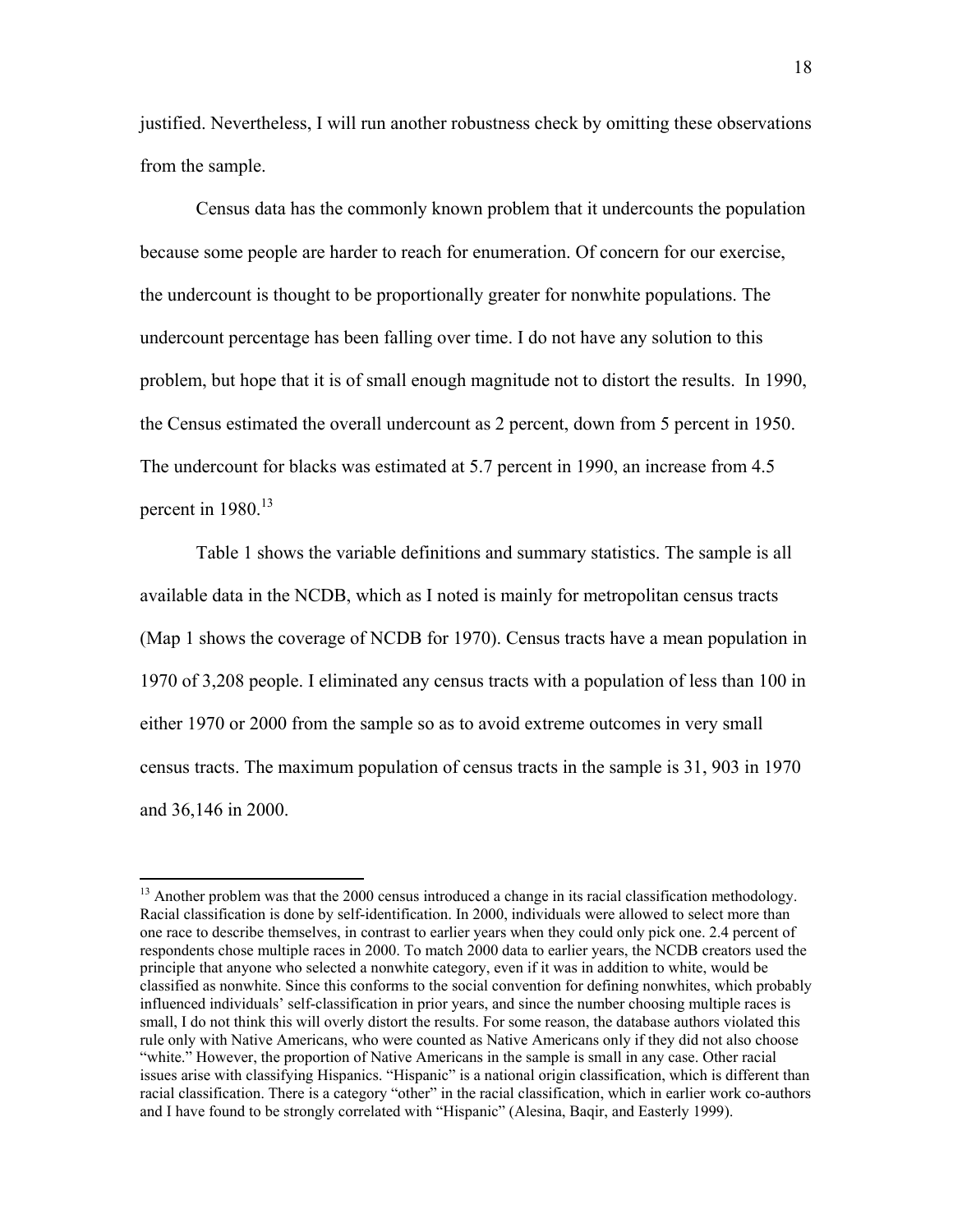

The restriction of the NCDB to metropolitan census tracts is fine for my purposes,

since the tipping model is mainly about urban neighborhoods.

|                 | Table 1: Variable Definitions and Summary Statistics |                                 |                                    |                                         |  |
|-----------------|------------------------------------------------------|---------------------------------|------------------------------------|-----------------------------------------|--|
| Variable        | DSHRWHT70                                            | SHRWHT7                         | <b>LPOPDENS7</b>                   | LFAVINC7                                |  |
|                 | Change in<br>white share<br>from 1970 to             | White<br>share of<br>population | Log of<br>population<br>density in | Log of<br>median<br>family<br>income in |  |
| Definition      | 2000                                                 | in 1970                         | 1970                               | 1970                                    |  |
| Mean            | $-0.185$                                             | 0.894                           | 7.451                              | 9.323                                   |  |
| Median          | $-0.117$                                             | 0.983                           | 7.851                              | 9.320                                   |  |
| Maximum         | 0.813                                                | 1.000                           | 12.394                             | 12.178                                  |  |
| Minimum         | $-1.000$                                             | 0.001                           | $-2.197$                           | 6.957                                   |  |
| Std. Dev.       | 0.207                                                | 0.217                           | 1.987                              | 0.318                                   |  |
| <b>Skewness</b> | $-1.119$                                             | $-2.739$                        | $-0.633$                           | 0.340                                   |  |
| Kurtosis        | 4.435                                                | 9.740                           | 3.250                              | 4.882                                   |  |
| Observations    | 41321                                                | 41321                           | 41321                              | 41284                                   |  |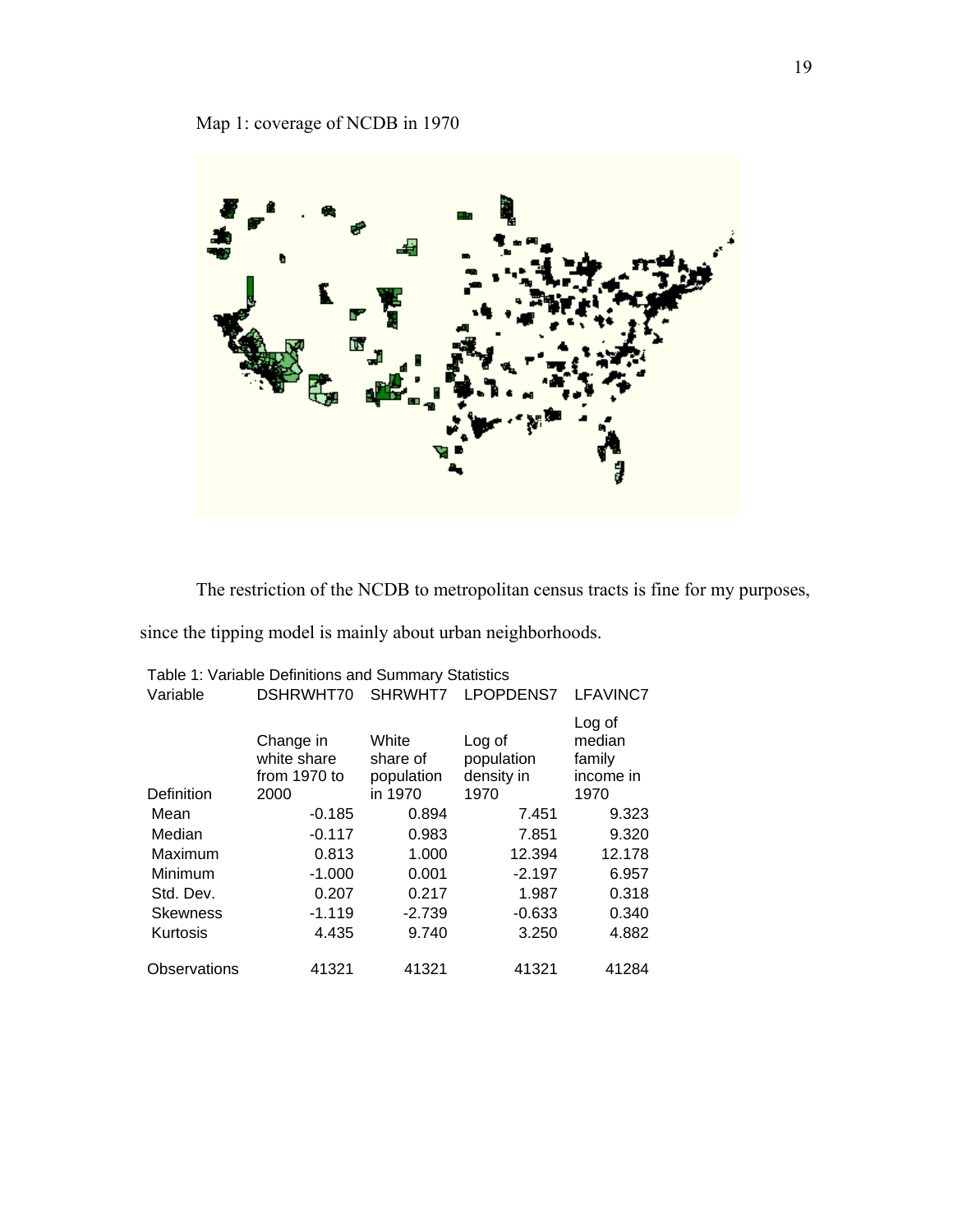#### *4. Empirical testing 1970 to 2000*

 Note from Table 1 that the mean white share declined considerably from 1970 to 2000, reflecting the faster growth of nonwhite population than white population in metropolitan areas. While the white population only increased by 15% from 1970 to 2000, the nonwhite population nearly tripled over the same period. Both blacks and other nonwhites shared in this rapid population increase. We could think of this influx of nonwhite population as a natural experiment of the Schelling model – predicting that neighborhoods in the vicinity of the tipping point would flip over to nonwhite majorities, while neighborhoods well above the tipping point would have retained stable white majorities.

#### *4.1 Basic estimation*

1

Using the NCDB, I estimate dynamic equations for the change in white share as a function of initial white share. I first assume that the tipping point is the same in all neighborhoods, and then will relax that assumption. To accomodate the highly non-linear prediction of the Schelling model, I estimate the change in white share as a function of a fourth-order polynomial of initial white share.<sup>14</sup> I test first the change in white share from 1970 to 2000, and then I will test the change over each decade. I will first assume that all neighborhoods in the sample have the same tipping point, but shortly I will relax this assumption. Table 2 shows the basic regression for this fourth-order polynomial. All of

<sup>&</sup>lt;sup>14</sup> I experimented with a fifth-order polynomial also, but it did not make a difference to the shape of the curve described below.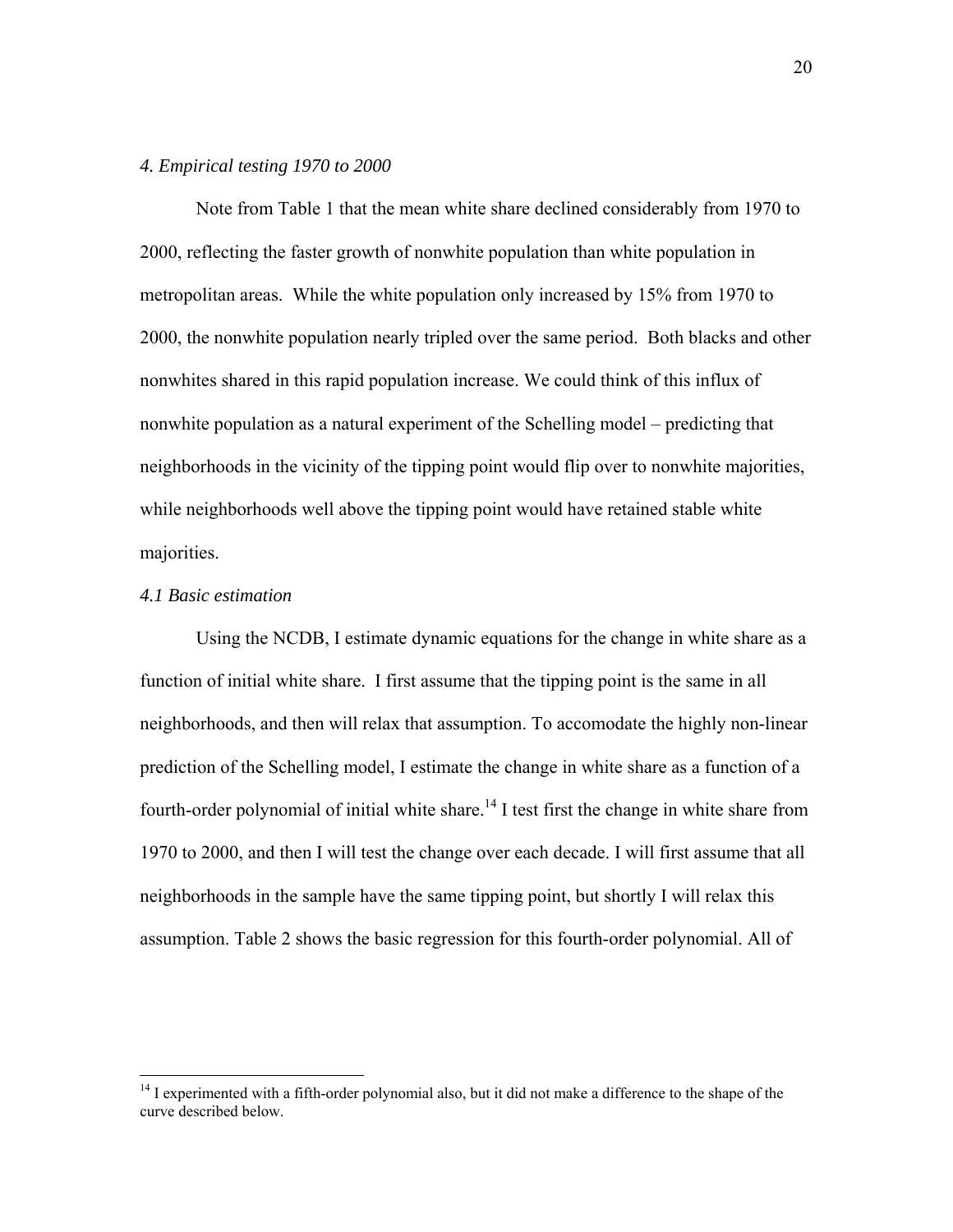the polynomial terms are significant, which does confirm the highly nonlinear dynamics

of the white share.<sup>15</sup>

 $\overline{a}$ 

Table 2: Regressions of change in white share on nonlinear function of initial white share

Dependent variables: change in white share from 1970 to 2000 Same constant for all neighborhoods Different constants for metro areas Constant 0.103\*\*\* 0.206\*\*\* (0.00573) (0.00881) White share, 1970 -2.018\*\*\* -1.515\*\*\*  $(0.11)$   $(0.115)$ White share^2, 1970, 7.578\*\*\* 5.027\*\*\* (0.464) (0.467) White share^3, 1970 -12.00\*\*\* -7.980\*\*\* (0.664) (0.663) White share<sup> $\triangle 4$ </sup>, 1970 6.176\*\*\* 4.192\*\*\* (0.307) (0.305) R squared 0.071 0.194 Number of observations 41912 41912

The predicted change in white share for initial white share is shown in Figure 3. Figure 3 does not have a tipping point (except for zero and unity as discussed below). We would need some predicted increases in white share at a high enough initial share to get an intermediate tipping point of the kind that Schelling had in mind. There is a large predicted decrease in white share for all mostly white neighborhoods no matter how high the initial white share. Only at very low values of white share is there a predicted increase in white share. Hence, we fail to identify any such tipping point using the simple structure of the Schelling model.

<sup>&</sup>lt;sup>15</sup> This is somewhat different from the results of Ellen (2000) for change from 1980 to 1990, who did not find the linear term for black share in 1980 to be significant in a regression for percent change in whites. She specifies the relationship as quadratic, but did not find different results in a spline regression for black share.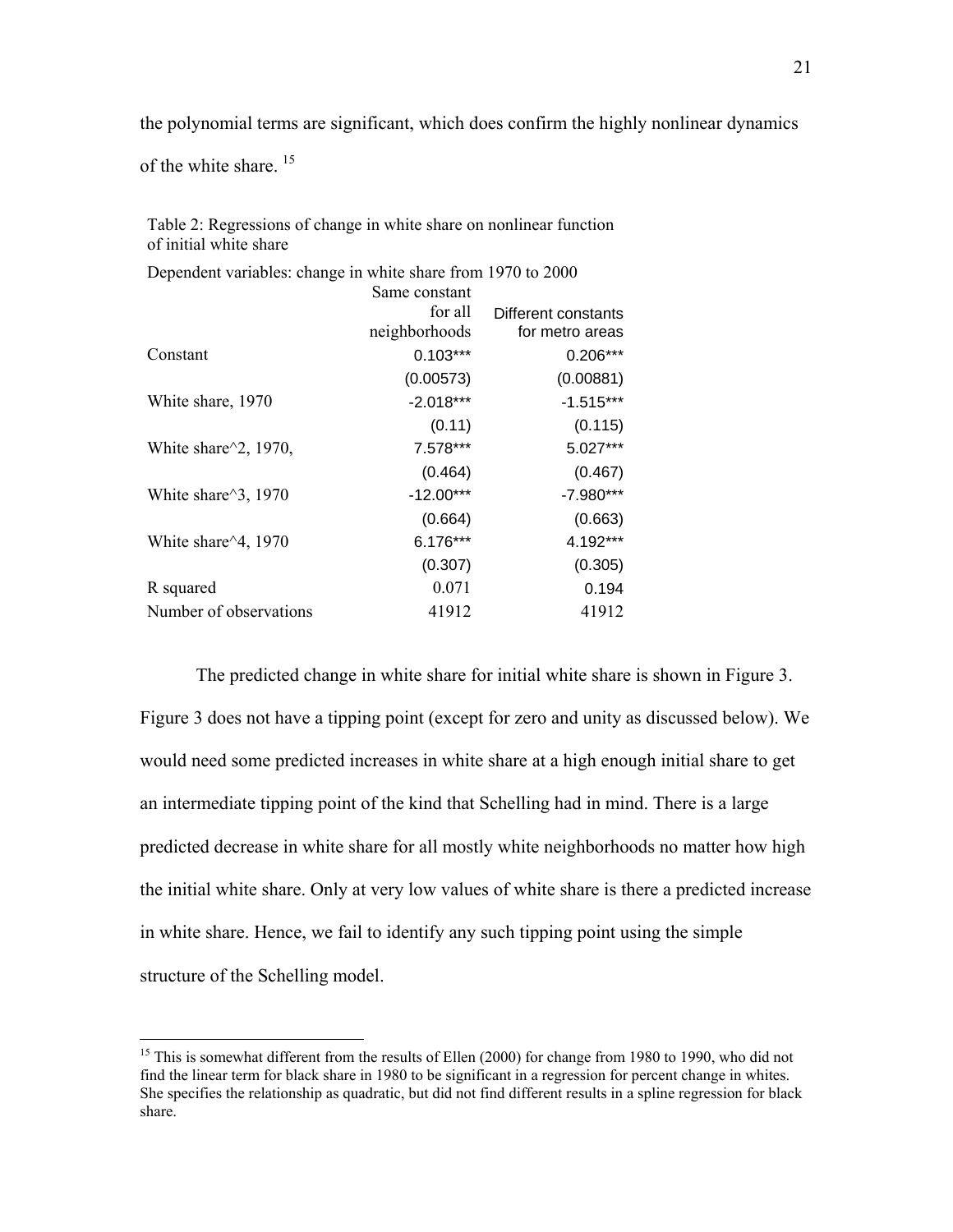



We can reconstruct the implied CDF by adding w to the predicted dw for each w, following the rigid assumptions of the Schelling model as specified above (i.e. we assume that only the distribution of preferences for racial shares causes racial shifts, and not any other factors). Figure 4 shows the implied CDF as a function of initial white share. The implied estimated CDF has  $F(0) > 0$  and  $F(1) < 1$ .  $F(0) > 0$  suggests that about 8 percent of whites have NO tipping point, they will not leave a neighborhood no matter how low the share of whites. There is therefore a singularity at zero, shown here as a vertical segment of the CDF. Zero is an unstable equilibrium. There will be a stable equilibrium at a white share that includes the zero-tipping-point group and any other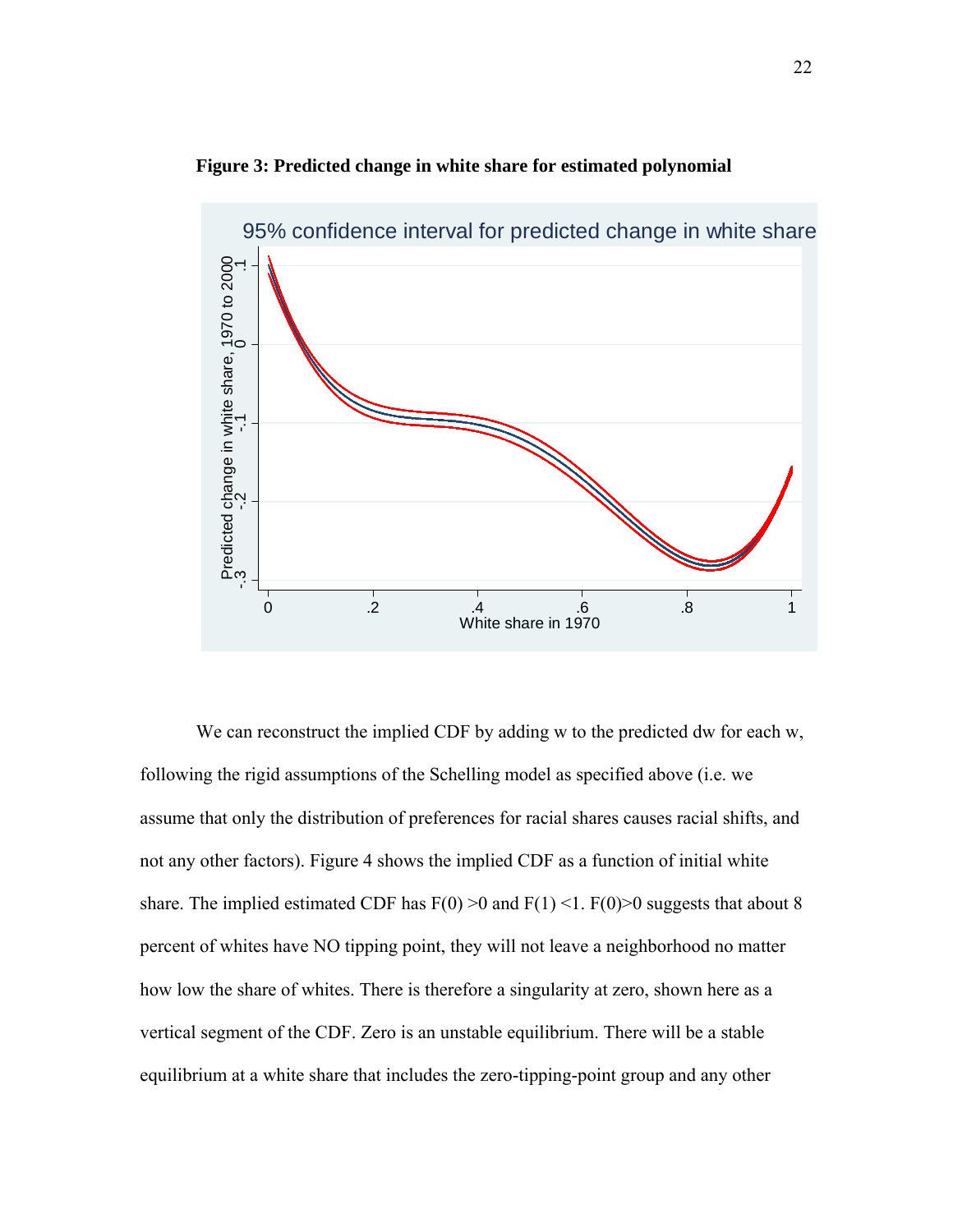whites with  $w_i$  between zero and that stable equilibrium. This would cause any neighborhood between zero and the low stable equilibrium to tip upward.<sup>16</sup>

**Neighborhoods)**  $\Omega$ 0.1 0.2 0.3 0.4 0.5 0.6 0.7 0.8 0.9 1 0 0.05 0.1 0.15 0.2 0.25 0.3 0.35 0.4 0.45 0.5 0.55 0.6 0.65 0.7 0.75 0.8 0.85 0.9 0.95 1 x cdf unconstrained

**Figure 4: CDF implied by predicted change in white share from Figure 3** 

**Estimated Cumulative Density Function of Tipping Points (Assumed to Be the Same for All** 

At the other extreme, there is also a singularity at unity, shown again as a vertical segment of the CDF. This means that for 18 percent of whites, anything arbitrarily close to 1 from below is a tipping point; they will exit if even a single black moves into the neighborhood. When we consider the historical anecdotes of extreme aversion to integrated neighborhoods, this is not completely implausible, although it would be more surprising that such extreme segregationist preferences still exist today among a

<u>.</u>

 $16$  Taken literally, we have the paradoxical implication that 8 percent of whites want to live in a neighborhood with no whites! Being less literal so that we consider neighborhoods with an epsilon share of whites as being arbitrarily close to zero, this just suggests that some group of whites residing in a neighborhood will never exit even if they are the only remaining white in the neighborhood.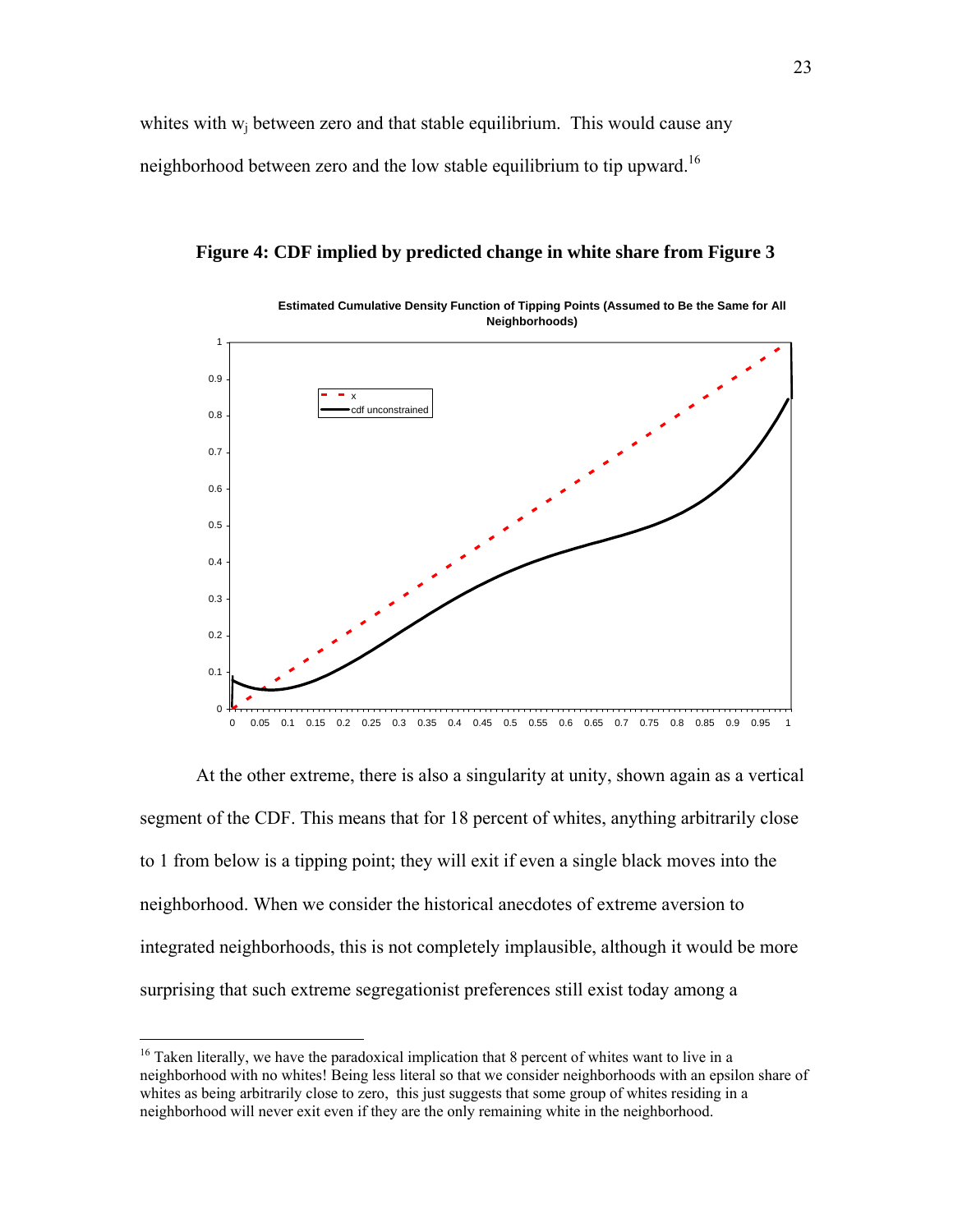nontrivial share of whites. Note that this extreme literalist implication would hold for any negative predicted change at an initial white share of 1. More likely than this extreme implication, some other factors probably cause all white neighborhoods to have an average decrease in white share.

Thus the implied density curve from the initial estimates is very different from the kind of density curve suggested by Schelling for the tipping point story. He thought in terms of a bell curve around some mean high tipping point that was significantly less than one, which meant that virtually no one had extreme tipping points (0 and 1). The estimates above imply preferences that are very polarized with density spikes at 0 and 1.

The problem with the estimated curve above is that there are no stable equilibria with high white share; the only stable equilibrium has a very low white share far below the average share of whites in the population and thus violates an adding up constraint in the long run. We will explore next whether this problem can be fixed by allowing the tipping point to vary continuously with other neighborhood characteristics.

So far the initial results do not support Schelling's "tipping point" story as an explanation for neighborhood dynamics from 1970 to 2000 (although Schelling's story could have explained neighborhood dynamics for pre-1970 periods) . The pattern does suggest that segregation was diminishing from 1970 to 2000, as neighborhoods with high white shares had the biggest drop in those shares. This is confirmed by the aggregate statistics: while the Tauber dissimilarity index for nonwhites was 0.53 in 2000, it had been 0.75 in 1970.<sup>17</sup> Decreasing segregation by itself does not prove or disprove the tipping model. If there had been a tipping point, there still could have been some

 $\overline{a}$ 

<sup>&</sup>lt;sup>17</sup> Cutler, Glaeser, and Vigdor 1999 also present evidence that segregation declined from 1970 to 1990, as does Ellen (2000).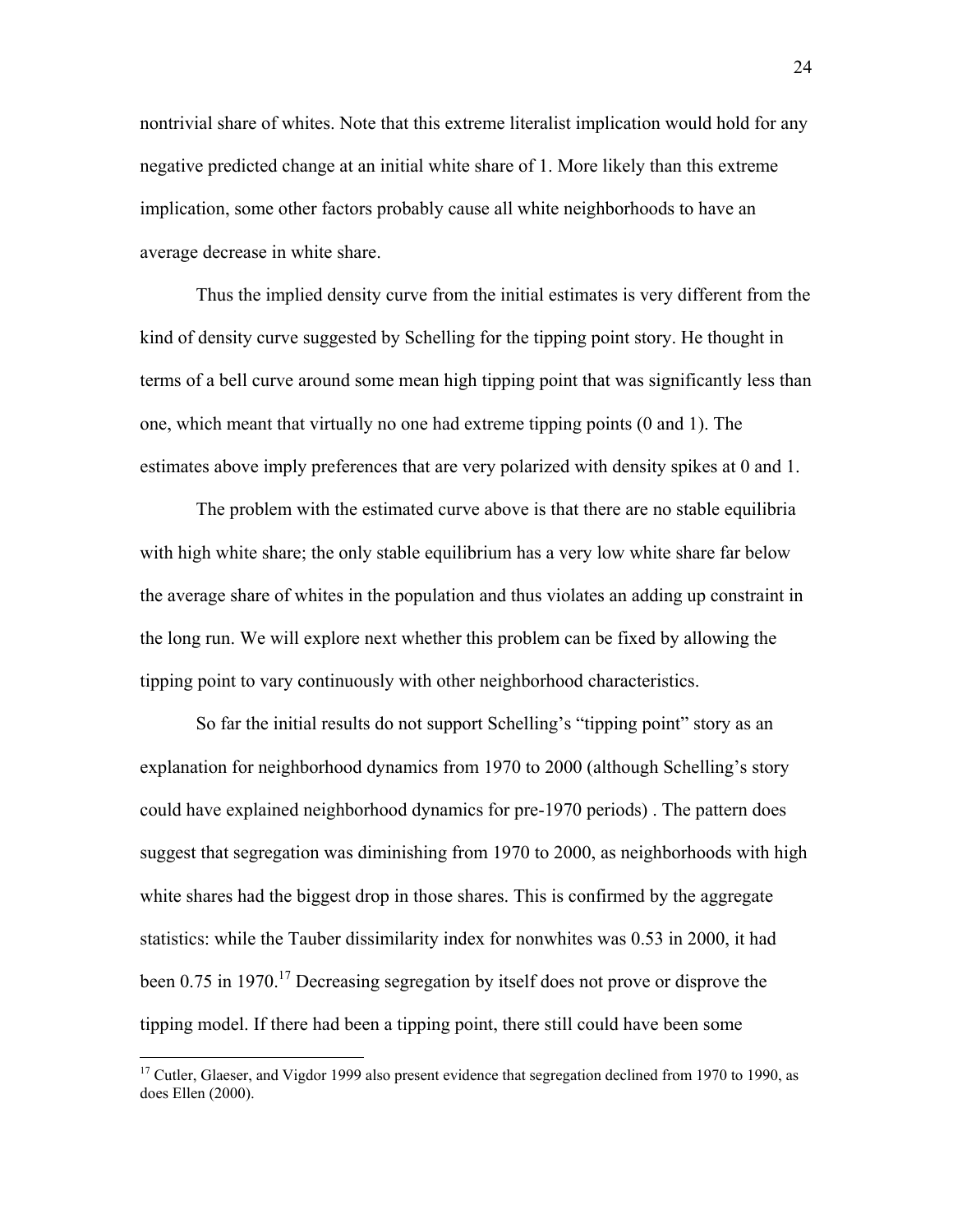decreased segregation as many mostly white neighborhoods had a fall in white share as they were in the process of tipping over to a nonwhite neighborhood, in response to the influx of nonwhites. However, neighborhood change did not follow the dynamics of tipping, in which some segregated white neighborhoods remained stable or showed an increase in white share. Instead a high degree of "white flight" happened in all neighborhoods with high initial white shares.

#### *4.2 Allowing tipping points to vary across cities and neighborhoods*

The models estimated so far were restricted in that the dynamics (and the potential tipping point) was assumed to be equal in all neighborhoods in the sample. Another logical step is to allow for differences across the 202 metropolitan areas in the sample. I put metro dummies, allowing the intercepts to vary. At the average intercept for the metro areas, the shape of the curve is little different from figure 2. The intercept does vary considerably across metro areas, from a low of -.045 (Albany, Georgia) to a high of 0.297 (Johnson City-Kingsport-Bristol, Tennessee). Johnson City, Tennessee is the ONLY metro area with a tipping point, as shown in Figure 4.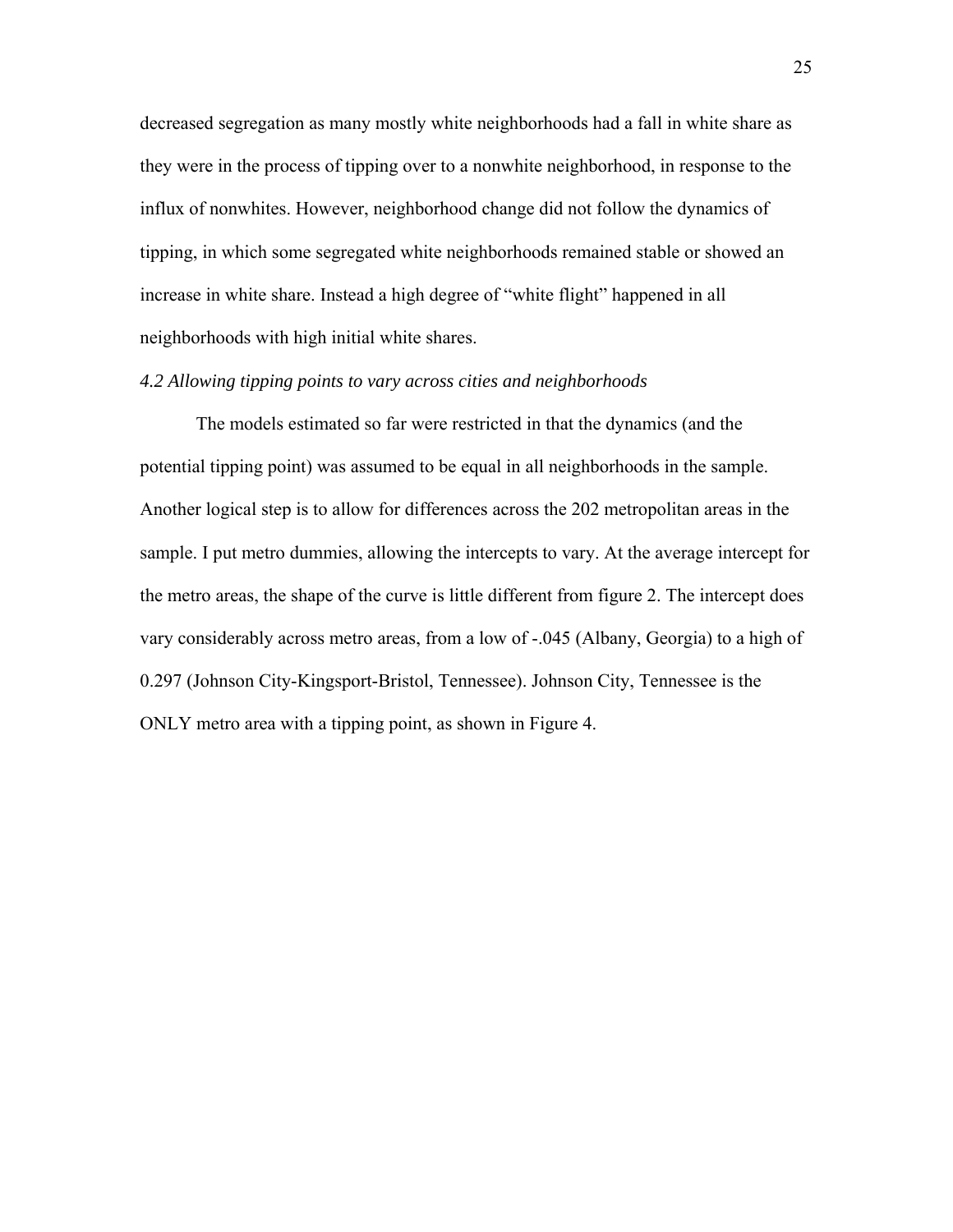## **Figure 4: Allowing intercepts and tipping points to vary by metropolitan**

**area** 

#### **Predicted change in white share controlling for metropolitan dummies**



I next consider other control variables that allow the tipping point to be different in different neighborhoods as a continuous function of these variables. The two most important candidate variables are income and population density, as rich neighborhoods may be more stable and have lower tipping points than working class neighborhoods, and dense inner city neighborhoods may have a higher tipping point than less dense suburban neighborhoods. Hence, I also introduce the log of initial population density as a control for change in white share.

 Table 3 also shows the regression of change in white share on these right hand side variables. All of the polynomial terms for initial white share are still highly significant. The population density variable is significant with an extremely high t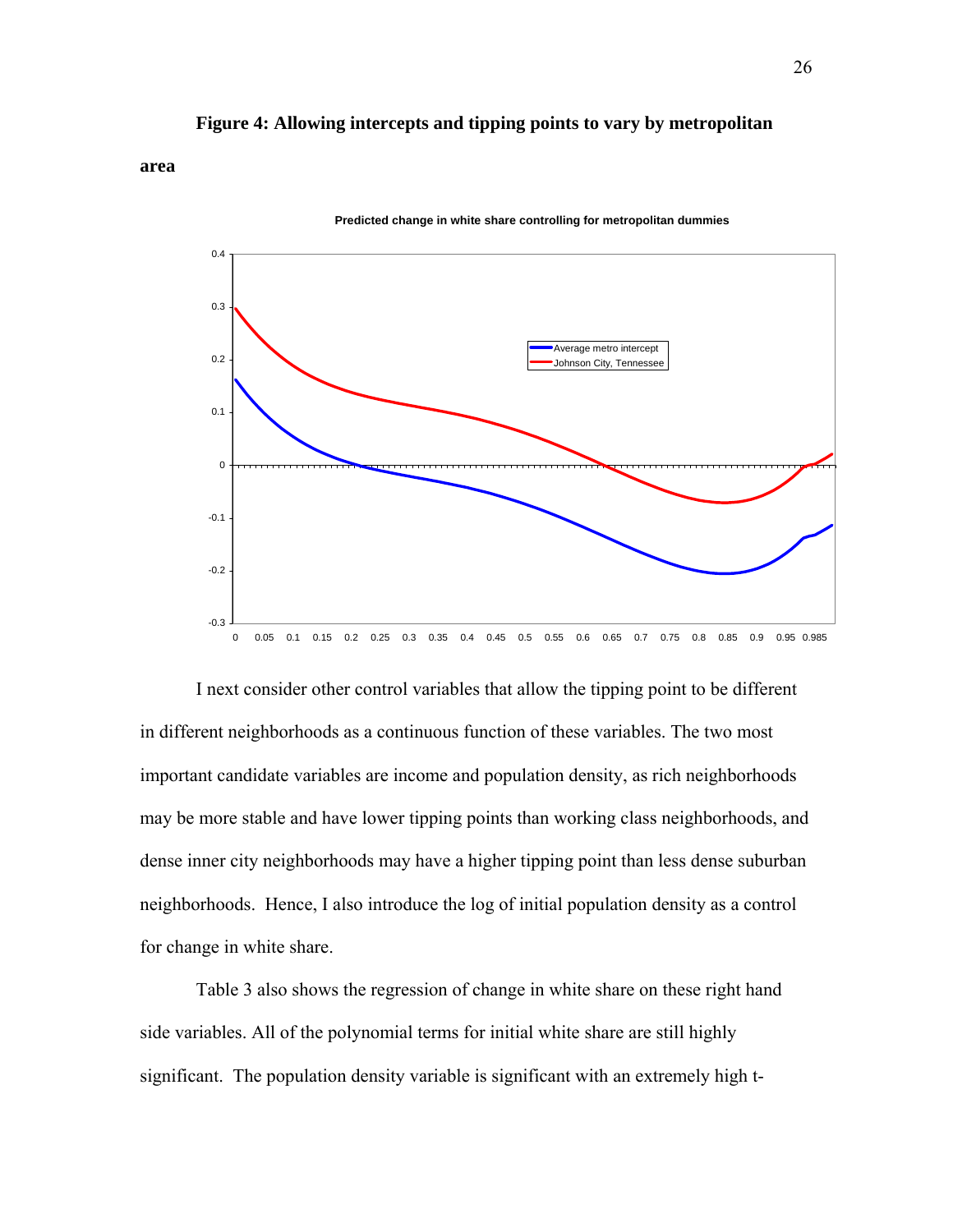statistic, which (with the polynomial estimated) suggests a higher tipping point the lower is population density. (I also tried estimating separate polynomials for the central city sample and for the sample in the suburbs, but it made little qualitative difference in the results described here.) Family income is also very significant, suggesting the tipping point goes up with income (again for the estimated polynomial). All variables together have decent explanatory power for such a noisy variable in a large sample, with an Rsquared of .226. Of course, there could be alternative explanations for the effect of income and density rather than thinking of them only as changing tipping points. As an alternative to the tipping story in general, the higher white flight out of denser, lower income neighborhoods could reflect a large explanatory power for the "white suburbanization" hypothesis for changing white share.

Figure 5 shows the shape of the relationship between initial white share and change in white share at mean values of population density and family income, and then considers shifts in income and density. At the mean values, the curve in Figure 5 looks similar to Figure 3 except with a higher stable equilibrium at a white share of around 0.2. This curve has all the same problems as the curve in Figure 3, as the stable equilibrium white share is inconsistent with the share of whites with mean income and population density.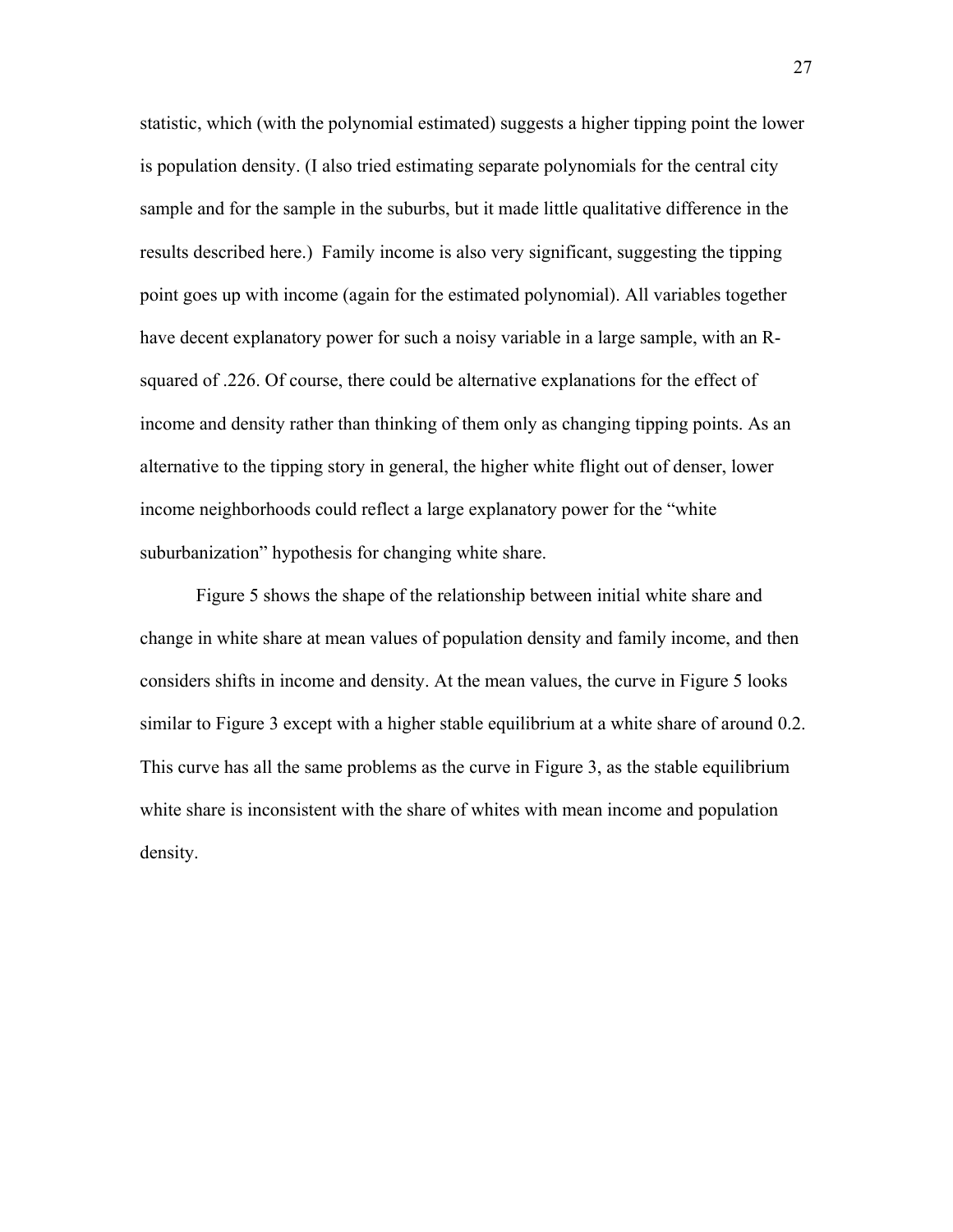# **Figure 5**



#### **Predicted change in white share controlling for income and population density**

Figure 5 shows how the curve would look if the initial log population density were two standard deviations below its mean, and in addition, the log family income were two standard deviations above its mean. While we do get a predicted increase in white share at high initial values of white share, the large shifts in income and density mean that we are describing only a very tiny part of the sample: 6 out of 41,865 neighborhoods to be precise. For this miniscule set, we get an unstable "tipping point" equilibrium at a white share of around .97, but even this is far from the large tipping over to majority nonwhite envisaged by the tipping point hypothesis. The drop in white share is fairly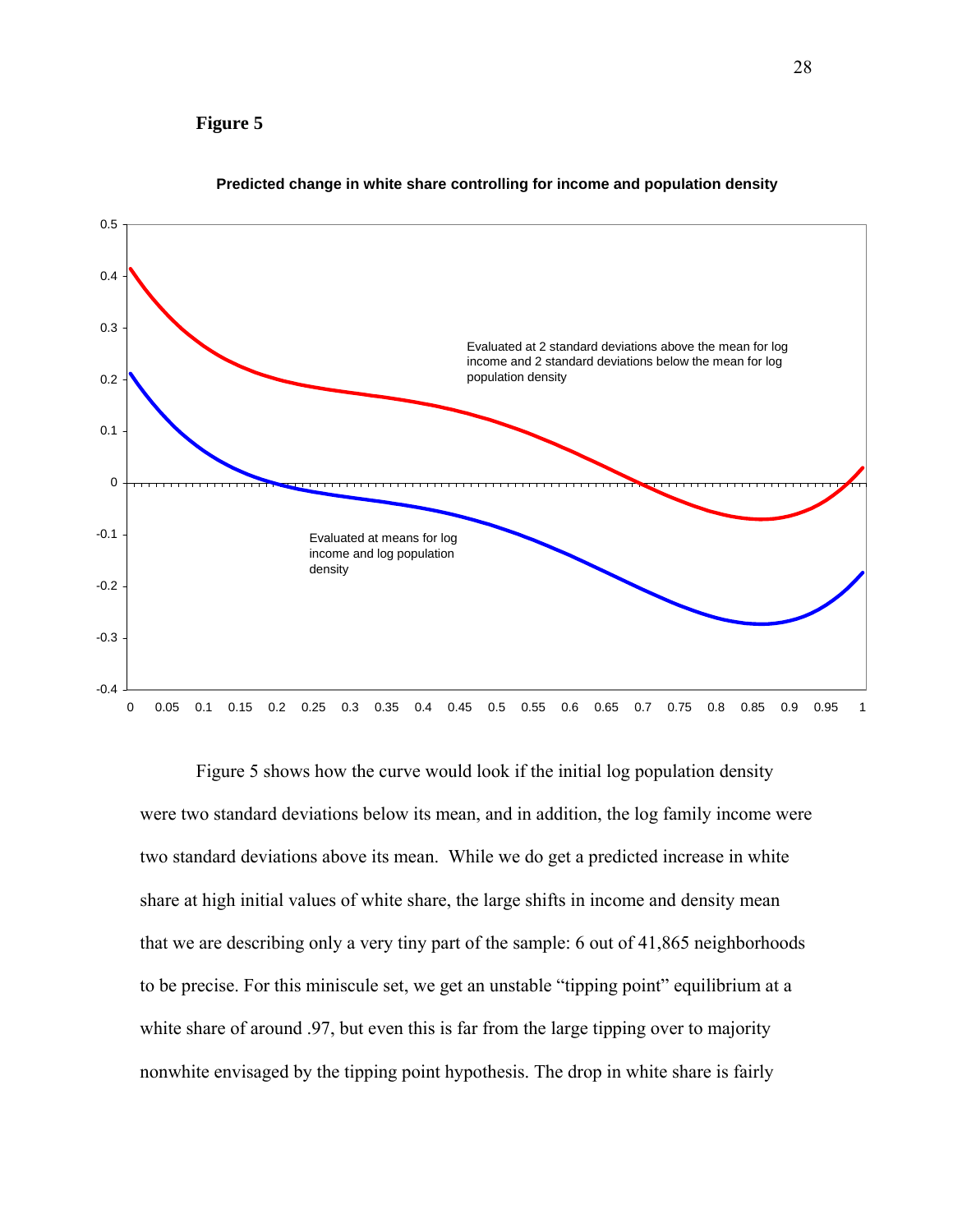modest below .97 and there is a stable equilibrium at a white share of around .7. Below .7, there is a predicted increase of white share which becomes quite large at low initial white share. Note that the singularity at zero has an even higher share of whites (above 40 percent) who have no tipping points. For the (mostly out of sample) "rich and spacious" neighborhoods there are two stable equilibria: 100 percent white share and 70 percent white share.

The adding up constraint is not automatically violated as long as all such neighborhoods have a total share of whites above 70 percent. Anything above this could be consistent with some indeterminate number of neighborhoods at 100 percent white share. This seems much more plausible than the other estimated curves, and there is something of a tipping point story, but these neighborhoods are not the ones that will tip over to majority nonwhite and so do not really fit the original tipping point story.

 To sum up, even controlling for density and income, we do not see anything like the kind of dynamic behavior of neighborhoods predicted by the tipping point model. *4.3 Further robustness checks* 

 One issue that obviously follows from the white suburbanization hypothesis is that there is a high degree of spatial correlation in the data. A central city neighborhood with a declining white share is not independent of its neighbors, who also often turn out to be neighborhoods with declining white share. If the assumption of independence was violated, as seems certain, that would imply that the standard errors and hence t-statistics were incorrectly estimated in the regressions above.

 Hence, I run another set of regressions with clustered standard errors. I use three different definitions of clustering. First, each zip code typically contains a handful of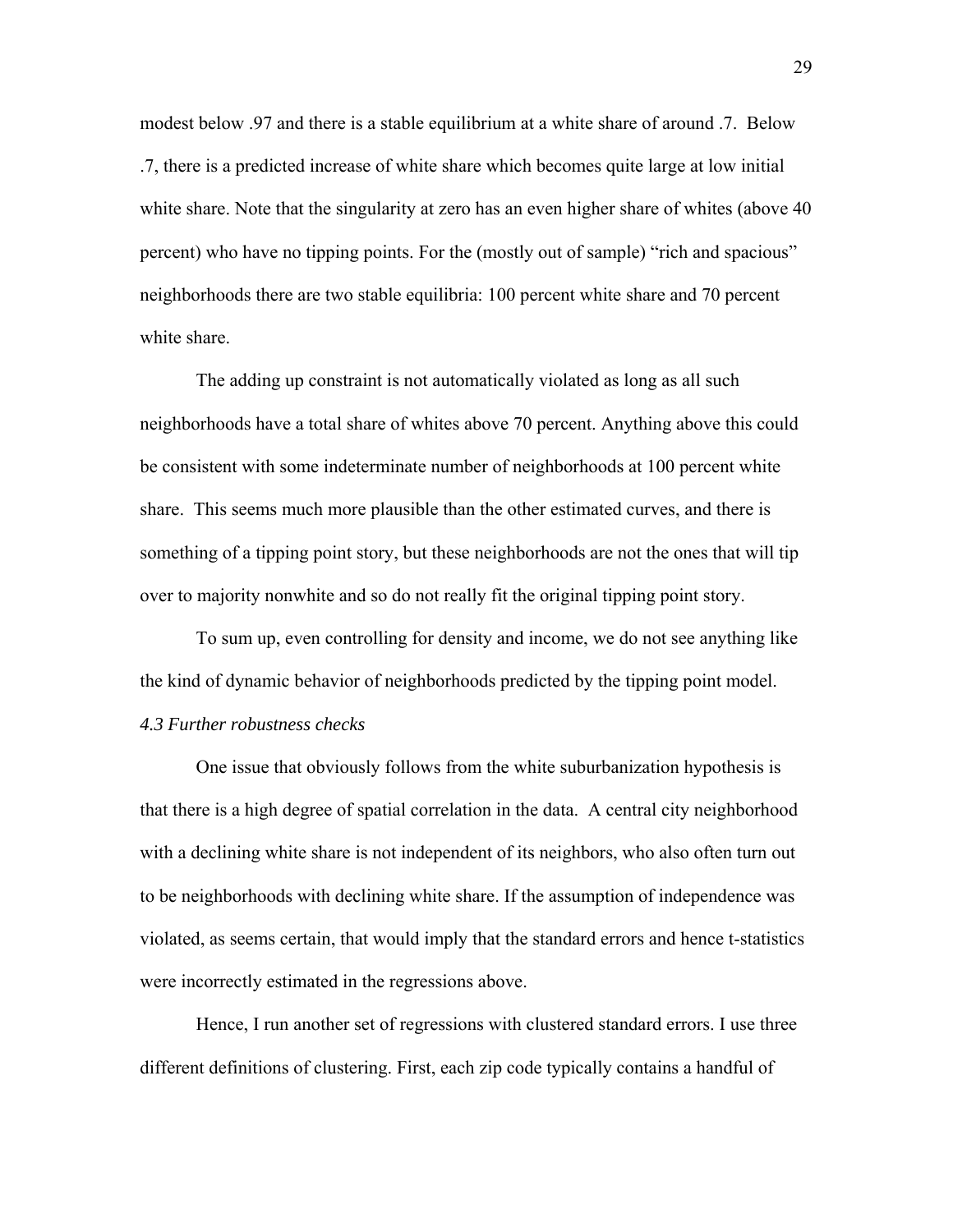census tracts, and so correcting for clustering by zip code will take into account very local spatial dependence.<sup>18</sup> This yields 8227 clusters. Second, it may be as suggested by the suburbanization hypothesis that tracts in high density and low density areas of each metropolitan area behaved similarly to other tracts in those same areas. Hence, I define a new set of groups that are first broken down by metropolitan area, and then broken down into tracts above median density and those below median population density for the whole sample. This second method yields 404 clusters (i.e. 202 metropolitan areas, with low and high density areas in each one). A third method aims at capturing the same idea with jurisdictional boundaries – whether the tract lies in the central city or the suburbs for each metropolitan area.

 Another robustness check I perform is to enter the dummies for metropolitan areas at the same time as the income and density terms. Finally, I omit observations that may be questionable for reasons described in the data section. There are two types of problematic observations: 1) those in which the 1970 data apply to only part of the area contained in the 2000 tract boundaries, and 2) those in which the tract definition changed from 1970 to 2000. Note that 1) is a subset of 2). 1) is the most problematic kind of tract change, because there is simply missing information on a part of the tract for the year 1970. For other tract changes, there was an attempt by the database builders to map from the old tract data to the new tract boundaries, as described in the data section above.

 $\overline{a}$ 

 $18$  Zip code boundaries are independent of census tract boundaries, so they will split some tracts into 2 different zip codes. The tract is assigned to the zipcode that accounts for the majority of the tract.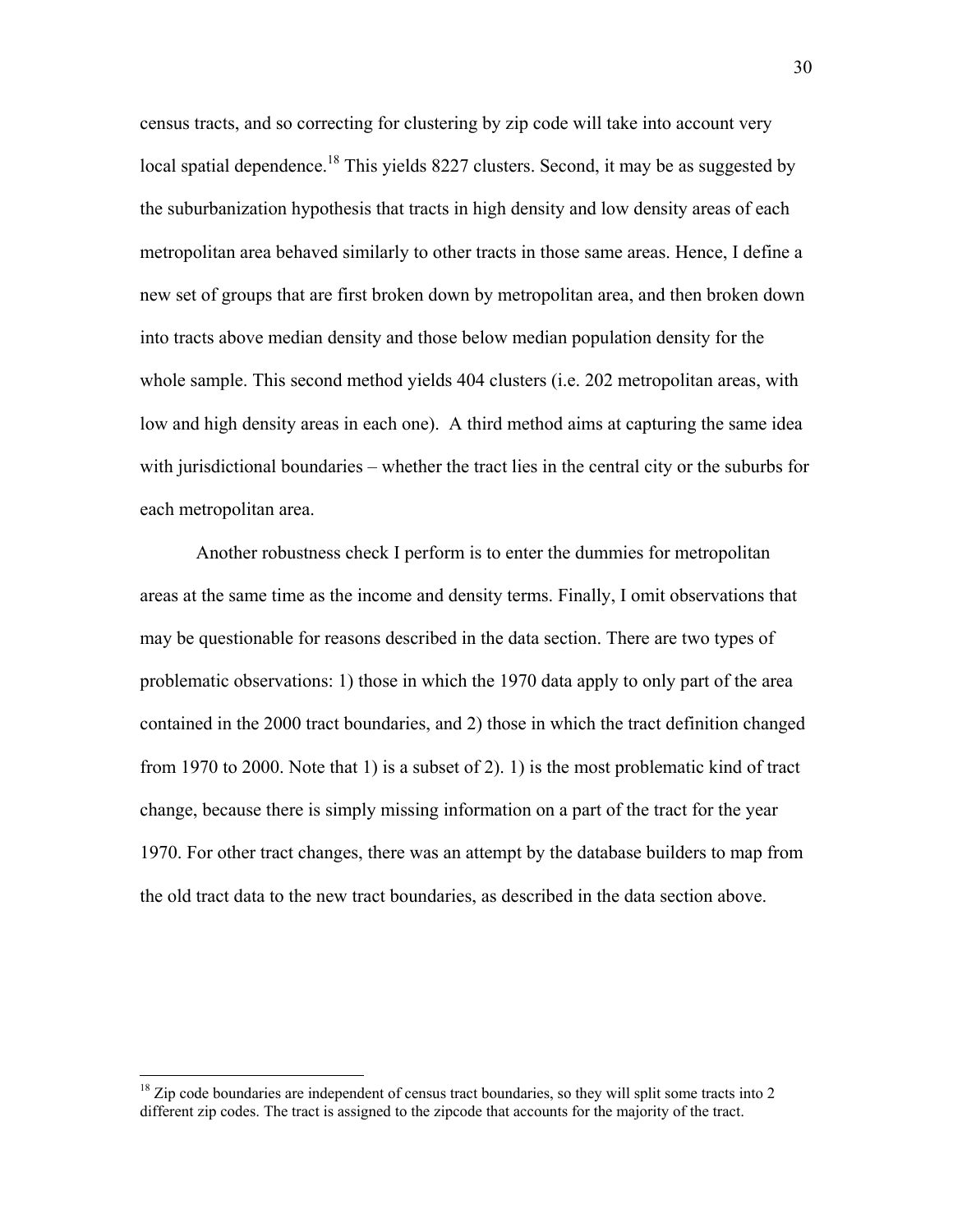|                          | $[1]$     | $[2]$    | $\lceil 3 \rceil$ | [4]                             | $\lceil 5 \rceil$                  | [6]                                    | $[7]$                              |
|--------------------------|-----------|----------|-------------------|---------------------------------|------------------------------------|----------------------------------------|------------------------------------|
| Constant                 | $-0.113$  | $-0.432$ | $-0.106$          | $-0.112$                        | $-0.141$                           | $-0.177$                               | $-0.303$                           |
|                          | $-4.34$   | $-10.42$ | $-2.12$           | $-1.11$                         | $-1.36$                            | $-1.58$                                | $-3.63$                            |
| White share, 1970        | $-2.089$  | $-1.546$ | $-2.114$          | $-2.082$                        | $-2.132$                           | $-1.923$                               | $-1.426$                           |
|                          | $-20.87$  | $-12.95$ | $-15.08$          | $-8.96$                         | $-8.02$                            | $-8.54$                                | $-7.77$                            |
| White share^2            | 7.163     | 4.395    | 7.270             | 7.154                           | 7.395                              | 6.569                                  | 4.344                              |
|                          | 17.30     | 9.82     | 12.41             | 6.76                            | 6.29                               | 6.08                                   | 5.97                               |
| White share^3            | $-11.260$ | $-6.846$ | $-11.370$         | $-11.252$                       | $-11.677$                          | $-10.542$                              | $-7.747$                           |
|                          | $-19.10$  | $-11.26$ | $-13.34$          | $-6.87$                         | $-6.5$                             | $-6.17$                                | $-6.86$                            |
| White share^4            | 5.802     | 3.57     | 5.830             | 5.795                           | 6.012                              | 5.505                                  | 4.458                              |
|                          | 21.37     | 13.09    | 14.58             | 7.3                             | 6.97                               | 6.53                                   | 7.92                               |
| Log (Population/         |           |          |                   |                                 |                                    |                                        |                                    |
| Land Area), 1970         | $-0.041$  | $-0.04$  | $-0.040$          | $-0.040$                        | $-0.041$                           | $-0.047$                               | $-0.046$                           |
|                          | $-86.41$  | $-82.83$ | $-35.95$          | $-10.31$                        | $-11.11$                           | $-20.12$                               | $-13.51$                           |
| <b>Log Family</b>        |           |          |                   |                                 |                                    |                                        |                                    |
| <b>Income, 1970</b>      | 0.068     | 0.11     | 0.066             | 0.066                           | 0.072                              | 0.079                                  | 0.093                              |
|                          | 23.29     | 33.64    | 11.94             | 4.72                            | 4.94                               | 6.12                                   | 9.72                               |
| Number of                |           |          |                   |                                 |                                    |                                        |                                    |
| observations             | 41284     | 41351    | 41862             | 41304                           | 31985                              | 32407                                  | 11773                              |
|                          |           |          |                   |                                 |                                    |                                        |                                    |
| R squared                | 0.226     | 0.1924   | 0.2169            | 0.2155                          | 0.2246                             | 0.2431                                 | 0.278                              |
| # Clusters               | none      | none     | 9099              | 404                             | 403                                | 431                                    | 368                                |
| # metropolitan           |           |          |                   |                                 |                                    |                                        |                                    |
| dummies                  | none      | 198      | none              | none                            | none                               | none                                   | none                               |
|                          |           |          |                   | metro<br>areas (Low<br>and High | metro<br>areas<br>(Low and<br>High | metro<br>areas<br>(central<br>city and | metro<br>areas<br>(Low and<br>High |
| Cluster definition       | none      | none     | zipcodes          | Density)                        | Density)                           | suburbs)                               | Density)                           |
|                          |           |          |                   |                                 | 1970<br>coverage<br>of 2000        | 1970<br>coverage<br>of 2000            | Any<br>changes in                  |
| Excluded<br>observations | none      | none     | none              | none                            | tract<98<br>percent                | tract<98<br>percent                    | tract<br>definitions               |

**Table 3: Robustness checks for metropolitan dummies, clustered standard errors, and restricted sample** 

The results of clustered standard errors are shown in Table 3. The t-statistics do fall drastically, especially on the population density variable, but also on the initial white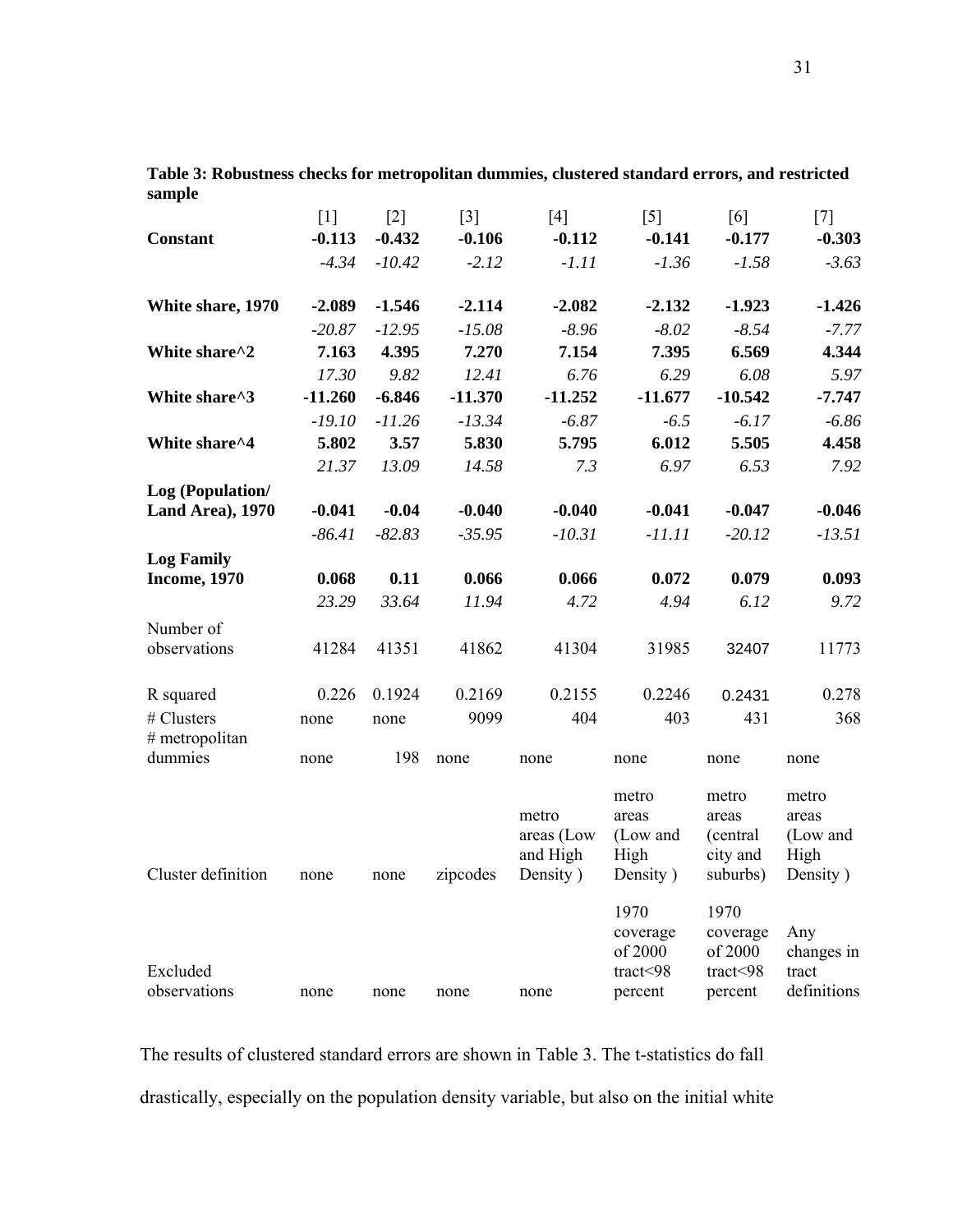share. All variables remain significant at the 1% level, however. The results (Table 3) are also qualitatively similar with metropolitan dummies, with the plot for predicted change in white share much the same as in figure 3.

Table 3 also shows what happens when observations falling under either 1) or 2) are eliminated. All of the variables are still statistically significant in the smaller, more reliable samples. The coefficients are relatively unchanged for the sample that omits observations in which 1970 data did not cover the whole 2000 tract. The coefficients do change quite a bit in the restricted sample with no tract redefinitions at all. However, the picture of the predicted changes in white share looks qualitatively similar with these coefficients to that shown in figure 3.

I next consider a more extensive set of ancillary variables: percent of population under 18, percent over 65, percent of population who are homeowners, and percent of tract located in the central city. These additional variables are chosen based on what the previous literature considered; I did not do any searching among alternative sets of variables. All of the additional variables are significant, except for percent of population under 18, with intuitive signs. However, they do not alter the coefficients on white share very much and the shape of the curve with these variables is similar to that shown in figure 3. As with the earlier exercise with income and density, a positive or negative sign on these variables can be interpreted as a positive or negative shift of the tipping point (for the estimated polynomial shape). So a higher share of population over 65 and share of homeownership increases the tipping point, while an increase in the percent of the neighborhood lying in the central city decreases the tipping point. The share of children under 18 is not statistically significant.

32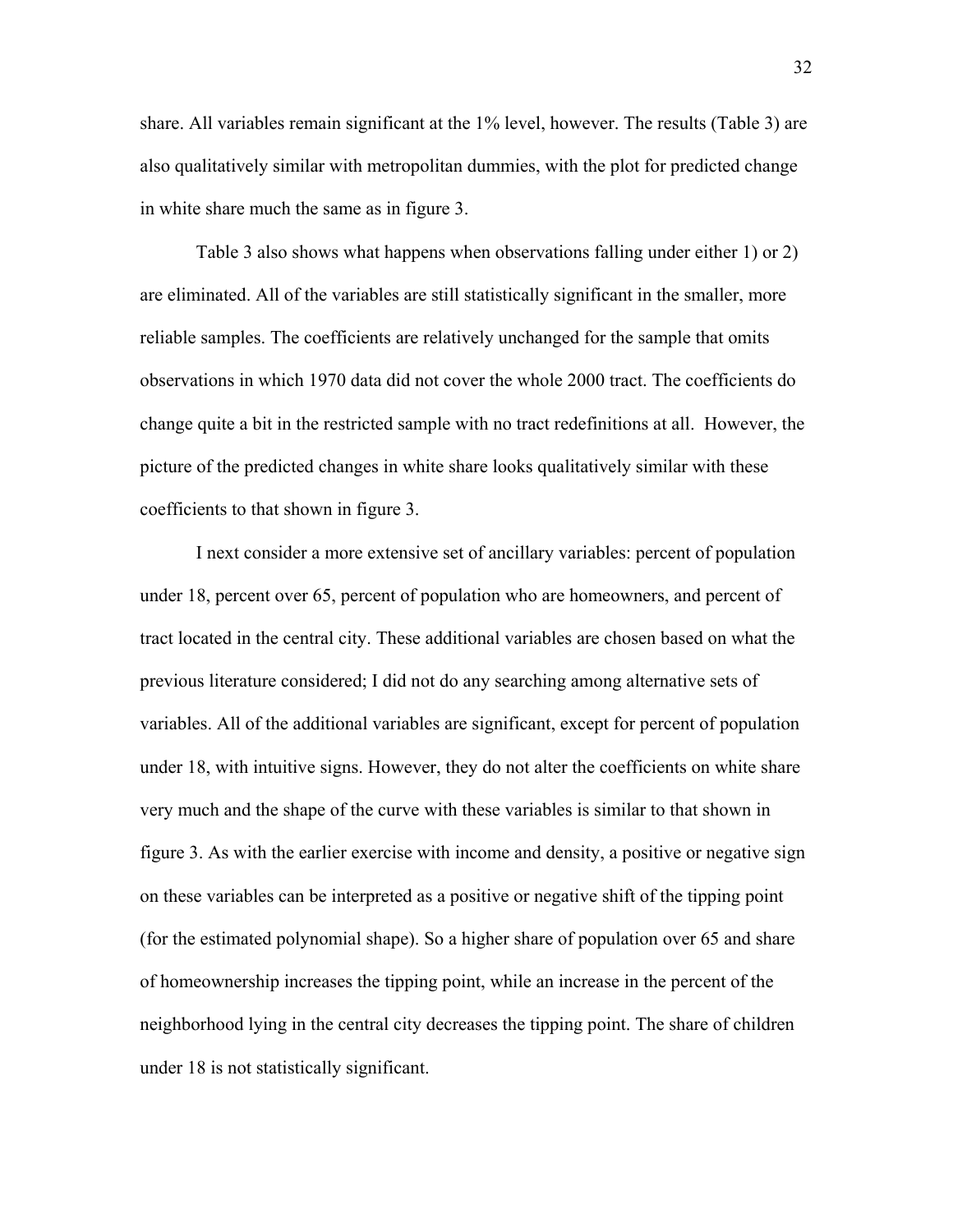|                                        | $[1]$    | $[2]$                                  | $[3]$     |
|----------------------------------------|----------|----------------------------------------|-----------|
| <b>Constant</b>                        | $-0.104$ | $-0.104$                               | $-0.104$  |
|                                        | $-3.09$  | $-0.94$                                | $-1.78$   |
| White share, 1970                      | $-1.868$ | $-1.809$                               | $-1.868$  |
|                                        | $-19.86$ | $-8.33$                                | $-14.8$   |
| White share^2, 1970,                   | 5.976    | 5.765                                  | 5.976     |
|                                        | 14.72    | 5.5                                    | 10.74     |
| White share^3, 1970                    | $-9.368$ | $-9.141$                               | $-9.368$  |
|                                        | $-15.88$ | $-5.48$                                | $-11.31$  |
| White share^4, 1970                    | 4.842    | 4.766                                  | 4.842     |
|                                        | 17.62    | 5.76                                   | 12.3      |
| <b>Log Family Income, 1970</b>         | 0.057    | 0.058                                  | 0.057     |
|                                        | 16.72    | 4.56                                   | 9.35      |
| Log (Population/Land Area), 1970       | $-0.036$ | $-0.036$                               | $-0.036$  |
|                                        | $-62.80$ | $-10.89$                               | $-32.22$  |
| Percent under age 18, 1970             | $-0.005$ | $-0.006$                               | $-0.005$  |
|                                        | $-0.24$  | $-0.08$                                | $-0.14$   |
| Percent over age 65, 1970              | 0.413    | 0.411                                  | 0.413     |
|                                        | 15.67    | 4.52                                   | 9.27      |
| Percent of homeowners, 1970            | 0.102    | 0.100                                  | 0.102     |
|                                        | 15.81    | 2.75                                   | 8.35      |
| Percent of tract in central city, 1999 | $-0.001$ | $-0.001$                               | $-0.001$  |
|                                        | $-27.43$ | $-2.8$                                 | $-11.91$  |
| Number of observations                 | 41139    | 40533                                  | 41139     |
| R squared                              | 0.270    | 0.2679                                 | 0.2696    |
| # Clusters                             | None     | 434                                    | 9480      |
|                                        |          | metro<br>areas<br>(central<br>city and |           |
| Cluster definition                     | None     | suburbs)                               | zip codes |

**Table 4: Robustness checks for additional variables with clustered standard errors** 

Using these additional variables, we could check how much of a shift is necessary to give something like a tipping point story. If we shift all variables by x standard deviations in the direction that would increase the tipping point, I choose the x that produces a tipping story. X turns out to be about 1.4 (standard deviations). So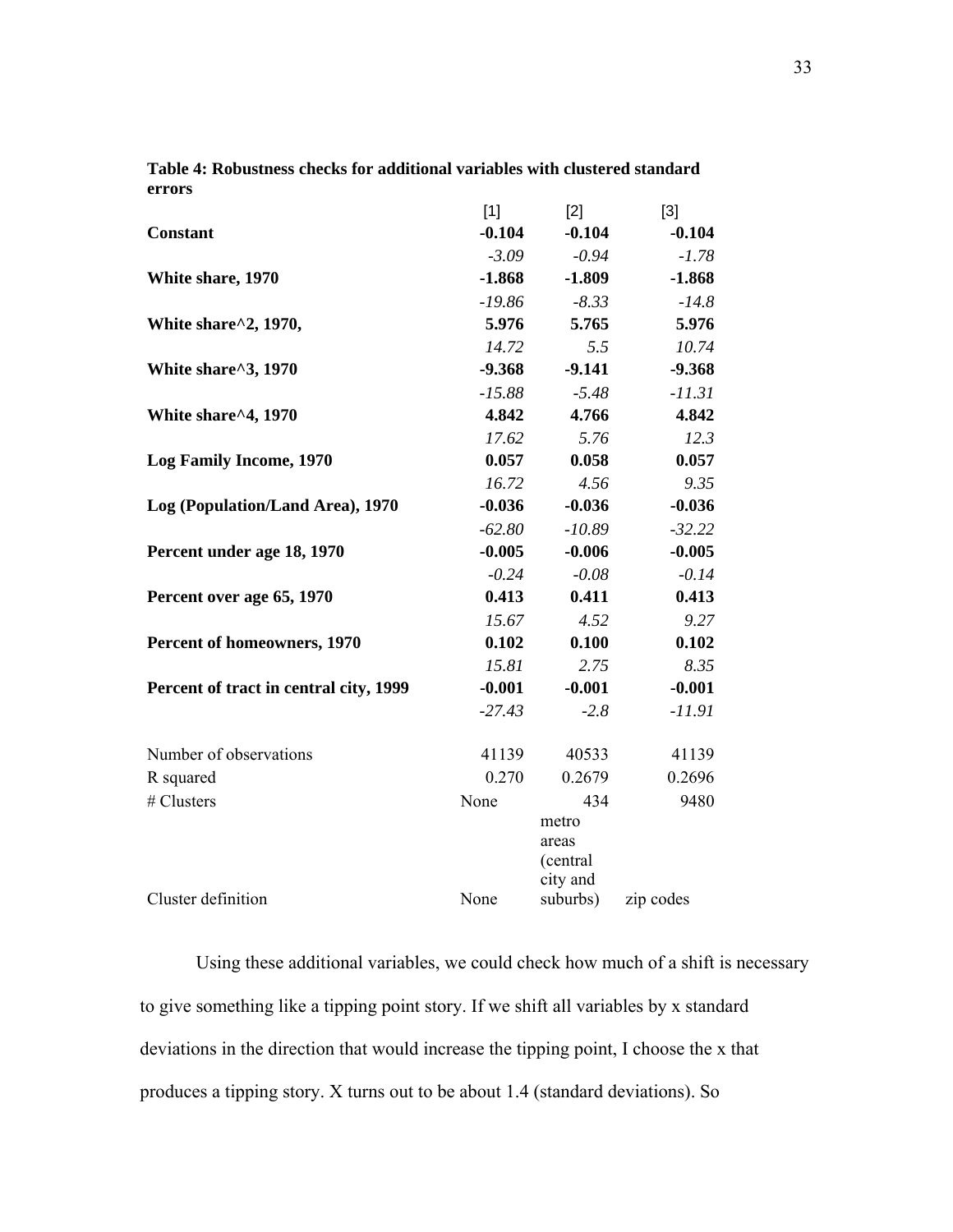neighborhoods that have higher income, lower density, higher share over 65, higher share of homeowners, and lower share of neighborhood in central city, each by 1.4 standard deviations compared to the mean, would have a tipping point (Figure 6). The tipping point story is once again not fully matching the qualitative features of the Schelling model, as the stable equilibrium is at about.75 white share, and the tipping point is between .96 and .97. Unfortunately, this is an out of sample prediction, as there are no neighborhoods out of 41,139 observations that satisfy all these criteria.

## **Figure 6**

**Allowing tipping points to vary with income, density, share over 65, homeownership, and central city** 

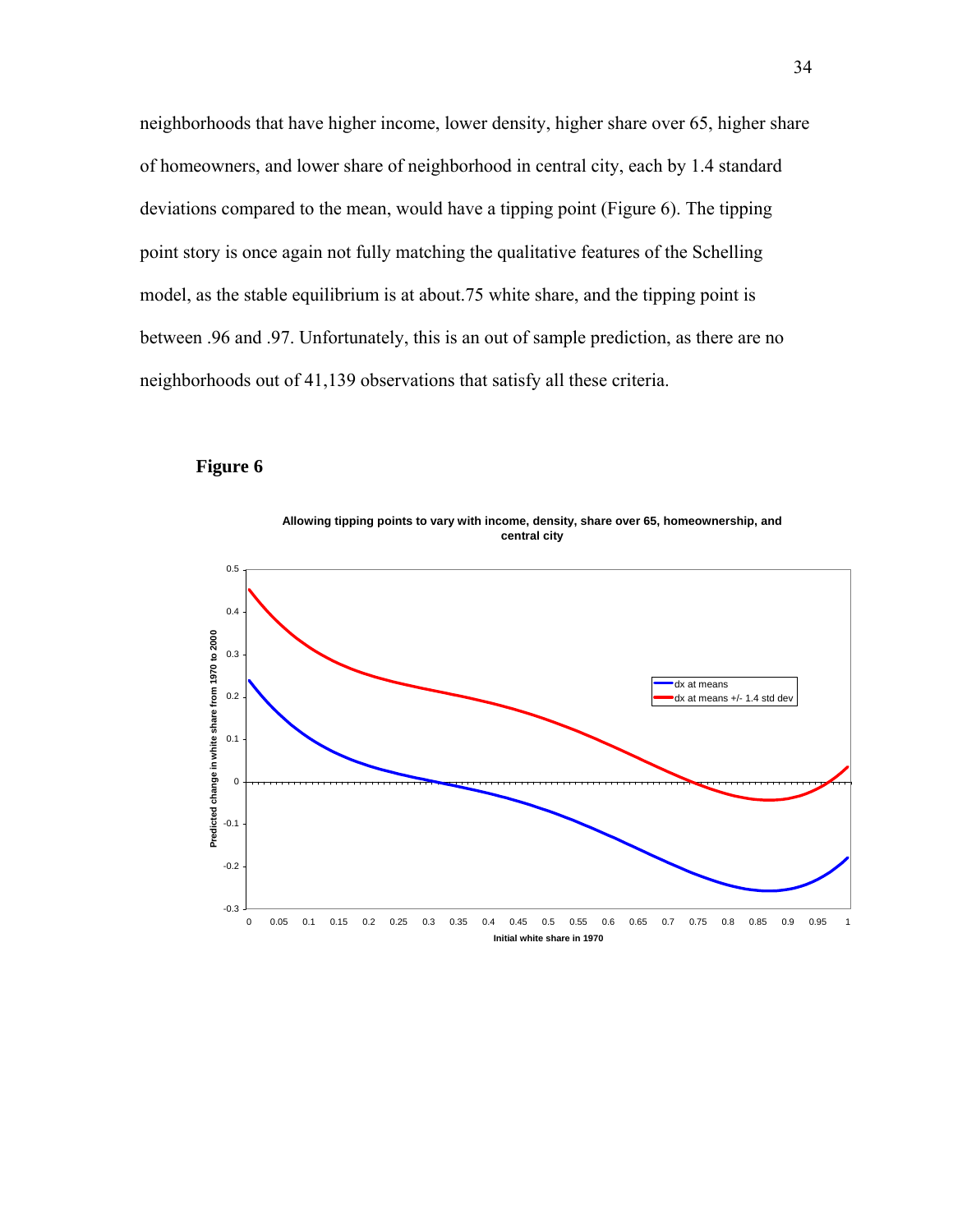A final robustness check is to regress the change in *black* share from 1970 to 2000 on a polynomial for initial *black* share in 1970. This tests whether the dynamics of tipping are any different when we focus on blacks rather than all non-whites. The tipping point hypothesis would imply a positive relationship between initial black share and change in black share, peaking at an intermediate level of black share, before declining mechanically because the maximum increase in black share possible is 1-initial black share. The story would predict that neighborhoods with a black share below the tipping point would have a fall in black share, with the tipping point where the curve crosses the x-axis from below.

The polynomial terms for initial black share are all significant (not shown). The implied curve is shown in figure 7. The curve is the mirror image of the white share dynamics in figure 3 above. The relationship between change in black share and initial black share has only a small upward sloping portion. Over most of the range of black share, the line is downward sloping – suggesting that neighborhoods are moving away from the extremes of all black or all non-black, which is just the opposite of the tipping prediction. The change in black share is much larger at low initial levels of black share rather than at intermediate levels, contradicting the tipping point hypothesis.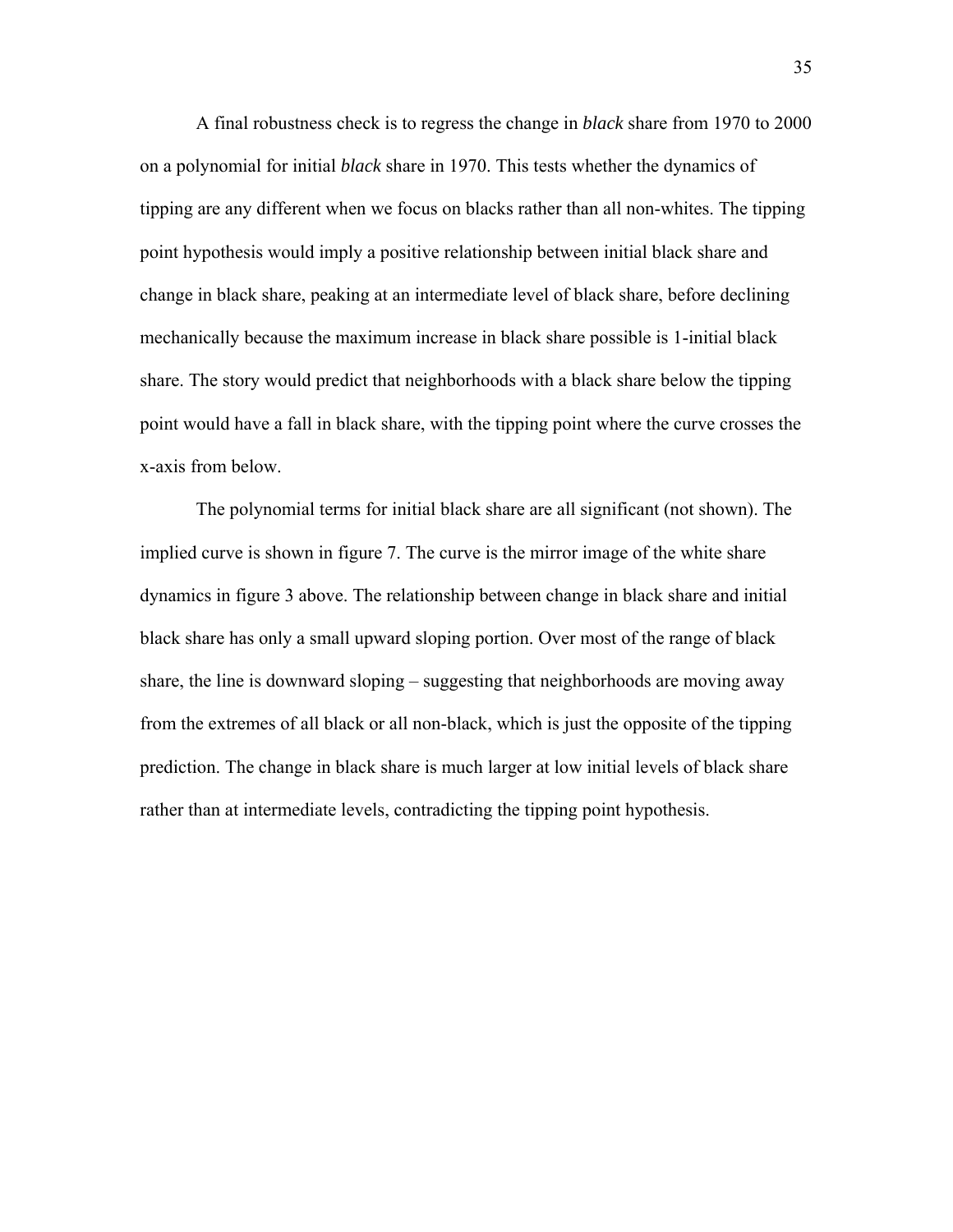

**Figure 7: Change in black share as function of initial black share 1970 to** 

#### **2000**

# *5. Decade to decade changes in white share*

 The results are similar when I look at the individual decade changes from 1970 to 1980, 1980 to 1990, and 1990 to 2000. Table 5 shows these three regressions.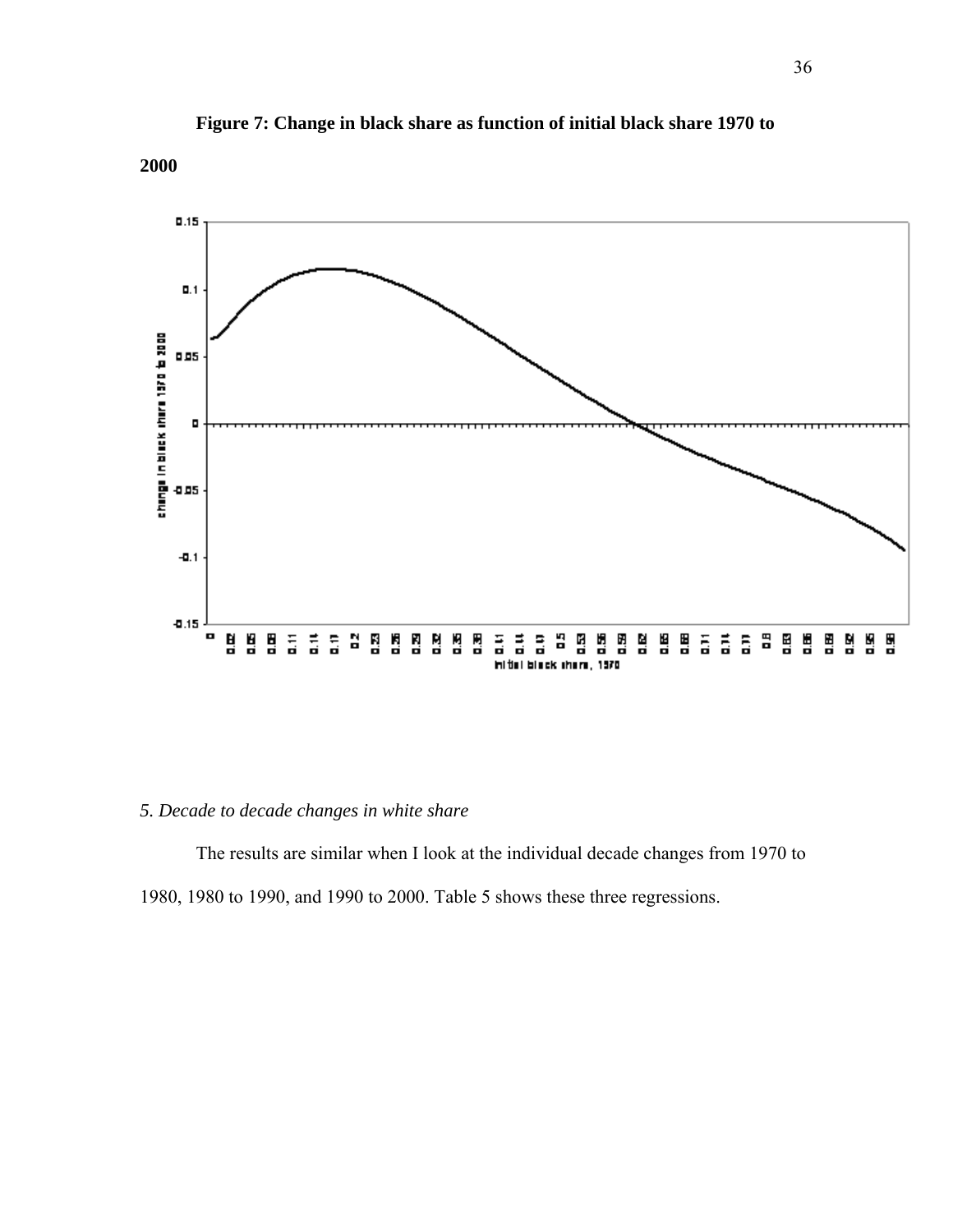| White Heteroskedasticity-Consistent Standard Errors & Covariance |             |           |             |           |             |                  |
|------------------------------------------------------------------|-------------|-----------|-------------|-----------|-------------|------------------|
| Dependent Variable:                                              | DSHRWHT8    |           | DSHRWHT9    |           | DSHRWHT0    |                  |
|                                                                  |             | t-        |             | t-        |             | $t-$             |
| Variable                                                         | Coefficient | Statistic | Coefficient | Statistic | Coefficient | <b>Statistic</b> |
|                                                                  |             |           |             |           |             |                  |
| C                                                                | $-0.280$    | $-15.802$ | 0.069       | 4.844     | 0.082       | 7.711            |
| <b>SHRWHT</b>                                                    | $-1.307$    | $-17.041$ | $-0.285$    | $-6.513$  | 0.252       | 6.987            |
| SHRWHT <sup>^2</sup>                                             | 4.083       | 12.534    | 0.340       | 1.864     | $-1.633$    | $-10.770$        |
| SHRWHT^3                                                         | $-5.957$    | $-12.753$ | $-0.740$    | $-2.845$  | 1.695       | 7.793            |
| SHRWHT^4                                                         | 3.014       | 14.035    | 0.633       | 5.287     | $-0.356$    | $-3.529$         |
| <b>LPOPDENS</b>                                                  | $-0.021$    | $-63.531$ | $-0.012$    | $-43.747$ | $-0.009$    | $-31.776$        |
| <b>LFAVINC</b>                                                   | 0.059       | 29.660    | 0.006       | 3.990     | 0.000       | 0.342            |
|                                                                  |             |           |             |           |             |                  |
| R-squared                                                        | 0.175       |           | 0.183       |           | 0.193       |                  |
| Adjusted R-squared                                               | 0.175       |           | 0.183       |           | 0.192       |                  |
| S.E. of regression                                               | 0.118       |           | 0.081       |           | 0.082       |                  |
| Mean dependent var                                               | $-0.073$    |           | $-0.050$    |           | $-0.063$    |                  |
| S.D. dependent var                                               | 0.130       |           | 0.089       |           | 0.091       |                  |
| Observations                                                     | 41284       |           | 41218       |           | 41205       |                  |

Table 5: Estimates of dynamic equations for white share 1970-1980,1980-1990, and 1990-2000 Method: Least Squares

Again, population density is by far the strongest predictor of change in white share. The effect of initial family income is weak in the 1980 to 1990 regression and insignificant in the 1990 to 2000 regression. The nonlinear terms for initial white share are significant, but much less so than density. The following figures show the dynamic curves for each regression, comparing the curve at mean log population density with that with density 1.96 standard deviations below the mean, and then both density and income 1.96 standard deviations away from the mean. The curves are quite different from one decade to the next, but none of them fit comfortably with the picture predicted by the tipping point model. At mean density and income, all of them show the highest predicted drop in white share to be at high initial levels of white share rather than the intermediate levels (Figure 8 a,b,c).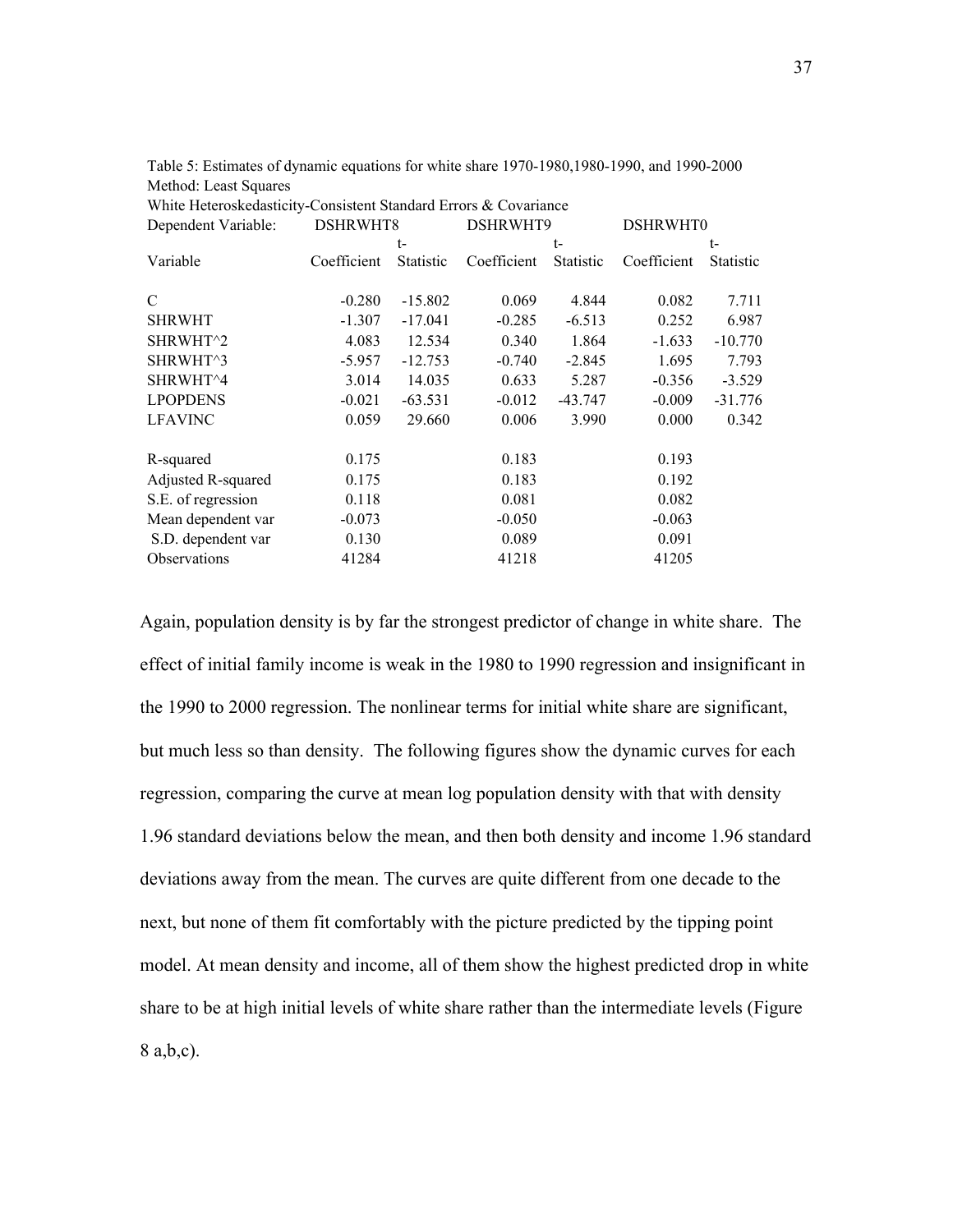



**Change in white share from 1970 to 1980**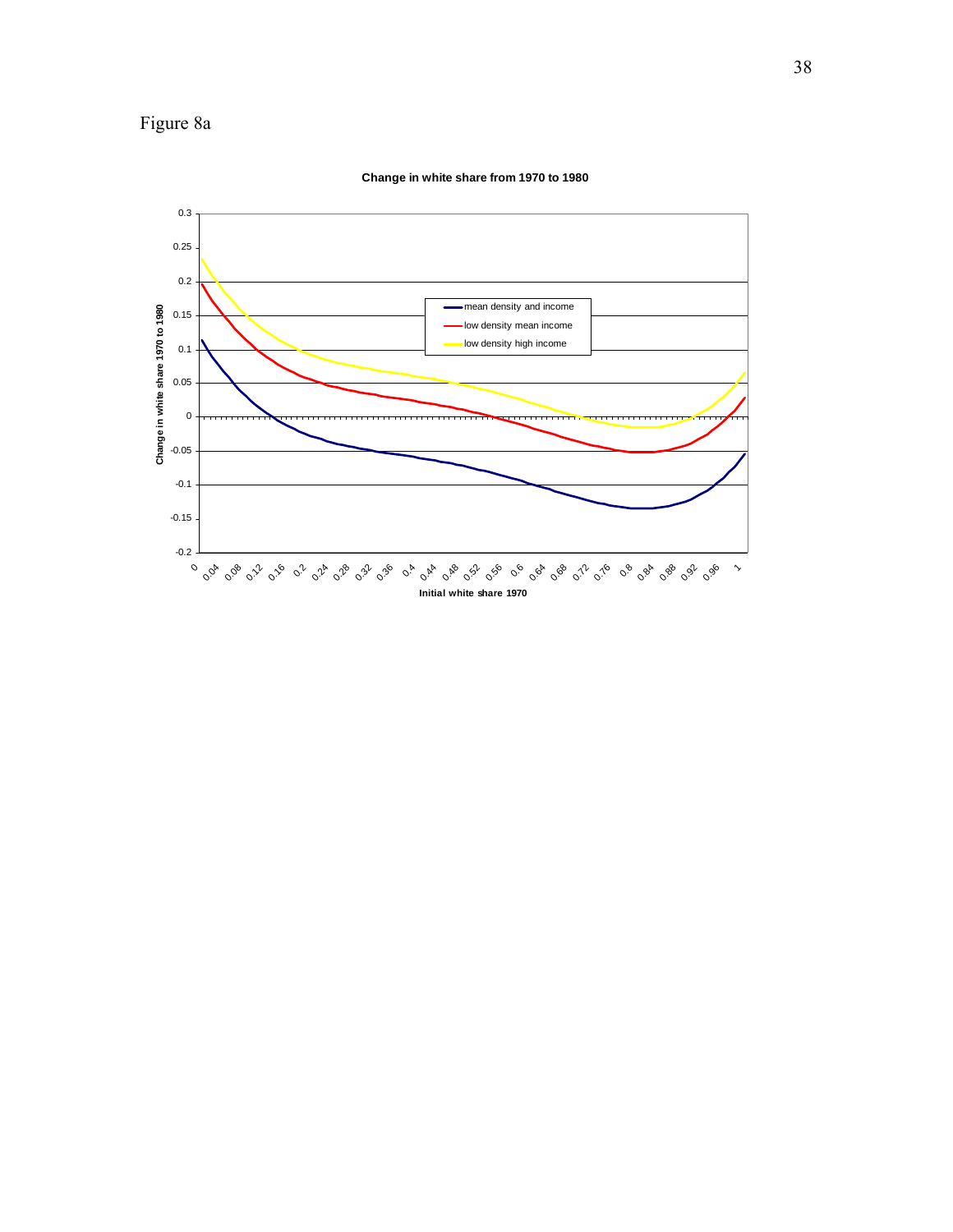



**Change in white share from 1980 to 1990**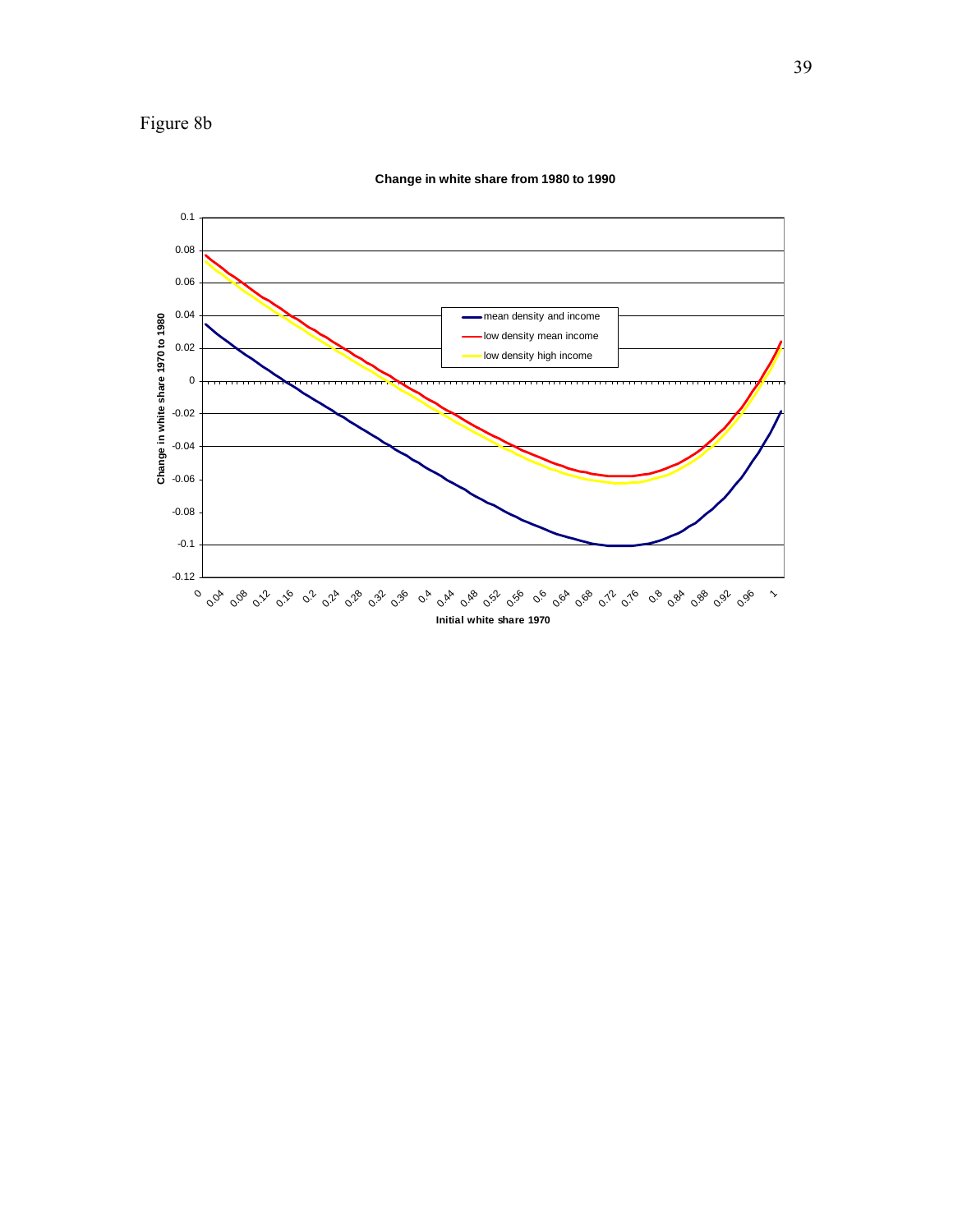

**Change in white share from 1990 to 2000**



There are multiple equilibria for some low values of density in these graphs, but the lower stable equilibrium is one with a mixed neighborhood. At mean density, all of the neighborhoods with high white share show a decline in white share, with only a modest trough at intermediate values of the white share. (The curvature in this zone is consistent with the predictions of the normal CDF for preferences, but we do not find a tipping point except at low density.)

 The curve for changes from 1990 to 2000 comes the closest to fitting the tipping model. At low density, the stable equilibria are a white share equal to one, and a white share equal to about .4. This captures the idea that neighborhoods could tip from homogeneous white neighborhoods to minority white neighborhoods. However, the lower equilibrium of .4 is much higher than in the typical view of the tipping point. And the tipping point itself is implausibly high – any white share less than .99 will tip over to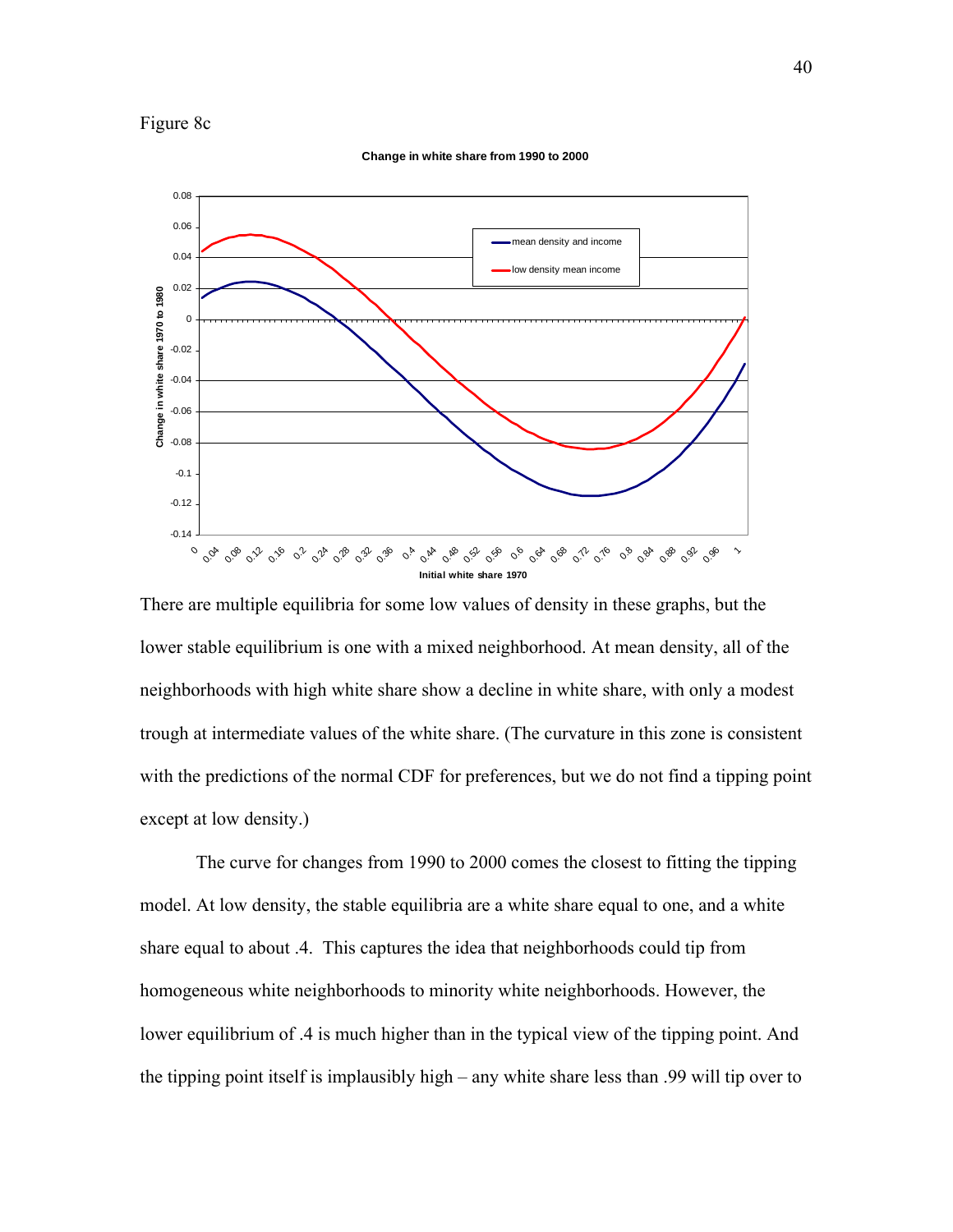the minority white neighborhood. While providing some support for the tipping point view, these parameters do not portray a very plausible tipping story.

 It would be nice to have data from earlier decades to assess tipping. It may be, as the survey evidence suggests, that whites' behavior and attitudes have changed in the course of the  $20<sup>th</sup>$  century. It is possible that "tipping" is a good description of neighborhood change before 1970. Unfortunately, we do not have the data to assess this conjecture.

#### *6. Conclusions*

Although a significant fraction (about 10 percent) of the sample of urban American neighborhoods did change from majority white to majority nonwhite over 1970 to 2000, they did not do so as the "tipping point" hypothesis suggests. The main factor in neighborhood change was arguably a movement of whites from central cities and inner suburbs to outer suburbs in metropolitan areas. The relationship between change in white share and the initial white share does not fit the "tipping point" model. In this dataset, the dynamics of neighborhood composition do not suggest the instability of strategic interdependence as modeled by Schelling. This result differs from the results of Card et al. (2008), who found locally unstable tipping points in an approach that attractively economized on any assumptions about functional forms. However, these locally unstable equilibria are only necessary conditions, not sufficient ones to confirm the tipping story (recall Figure 2's demonstration of multiple unstable equilibria in a form that did not fit the normal tipping narrative). The tipping story also makes predictions about the global dynamics of racial share, which this paper finds to be contradicted by the data, using as flexible a parametric form for such dynamics as possible.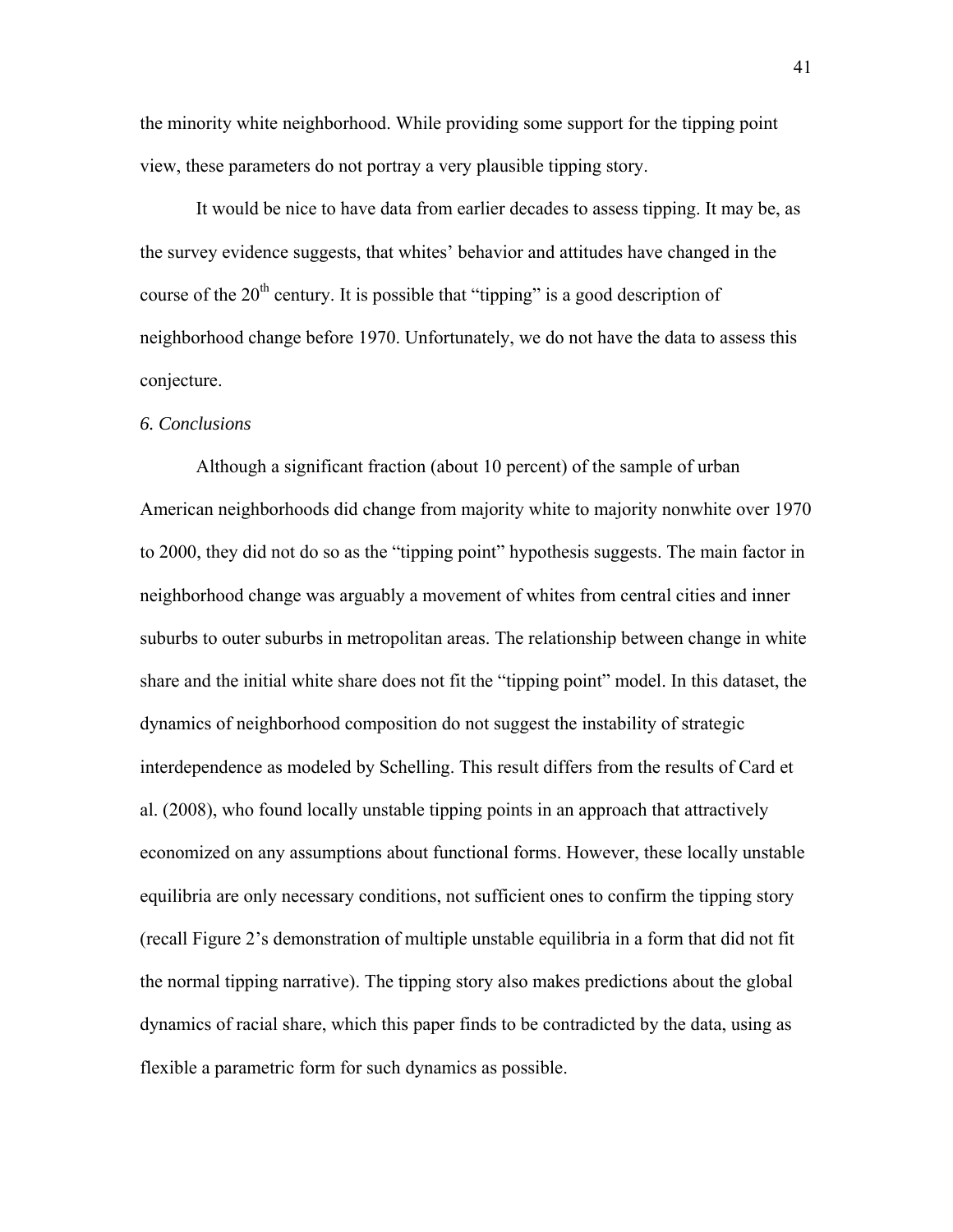Models of strategic interdependence are very slippery creatures to test. It could be that there were other long-run factors not captured by the empirical analysis that determined changes in white share, and that conditional on these other factors there was still strategic interdependence that would lead to tipping. I have sought in the robustness checks to explore some of the obvious candidates (which also allow tipping points to be heterogeneous based on these other factors), but the list of possible third factors is endless. I can only say that the simplest tests of the tipping model, conditional on the seemingly most obvious third factors, fail to confirm the model.

Schelling's model remains a classic theoretical milestone for understanding instability of interdependent behavior. Perhaps we need to distinguish two intellectual tasks: (1) the theoretical demonstration that massive tipping could occur through strategic interaction despite only weak preferences for same-race neighbors, and (2) the empirical explanation of segregated neighborhoods. Schelling's tipping point model remains a masterpiece as far as task (1). It is not so surprising that it is, however, too simple to actually do task (2), i.e. explain the patterns of neighborhood change in the real world. These empirical results should induce some caution as to the widespread use of the phrase "tipping point" as a sufficient explanation for real world segregation outcomes.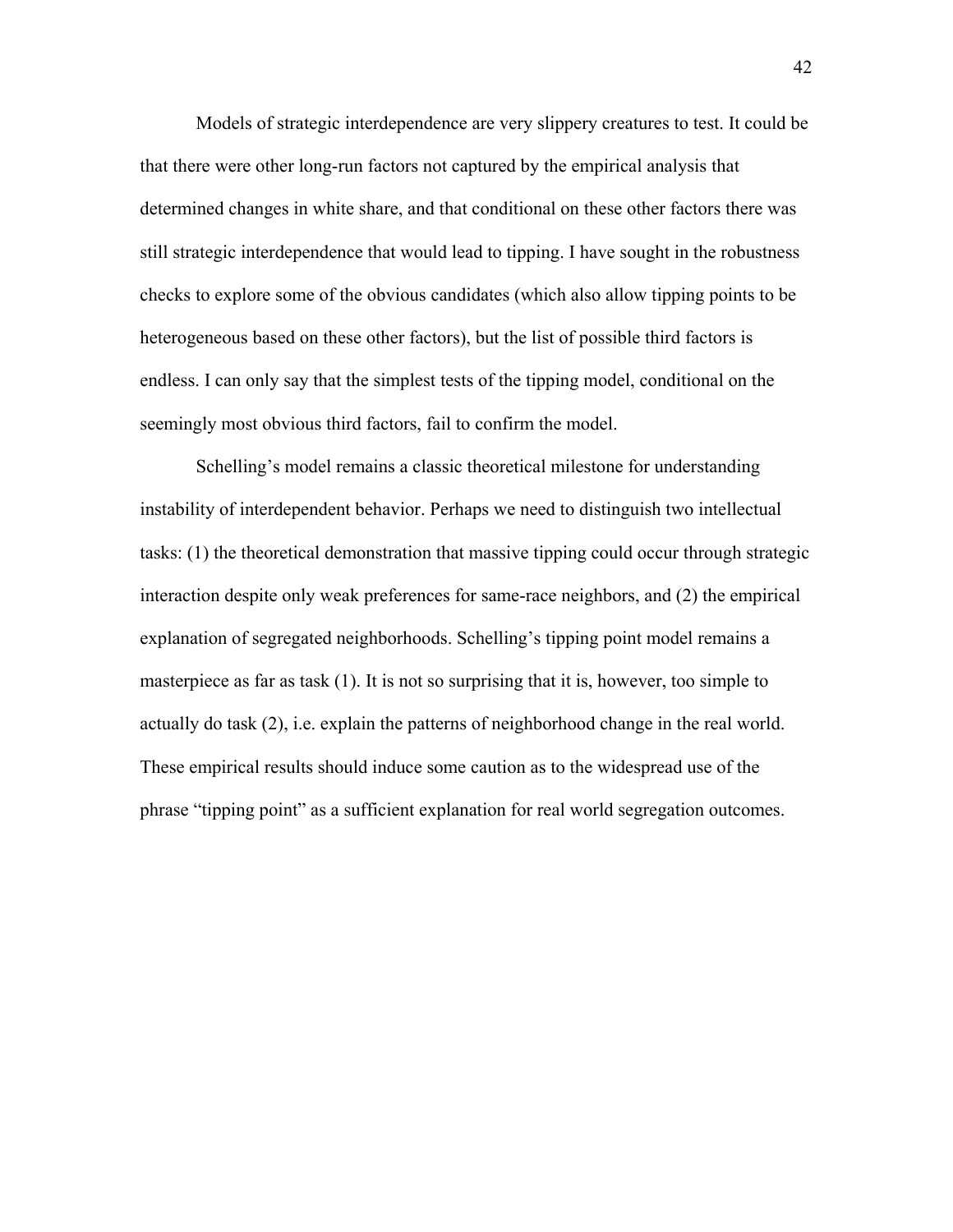Aaronson, Daniel. 2001. Neighborhood Dynamics. *Journal of Urban Economics* 49, 1-31

- Armor, David. 1995. *Forced Justice: School Desegregation and the Law*. New York: Oxford University Press.
- Barabasi, Albert-Laszlo. 2003. *Linked: How Everything Is Connected to Everything Else and What It Means.* Plume: New York.
- Benabou, Roland. "Heterogeneity, Stratification and Growth: Macroeconomic Implications of Community Structure and School Finance",*American Economic Review*, 86 (1996) 584-609.
- Benabou, Roland. "Workings of a City: Location, Education, and Production" *Quarterly Journal of Economics*, 108, (1993), 619-652.
- Card, David, Alexandre Mas and Jesse Rothstein. ARE MIXED NEIGHBORHOODS ALWAYS UNSTABLE? TWO-SIDED AND ONE-SIDED TIPPING. NBER Working Paper 14470, November 2008.
- Card , David; Mas, Alexandre, and Jesse Rothstein (2008), "Tipping and the Dynamics of Segregation," *Quarterly Journal of Economics*, Vol. 123, No. 1: 177–218.
- Card, David and Jesse Rothstein. "Racial Segregation and the Black-White Test Score Gap." *Journal of Public Economics*, Volume 91, Issues 11-12, December 2007, Pages 2158-2184.
- Clark, W.A.V. 1988. "Understanding Residential Segregation in American Cities: Interpreting the Evidence, a Reply to Galster." *Population Research and Policy Review* 7:113-21.
- ---. 1987. "School Desegregation and White Flight: A reexamination and Case Study." *Social Science Research* 16(3): 211-28.
- ---. 1991. Residential Preferences and Neighborhood Racial Segregation: A Test of the Schelling Segregation Model. *Demography*, Vol. 28, No. 1. (Feb., 1991), pp. 1- 19.
- Charles, Camille Zubrinsky, 2001. "Processes of Racial Residential Segregation," in Alice O'Connor, Chris Tilly, Lawrence D. Bobo, 2001, editors, *Urban Inequality: Evidence from Four Cities*, The Multi-City Study of Urban Inequality, Russell Sage Foundation: New York.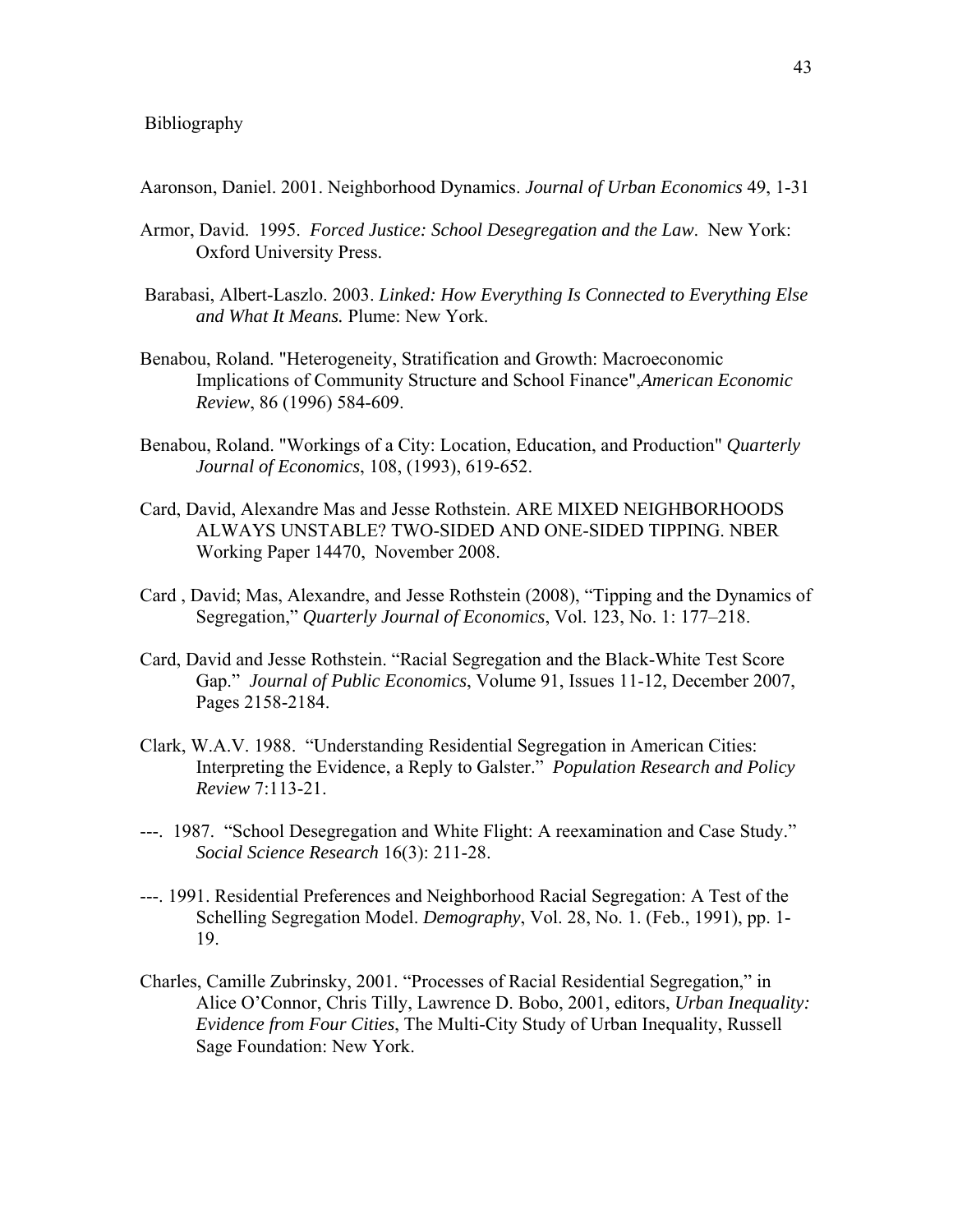- Clotfelter, Charles C. 2001. "Are Whites Still Fleeing? Racial Patterns and Enrollment Shifts in Urban Public Schools, 1987-1996." *Journal of Policy Analysis and Management* 20(2): 199-221.
- Coleman, J., S. Kelley, and J. Moore. 1975. "Trends in School Segregation, 1968-73." Urban Institute Paper No. 772-03-01.
- Crowder, Kyle. 2000. "The Racial Context of White Mobility: An Individual-Level Assessment of the White Flight Hypothesis." *Social Science Research* 29:223-57.
- Cutler, David M. Edward L. Glaeser, and Jacob L. Vigdor, The Rise and Decline of the American Ghetto, *Journal of Political Economy*, Vol. 107, No. 3 (June 1999): 455-506.
- Denton, Nancy and Douglas Massey. 1991. Patterns of neighborhood transition in a multiethnic world: US Metropolitan Areas, 1970-1980, *Demography* 28: 1-19.
- Dixit, Avinash and Barry Nalebuff, *Thinking Strategically: The Competitive Edge in Business, Politics, and Everyday Life*, Norton: New York, 1991
- Durlauf Steven N., Groups, Social Influences and Inequality: A Memberships Theory Perspective on Poverty Traps, Department of Economics, University of Wisconsin, 2002
- Durlauf, Steven. "The Memberships Theory of Inequality: Ideas and Implications," in *Elites, Minorities, and Economic Growth*, E. Brezis and P. Temin, eds., North Holland, 1999.
- Durlauf, Steven. "A Theory of Persistent Income Inequality," *Journal of Economic Growth*, 1, 75-93, 1996.
- Ellen, Ingrid Gould. 2000. *Sharing America's Neighborhoods: The Prospects for Stable Racial Integration*. Harvard University Press: Cambridge MA.
- Farley, Reynolds and William Frey. 1994. "Changes in the Segregation of Whites from Blacks during the 1980s: Small Steps toward a More Integrated Society." *American Sociological Review* 59: 23-45.
- Farley, Reynolds, Charlotte Steeh, Maria Krysan, Tara Jackson, Keith Reeves. 1994. "Stereotypes and Segregation: Neighborhoods in the Detroit Area." *American Journal of Sociology* 100(3): 750-80.
- Frey, William H. 1994. "Minority Suburbanization and Continued 'White Flight' in U.S. Metropolitan Areas: Assessing Findings from the 1990 Census." *Research in Community Sociology* 4: 15-42.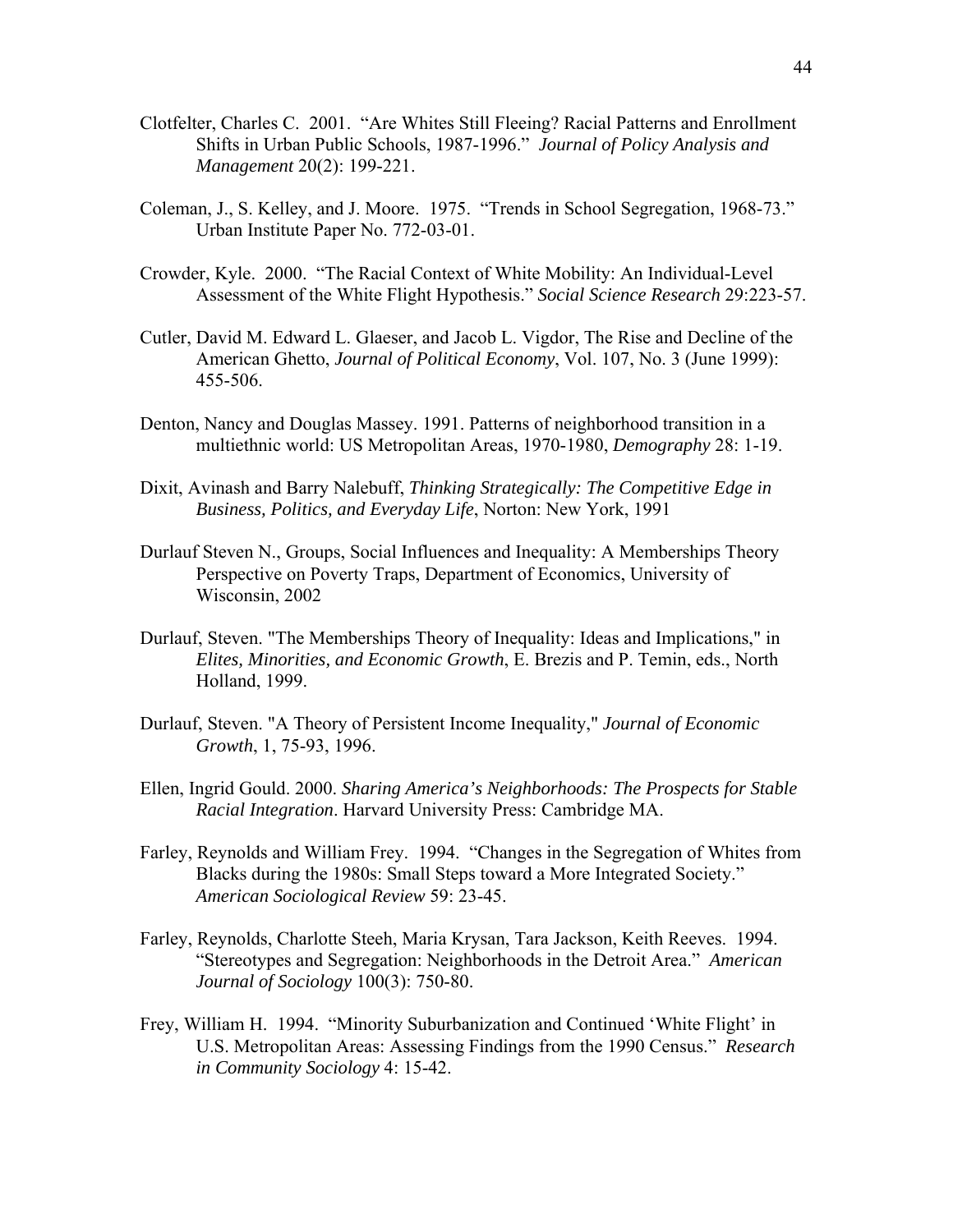- Galster, George. 1988. "Residential Segregation in American Cities: A Contrary Review." *Population Research and Policy Review* 7:93-112.
- Giles, Michael. 1978. "White Enrollment Stability and School Desegregation: A Two-Level Analysis." *American Sociological Review* 43(6): 848-64.

Gladwell, Malcolm. 2000. *The Tipping Point.* Little Brown and Company: Boston MA.

- Hwang, Sean-Shong and Steve H. Murdock. 1998. "Racial Attraction or Racial Avoidance in American Suburbs." *Social Forces* 77(2): 541-65.
- Jackman, Mary R. and Robert W. Jackman. 1983. *Class Awareness in the United States*. Berkeley: University of California Press.
- James, David. 1989. "City Limits on Racial Equality: The Effects of City-Suburb Boundaries on Public School Desegregation, 1968-1976." *American Sociological Review* 54(6): 963-85.
- Johnson, Steven. 2001. *Emergence: The Connected Lives of Ants, Brains, Cities, and Software.* Scribner: New York.
- Massey, Douglas S. and Andrew B. Gross. 1991. "Explaining Trends in Racial Segregation, 1970-1980." *Urban Affairs Quarterly* 27:13-35.
- Massey, Douglas S. and Nancy A. Denton. 1993. *American Apartheid: Segregation and the Making of the Underclass,* Harvard University Press: Cambridge MA.
- Meyer, Stephen Grant. 2000. *As Long as They Don't Move Next Door: Segregation and Racial Conflict in American Neighborhoods*. Rowman and Littlefield: Lanham, Maryland.
- Neighborhood Change Data Base (NCDB), 1970 2000 Tract Data , Data Users' Guide, Short Form Release, Prepared by:Peter A. Tatian
- O'Connor, Alice, Chris Tilly, Lawrence D. Bobo, 2001, editors, *Urban Inequality: Evidence from Four Cities*, The Multi-City Study of Urban Inequality, Russell Sage Foundation: New York.
- Schelling, T.C. 1971. "Dynamic Models of Segregation." *Journal of Mathematical Sociology* 1:143-86.
- ---. 1972. "The Process of Residential Segregation: Neighborhood Tipping." Pp. 157-84 in *Racial Discrimination in Economic Life*, A Pascal, Ed. Lexington, MA: Lexington Books.
- \_\_. 1978. *Micro motives and macro behavior.* Norton: New York.